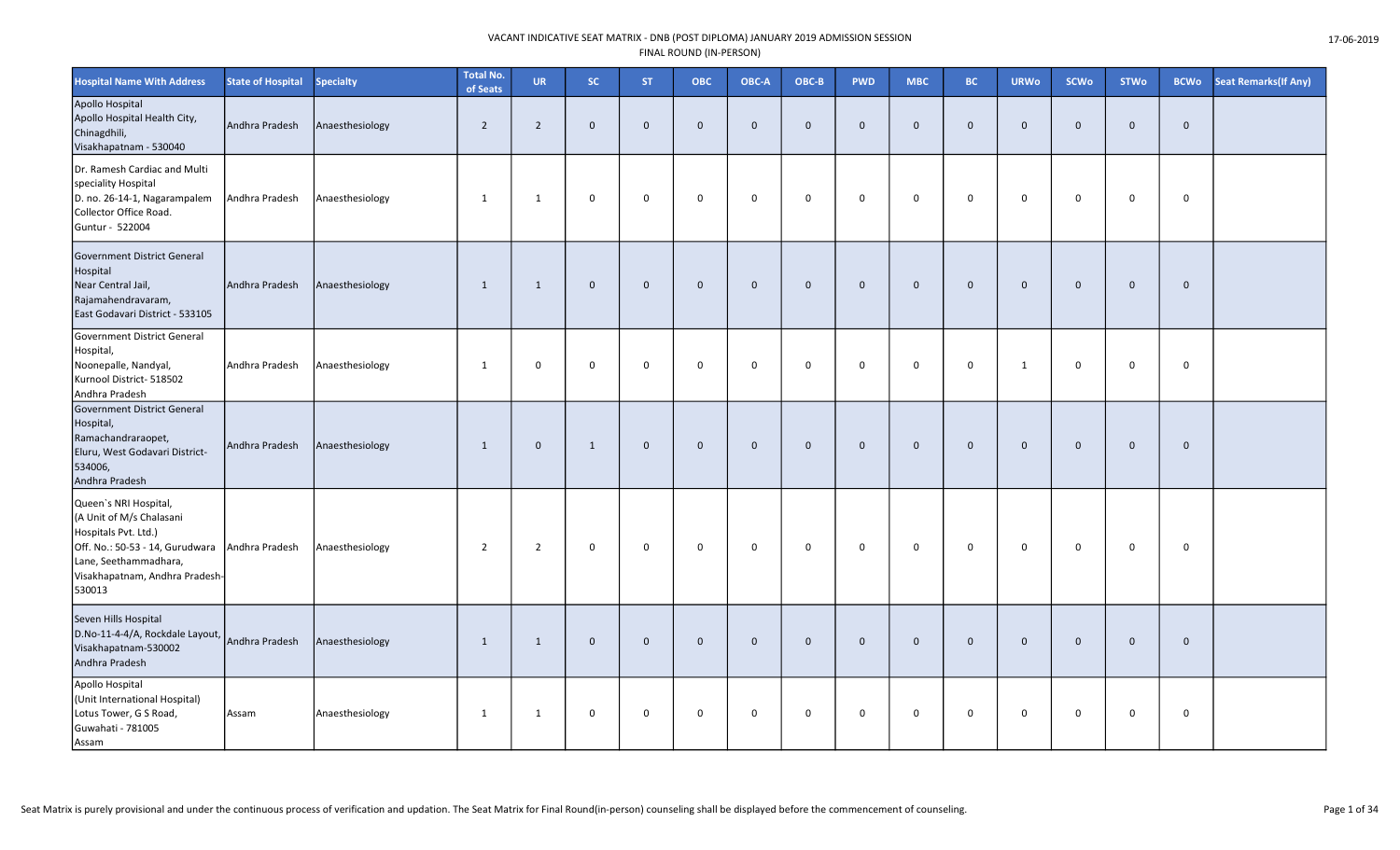| <b>Hospital Name With Address</b>                                                                                              | <b>State of Hospital</b> | <b>Specialty</b> | <b>Total No.</b><br>of Seats | <b>UR</b>      | SC.         | <b>ST</b>    | <b>OBC</b>   | OBC-A       | OBC-B        | <b>PWD</b>  | <b>MBC</b>  | <b>BC</b>    | <b>URWo</b>    | <b>SCWo</b>  | <b>STWo</b>  | <b>BCWo</b>  | Seat Remarks (If Any) |
|--------------------------------------------------------------------------------------------------------------------------------|--------------------------|------------------|------------------------------|----------------|-------------|--------------|--------------|-------------|--------------|-------------|-------------|--------------|----------------|--------------|--------------|--------------|-----------------------|
| J.L.N. Main Hosp. & Res. Centre<br>Bhilai Steel Plant,<br>BHILAI-01<br>Chhatisgarh                                             | Chhattisgarh             | Anaesthesiology  | $\overline{2}$               | $\overline{2}$ | $\mathbf 0$ | $\Omega$     | $\mathbf 0$  | $\mathbf 0$ | $\mathbf{0}$ | $\mathbf 0$ | $\mathbf 0$ | $\mathbf 0$  | $\mathbf 0$    | $\mathbf 0$  | $\mathbf 0$  | $\mathbf{0}$ |                       |
| MMI Narayana Multispecialty<br>Hospital<br>(Unit of Narayana Hrudayalaya<br>$Ltd.$ )<br>Dhamtari Road, Lalpur,<br>Raipur       | Chhattisgarh             | Anaesthesiology  | $\overline{2}$               | $\overline{2}$ | 0           | 0            | 0            | $\mathbf 0$ | $\mathbf 0$  | $\mathbf 0$ | $\mathbf 0$ | $\mathbf 0$  | $\mathbf 0$    | $\mathbf 0$  | $\mathbf 0$  | $\mathbf 0$  |                       |
| Ramkrishna Care Hospital<br>Aurobindo Enclave, Pachpedhi<br>Naka,<br>Dhamtari Road, N. H. 43,<br>Raipur-492001<br>Chhattisgarh | Chhattisgarh             | Anaesthesiology  | $\overline{2}$               | $\overline{2}$ | $\mathbf 0$ | $\mathbf{0}$ | $\mathbf{0}$ | $\mathbf 0$ | $\mathbf 0$  | $\mathbf 0$ | $\mathbf 0$ | $\mathbf 0$  | $\mathbf{0}$   | $\mathbf{0}$ | $\mathbf 0$  | $\mathbf 0$  |                       |
| Deen Dayal Upadhyay Hospital<br>Hari Nagar,<br>New Delhi-64                                                                    | Delhi                    | Anaesthesiology  | $\overline{2}$               | $\mathbf 0$    | $\mathsf 0$ | $\mathbf{1}$ | 1            | $\mathbf 0$ | $\mathbf 0$  | $\mathsf 0$ | 0           | 0            | $\mathbf 0$    | $\Omega$     | $\mathbf 0$  | $\mathbf 0$  |                       |
| Northern Railway Central<br>Hospital<br>Near Connaught Place,<br>New Delhi-1                                                   | Delhi                    | Anaesthesiology  | 1                            | $\Omega$       | $\mathbf 0$ | $\mathbf{0}$ | $\mathbf{1}$ | $\mathbf 0$ | $\Omega$     | $\mathbf 0$ | $\mathbf 0$ | $\mathbf{0}$ | $\overline{0}$ | $\Omega$     | $\mathbf 0$  | $\mathbf 0$  |                       |
| General Hospital<br>Behind Kidney Hospital, Civil<br>Hospital road,<br>Nadiad - 387001                                         | Gujarat                  | Anaesthesiology  | 1                            | 1              | 0           | 0            | 0            | $\mathbf 0$ | $\mathbf 0$  | $\mathbf 0$ | 0           | $\mathbf 0$  | $\mathbf 0$    | 0            | $\mathbf 0$  | $\mathbf 0$  |                       |
| <b>GMERS Medical College,</b><br>Nr. Pathikasharam,<br>Civil Hospital Campus,<br>Sector-12, Gandhinagar,<br>Gujarat- 382012    | Gujarat                  | Anaesthesiology  | 1                            | $\mathbf{0}$   | $\mathbf 0$ | $\mathbf 0$  | $\mathbf{1}$ | $\mathbf 0$ | $\mathbf{0}$ | $\mathbf 0$ | $\mathbf 0$ | $\mathbf 0$  | $\overline{0}$ | $\mathbf 0$  | $\mathbf{0}$ | $\mathbf 0$  |                       |
| SAL Hospital & Medical Institute<br>Opp. Doordarshan, Drive-in -<br>Road,<br>Ahmedabad-380054<br>Gujarat                       | Gujarat                  | Anaesthesiology  | $\overline{2}$               | $\overline{2}$ | 0           | $\mathbf 0$  | $\mathbf 0$  | $\mathbf 0$ | $\mathbf 0$  | $\mathbf 0$ | $\mathbf 0$ | $\mathbf 0$  | $\mathbf 0$    | $\mathbf 0$  | $\mathbf 0$  | $\mathbf 0$  |                       |
| Artemis Health Institute<br>Sector 51,<br>Gurgaon-122001<br>Haryana                                                            | Haryana                  | Anaesthesiology  | 1                            | 1              | $\mathbf 0$ | $\mathbf 0$  | $\mathbf 0$  | $\mathbf 0$ | $\mathbf{0}$ | $\mathbf 0$ | $\mathbf 0$ | $\mathbf 0$  | $\mathbf 0$    | $\mathbf{0}$ | $\mathbf 0$  | $\mathbf 0$  |                       |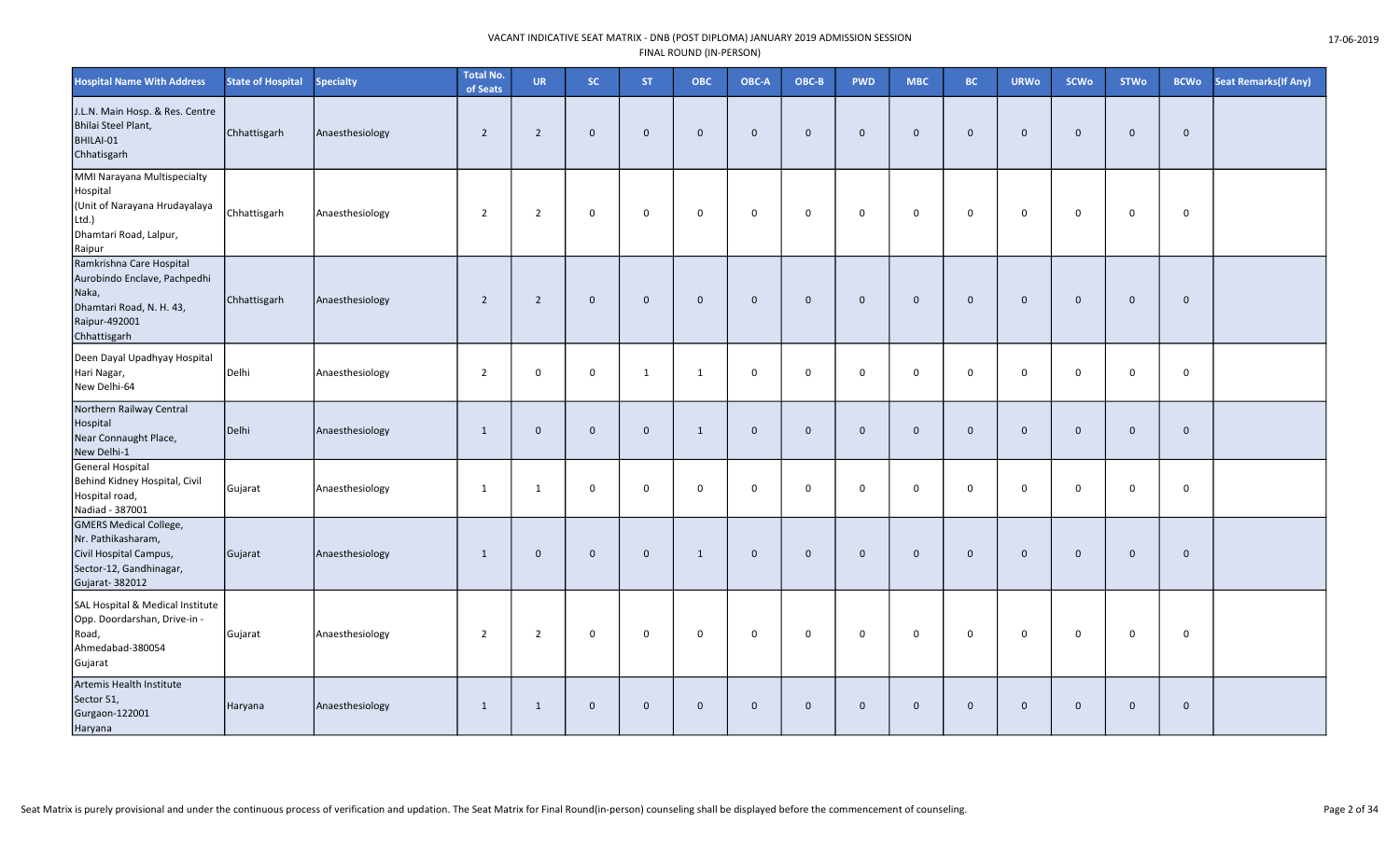| <b>Hospital Name With Address</b>                                                                                                                 | <b>State of Hospital</b> | <b>Specialty</b> | <b>Total No.</b><br>of Seats | <b>UR</b>   | sc.          | <b>ST</b>    | ОВС          | OBC-A       | OBC-B       | <b>PWD</b>   | <b>MBC</b>   | <b>BC</b>    | <b>URWo</b>    | <b>SCWo</b>  | <b>STWo</b>  | <b>BCWo</b>  | Seat Remarks(If Any)                                                                      |
|---------------------------------------------------------------------------------------------------------------------------------------------------|--------------------------|------------------|------------------------------|-------------|--------------|--------------|--------------|-------------|-------------|--------------|--------------|--------------|----------------|--------------|--------------|--------------|-------------------------------------------------------------------------------------------|
| Asian Institute of Medical<br>Sciences<br>Sector 21-A, Badkal Flyover<br>Road,<br>Faridabad,<br>Haryana                                           | Haryana                  | Anaesthesiology  | 1                            | 1           | 0            | $\mathbf 0$  | $\mathbf 0$  | $\mathbf 0$ | $\mathbf 0$ | $\mathbf 0$  | $\mathbf 0$  | 0            | $\mathbf 0$    | $\Omega$     | $\mathbf 0$  | $\mathbf 0$  |                                                                                           |
| Metro Heart Institute with<br>Multispecialty<br>Sector-16 A, Faridabad,<br>Haryana-121002                                                         | Haryana                  | Anaesthesiology  | 1                            | 1           | $\mathbf 0$  | $\Omega$     | $\mathbf{0}$ | $\mathbf 0$ | $\Omega$    | $\mathbf{0}$ | $\mathbf{0}$ | $\mathbf{0}$ | $\overline{0}$ | $\Omega$     | $\mathbf{0}$ | $\mathbf{0}$ |                                                                                           |
| <b>Bokaro General Hospital</b><br>Bokaro Steel City,<br>BOKARO-01<br>Jharkhand                                                                    | Jharkhand                | Anaesthesiology  | 5                            | 3           | 0            | $\mathbf{1}$ | $\mathbf{1}$ | $\mathbf 0$ | $\mathbf 0$ | $\mathbf 0$  | $\mathbf 0$  | 0            | $\mathbf 0$    | $\mathbf 0$  | $\mathbf 0$  | 0            |                                                                                           |
| Medanta Abdur Razzaque Ansari<br>Memorial Weavers Hospital,<br>NH 33, IRBA, Ranchi,<br>Jharkhand-835217                                           | Jharkhand                | Anaesthesiology  | 1                            | 1           | $\mathbf 0$  | $\Omega$     | $\mathbf 0$  | $\mathbf 0$ | $\Omega$    | $\mathbf 0$  | $\mathbf{0}$ | $\mathbf{0}$ | $\mathbf 0$    | $\mathbf{0}$ | $\mathbf{0}$ | $\mathbf{0}$ |                                                                                           |
| Apollo Hospital<br>154/11, Opp. I.I.M.,<br>Bannerghatta Road,<br>Bangalore-560076<br>Karnataka                                                    | Karnataka                | Anaesthesiology  | $\overline{3}$               | 3           | 0            | $\mathbf 0$  | 0            | $\mathbf 0$ | $\mathbf 0$ | $\mathbf 0$  | $\mathbf 0$  | 0            | $\mathbf 0$    | $\mathbf 0$  | $\mathbf 0$  | $\mathbf 0$  |                                                                                           |
| Columbia Asia Hospital<br>Sy No. 10P and 12P,<br>Ramagondanahalli Villge,<br>Varthur Hobli - 560066<br>Withefield Bangalore east taluk            | Karnataka                | Anaesthesiology  | 1                            | 1           | $\mathbf 0$  | $\mathbf 0$  | $\mathbf 0$  | $\mathbf 0$ | $\mathbf 0$ | $\mathbf 0$  | $\mathbf 0$  | $\mathbf 0$  | $\overline{0}$ | $\mathbf 0$  | $\mathbf 0$  | $\mathbf 0$  |                                                                                           |
| <b>District Hospital</b><br>B H Road,<br>Tumakuru,<br>Karnataka                                                                                   | Karnataka                | Anaesthesiology  | $\overline{2}$               | 1           | $\mathbf{1}$ | $\Omega$     | $\mathbf 0$  | $\mathbf 0$ | $\mathbf 0$ | $\mathbf 0$  | $\mathbf 0$  | $\mathbf 0$  | $\mathbf 0$    | $\mathbf 0$  | $\mathbf 0$  | $\mathsf 0$  | Candidate has to<br>execute a compulsary<br>service bond during<br>Joining this hospital. |
| <b>General Hospital</b><br>4th 'T' Block, (Beside Rajiv<br>Gandhi University of Health<br>Sciences)<br>Jayanagar, Bangaluru - 560041<br>Karnataka | Karnataka                | Anaesthesiology  | $\overline{2}$               | 1           | $\mathbf 0$  | $\Omega$     | 1            | $\mathbf 0$ | $\mathbf 0$ | $\mathbf 0$  | $\mathbf 0$  | $\mathbf{0}$ | $\mathbf 0$    | $\Omega$     | $\mathbf 0$  | $\mathbf 0$  | Candidate has to<br>execute a compulsary<br>service bond during<br>Joining this hospital. |
| Hindustan Aeronautics Hospital<br>Bangalore Complex,<br>Bangalore-17<br>Karnataka                                                                 | Karnataka                | Anaesthesiology  | 1                            | $\mathbf 0$ | $\mathbf{1}$ | 0            | $\mathbf 0$  | $\mathbf 0$ | $\mathbf 0$ | $\mathbf 0$  | $\mathbf 0$  | 0            | $\mathbf 0$    | $\mathbf 0$  | $\mathbf 0$  | $\mathbf 0$  |                                                                                           |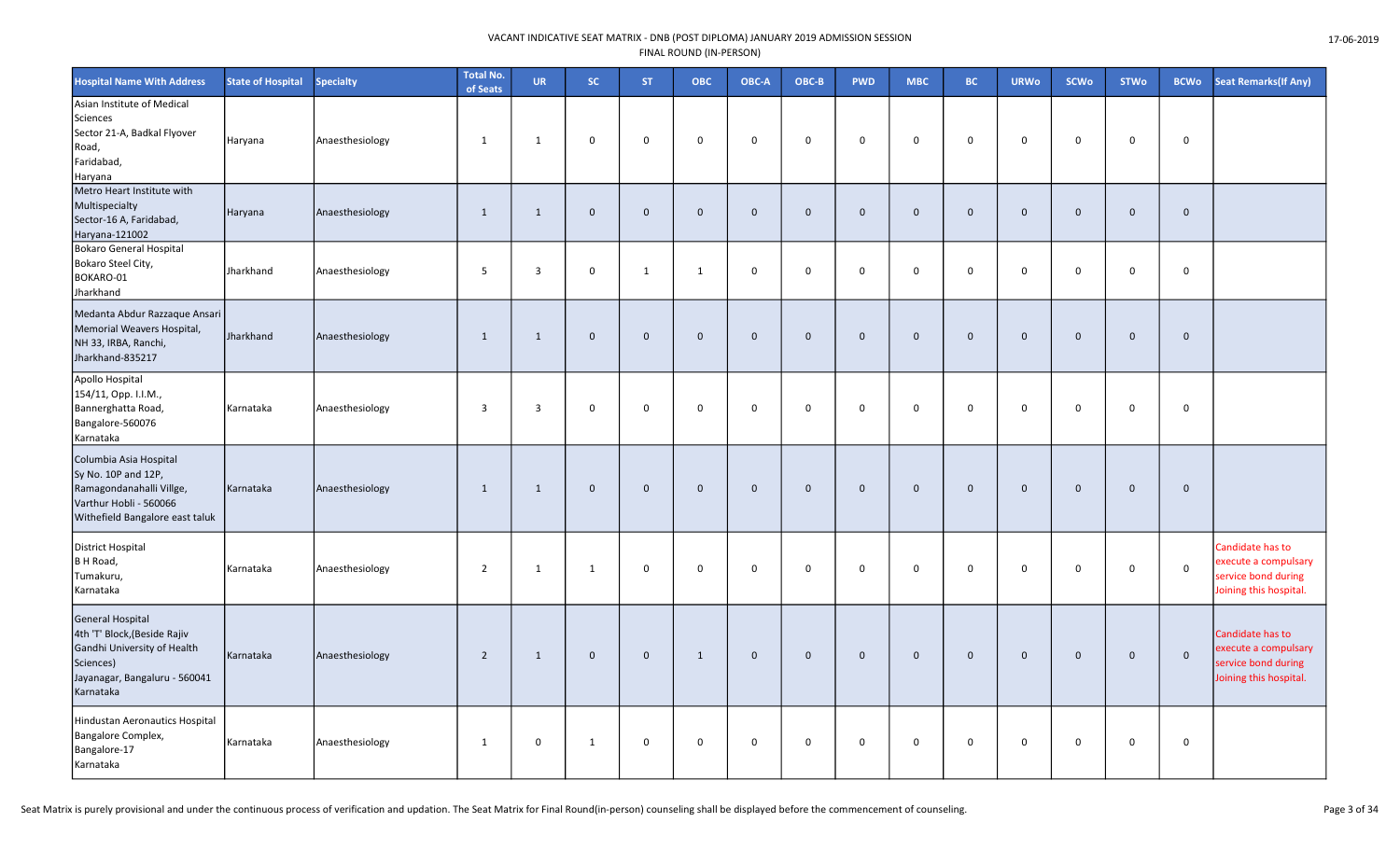| <b>Hospital Name With Address</b>                                                                                               | <b>State of Hospital</b> | <b>Specialty</b> | Total No.<br>of Seats | <b>UR</b>      | sc.         | <b>ST</b>    | ОВС          | OBC-A        | OBC-B       | <b>PWD</b>  | <b>MBC</b>  | <b>BC</b>    | <b>URWo</b>    | <b>SCWo</b>  | <b>STWo</b>  | <b>BCWo</b>  | <b>Seat Remarks (If Any)</b>                                                              |
|---------------------------------------------------------------------------------------------------------------------------------|--------------------------|------------------|-----------------------|----------------|-------------|--------------|--------------|--------------|-------------|-------------|-------------|--------------|----------------|--------------|--------------|--------------|-------------------------------------------------------------------------------------------|
| K C General Hospital<br>#89 5th Cross Malleshwaram,<br>Bengaluru - 560003<br>Karnataka                                          | Karnataka                | Anaesthesiology  | $\overline{2}$        | 1              | $\mathbf 0$ | $\mathbf{0}$ | $\mathbf{1}$ | $\mathbf 0$  | $\Omega$    | $\mathbf 0$ | $\mathbf 0$ | $\mathbf 0$  | $\overline{0}$ | $\mathbf{0}$ | $\mathbf{0}$ | $\mathbf 0$  | Candidate has to<br>execute a compulsary<br>service bond during<br>Joining this hospital. |
| Mallya Hospital<br>No.2 Vittal Mallya Road,<br>Bangalore 01,<br>Karnataka                                                       | Karnataka                | Anaesthesiology  | 1                     | 1              | $\mathbf 0$ | $\Omega$     | $\mathbf 0$  | $\mathbf 0$  | $\mathbf 0$ | $\mathsf 0$ | $\mathbf 0$ | $\mathsf{O}$ | $\mathbf 0$    | 0            | $\mathbf 0$  | $\mathbf 0$  |                                                                                           |
| Sagar Hospital<br>No. 44/54, 30th Cross,<br>Tilak Nagar, Jayanagar Extn.,<br>Bangalore-41<br>Karnataka                          | Karnataka                | Anaesthesiology  | $\overline{2}$        | $\overline{2}$ | $\mathbf 0$ | $\mathbf 0$  | $\mathbf{0}$ | $\mathbf{0}$ | $\Omega$    | $\mathbf 0$ | $\mathbf 0$ | $\mathbf{0}$ | $\overline{0}$ | $\Omega$     | $\mathbf 0$  | $\mathbf 0$  |                                                                                           |
| Sahyadri Narayana<br>Multispecialty Hospital<br>Harakere, N T Road,<br>Shimoga-577202<br>Karnataka                              | Karnataka                | Anaesthesiology  | $\overline{2}$        | 2              | 0           | $\Omega$     | $\Omega$     | $\mathbf 0$  | $\Omega$    | $\mathbf 0$ | $\mathbf 0$ | 0            | $\mathbf 0$    | $\Omega$     | $\Omega$     | $\mathbf 0$  |                                                                                           |
| Santosh Hospital<br>No. 6/1 promnade road,<br>near goodwills high school,<br>Bangalore-560005<br>Karnataka                      | Karnataka                | Anaesthesiology  | $\overline{1}$        | 1              | $\mathbf 0$ | $\Omega$     | $\mathbf 0$  | $\mathbf 0$  | $\Omega$    | $\mathbf 0$ | $\mathbf 0$ | $\mathbf 0$  | $\overline{0}$ | $\Omega$     | $\mathbf{0}$ | $\mathbf{0}$ |                                                                                           |
| Aster Medcity,<br>Kuttisahib Road, Near Kothas<br>Bridge,<br>South Chittoor P.O.,<br>Cheranalloor,<br>Kochi-682027<br>Kerala    | Kerala                   | Anaesthesiology  | $\overline{2}$        | $\overline{2}$ | 0           | $\mathbf 0$  | 0            | $\mathbf 0$  | $\mathbf 0$ | $\mathbf 0$ | $\mathbf 0$ | $\mathbf 0$  | $\mathbf 0$    | $\mathbf 0$  | $\mathbf 0$  | $\mathbf 0$  |                                                                                           |
| Daya General Hospital<br>Shornur Road, Near Viyyur<br>Bridge,<br>Thrissur - 680022                                              | Kerala                   | Anaesthesiology  | $\overline{2}$        | $\overline{2}$ | $\mathbf 0$ | $\Omega$     | $\mathbf 0$  | $\mathbf 0$  | $\Omega$    | $\mathbf 0$ | $\mathbf 0$ | $\Omega$     | $\overline{0}$ | $\Omega$     | $\mathbf 0$  | $\mathbf 0$  |                                                                                           |
| Lakeshore Hospital & Research<br>Centre<br>NH 47 - Bye Pass, Nettoor P.O.,<br>Maradu, KOCHI - 682040<br>Kerala                  | Kerala                   | Anaesthesiology  | $\overline{2}$        | $\overline{2}$ | $\mathbf 0$ | $\Omega$     | $\mathbf 0$  | $\mathbf 0$  | $\mathbf 0$ | $\mathsf 0$ | $\Omega$    | $\mathsf{O}$ | $\mathbf 0$    | $\mathsf 0$  | $\Omega$     | 0            |                                                                                           |
| Polakulath Narayanan Renai<br>Medicity Multi Super Specialty<br>Hospital<br>PB No. 2259, Palarivattom (PO),<br>Cochin<br>Kerala | Kerala                   | Anaesthesiology  | 1                     | 1              | $\mathbf 0$ | $\mathbf 0$  | $\mathbf 0$  | $\mathbf 0$  | $\mathbf 0$ | $\mathbf 0$ | $\mathbf 0$ | $\mathbf 0$  | $\overline{0}$ | $\mathbf 0$  | $\mathbf 0$  | $\mathbf 0$  |                                                                                           |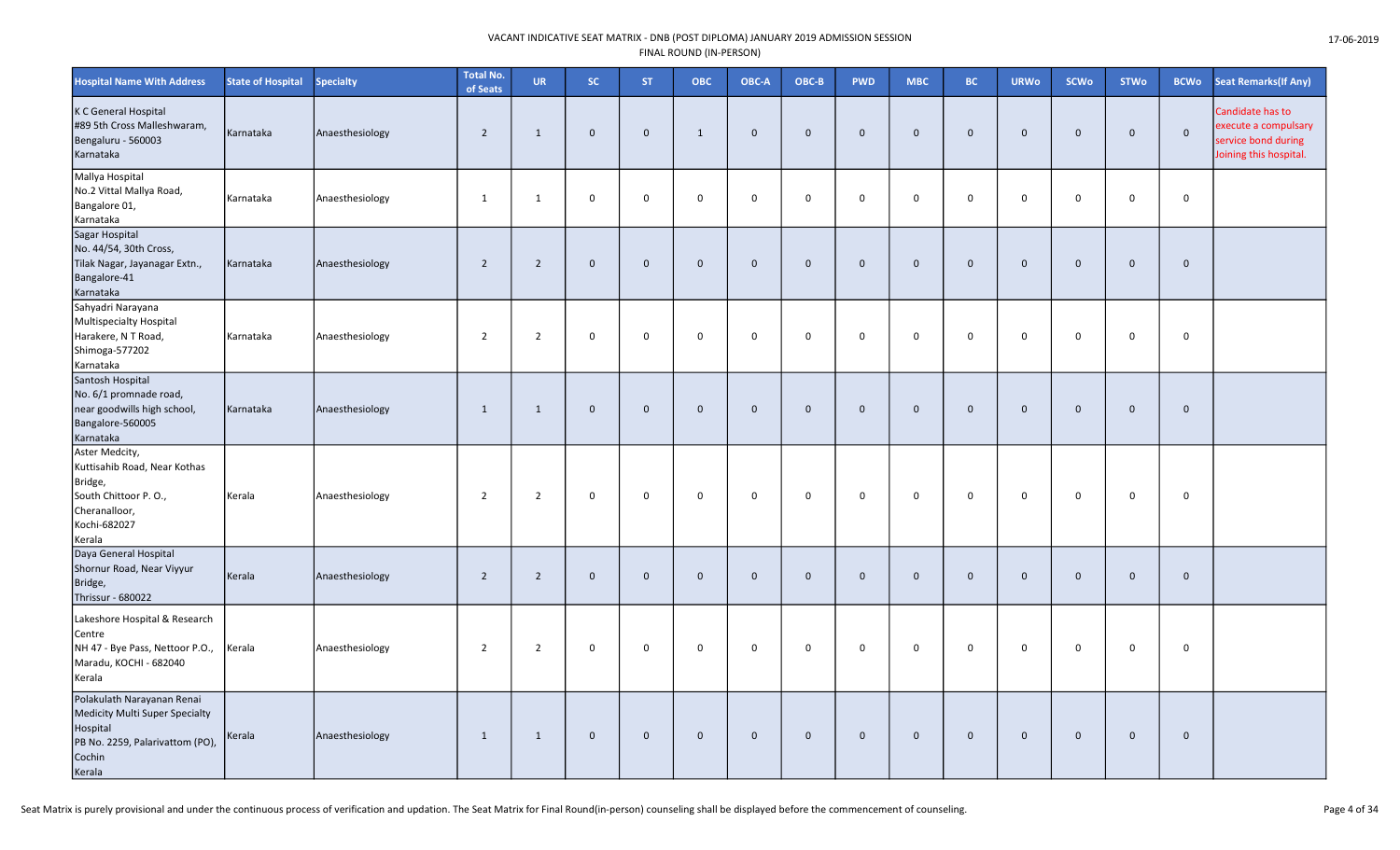| <b>Hospital Name With Address</b>                                                                                                                                                                                     | <b>State of Hospital</b> | <b>Specialty</b> | <b>Total No.</b><br>of Seats | <b>UR</b>               | SC.          | ST.          | <b>OBC</b>   | OBC-A        | $OBC-B$      | <b>PWD</b>   | MBC          | <b>BC</b>    | <b>URWo</b>  | SCWo        | <b>STWo</b> | <b>BCWo</b>  | <b>Seat Remarks (If Any)</b> |
|-----------------------------------------------------------------------------------------------------------------------------------------------------------------------------------------------------------------------|--------------------------|------------------|------------------------------|-------------------------|--------------|--------------|--------------|--------------|--------------|--------------|--------------|--------------|--------------|-------------|-------------|--------------|------------------------------|
| Rajagiri Hospital,<br>Chunangamveli<br>Aluva - 683112<br>Kerala                                                                                                                                                       | Kerala                   | Anaesthesiology  | 1                            | 1                       | $\mathbf 0$  | $\mathbf 0$  | $\mathbf 0$  | $\Omega$     | $\mathbf{0}$ | $\mathbf 0$  | $\mathbf 0$  | $\mathbf 0$  | $\mathbf 0$  | $\mathbf 0$ | $\mathbf 0$ | $\mathsf{o}$ |                              |
| <b>Bansal Hospital</b><br>C Sector, Shahpura<br>Bhopal - 462016                                                                                                                                                       | Madhya Pradesh           | Anaesthesiology  | $\mathbf{1}$                 | 1                       | $\mathbf 0$  | $\mathbf 0$  | $\mathbf 0$  | $\mathbf 0$  | $\mathbf{0}$ | $\mathbf 0$  | $\mathbf 0$  | $\mathbf 0$  | $\mathbf{0}$ | $\mathbf 0$ | $\mathbf 0$ | $\mathbf{0}$ |                              |
| <b>Bombay Hospital</b><br>IDA Scheme no 94/95,<br>Ring Road,<br>Indore-452010<br>Madhya Pradesh                                                                                                                       | Madhya Pradesh           | Anaesthesiology  | $\overline{\mathbf{3}}$      | $\overline{3}$          | $\mathbf 0$  | $\mathbf 0$  | $\mathbf 0$  | $\mathbf 0$  | $\mathbf 0$  | $\mathbf 0$  | $\Omega$     | $\mathbf 0$  | $\mathbf 0$  | $\mathbf 0$ | $\mathbf 0$ | $\mathbf 0$  |                              |
| <b>City Hospital and Research</b><br>Centre<br>21/2, North Civil Lines, Nagarath   Madhya Pradesh<br>Chowk<br>Jabalpur - 482001                                                                                       |                          | Anaesthesiology  | $\mathbf{1}$                 | 1                       | $\mathbf 0$  | $\mathbf 0$  | $\mathbf 0$  | $\Omega$     | $\mathbf{0}$ | $\mathbf 0$  | $\mathbf 0$  | $\mathbf 0$  | $\mathbf 0$  | $\mathbf 0$ | $\mathbf 0$ | $\mathbf 0$  |                              |
| Aditya Birla Memorial Hospital<br>P.O. Chinchwad,<br>Pune-411033<br>Maharashtra                                                                                                                                       | Maharashtra              | Anaesthesiology  | $\overline{4}$               | $\overline{4}$          | $\mathbf 0$  | $\mathbf 0$  | $\mathbf 0$  | $\mathbf 0$  | $\mathbf 0$  | $\mathsf 0$  | $\Omega$     | $\mathbf 0$  | $\mathbf 0$  | 0           | $\pmb{0}$   | $\mathbf 0$  |                              |
| Anand Rishiji Hospital<br>& Medical Research Centre<br>124-A, Anand Rishiji Marg,<br>Ahmednagar - 414001<br>Maharashtra                                                                                               | Maharashtra              | Anaesthesiology  | $\overline{\mathbf{3}}$      | $\overline{\mathbf{3}}$ | $\mathbf 0$  | $\mathbf 0$  | $\mathbf 0$  | $\mathbf{0}$ | $\mathbf 0$  | $\mathsf{O}$ | $\mathbf 0$  | $\mathbf 0$  | $\mathbf 0$  | $\mathbf 0$ | $\mathbf 0$ | $\mathbf 0$  |                              |
| Dr. R N Cooper Municipal<br>General Hospital<br>(Associated with H B T<br>(Hinduhridaysamrat Balasaheb<br>Thackeray) medical college)<br>North South Road No.1,<br>Vile Parle (West),<br>Mumbai-400056<br>Maharashtra | Maharashtra              | Anaesthesiology  | $\mathbf{1}$                 | $\mathbf 0$             | $\mathbf{1}$ | $\mathsf 0$  | $\mathsf 0$  | 0            | $\mathbf{0}$ | $\mathsf 0$  | $\mathsf 0$  | $\mathbf 0$  | $\mathsf{O}$ | 0           | $\mathbf 0$ | $\mathsf 0$  |                              |
| Noble Hospital<br>153, Magarpatta City Road,<br>Hadapsar, Pune -411013<br>Maharashtra                                                                                                                                 | Maharashtra              | Anaesthesiology  | $\overline{2}$               | $\overline{2}$          | $\mathbf{0}$ | $\mathbf{0}$ | $\mathbf{0}$ | $\Omega$     | $\mathbf{0}$ | $\mathbf 0$  | $\mathbf{0}$ | $\mathbf{0}$ | $\mathbf{0}$ | $\mathbf 0$ | $\mathbf 0$ | $\mathbf 0$  |                              |
| Nazareth Hospital<br>Laitumkhrah,<br>Shillong-793003<br>Meghalaya                                                                                                                                                     | Meghalaya                | Anaesthesiology  | 1                            | 1                       | $\mathsf 0$  | $\mathbf 0$  | $\mathbf 0$  | 0            | $\mathbf 0$  | $\mathsf 0$  | $\mathsf 0$  | $\mathbf 0$  | $\mathbf 0$  | 0           | $\mathbf 0$ | $\mathsf 0$  |                              |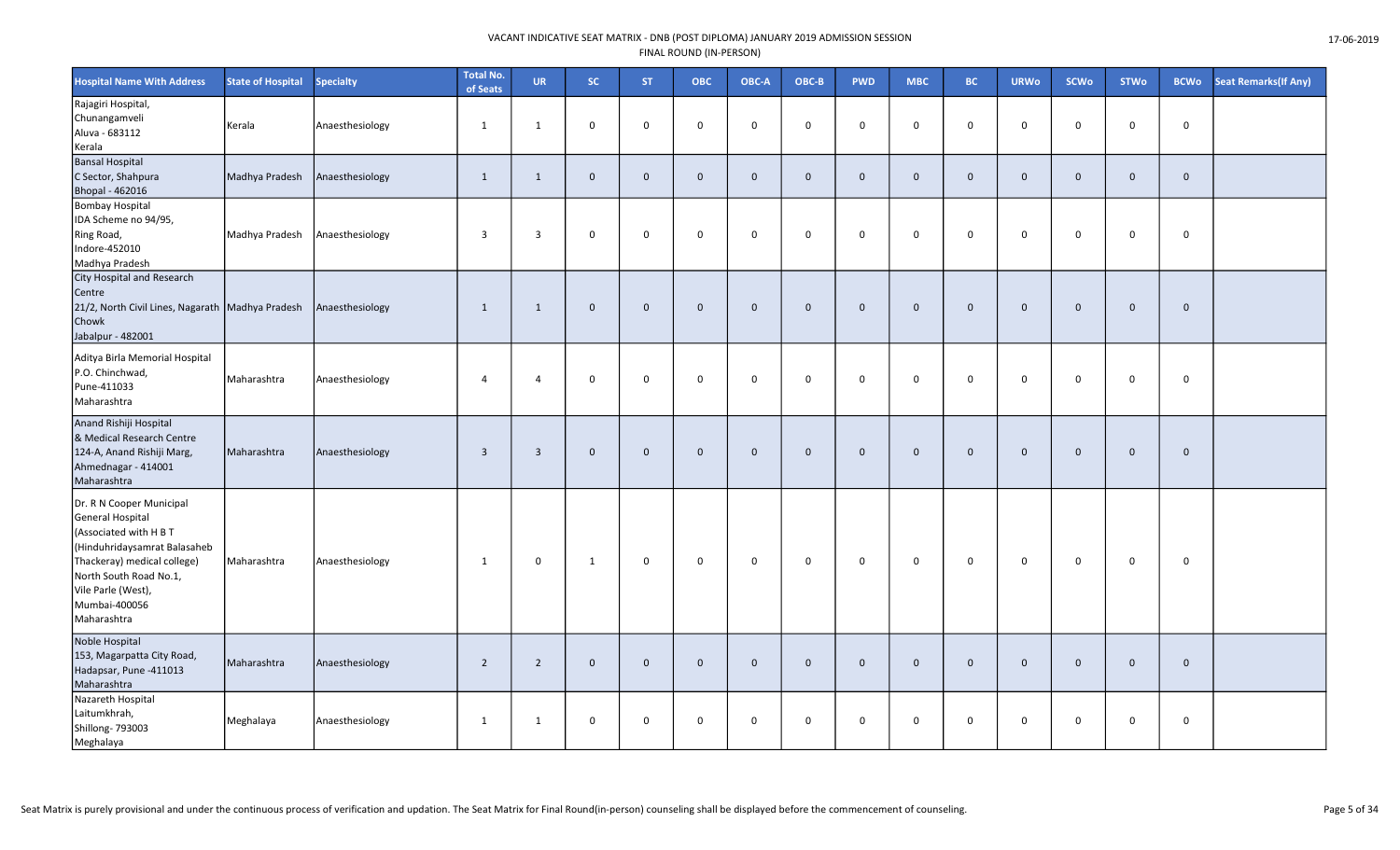| <b>Hospital Name With Address</b>                                                                                                        | <b>State of Hospital</b> | <b>Specialty</b> | <b>Total No.</b><br>of Seats | <b>UR</b>      | <b>SC</b>    | ST.            | <b>OBC</b>   | OBC-A        | OBC-B        | <b>PWD</b>   | <b>MBC</b>     | <b>BC</b>    | <b>URWo</b>  | <b>SCWo</b>  | <b>STWo</b>  | <b>BCWo</b>    | <b>Seat Remarks(If Any)</b>                                                               |
|------------------------------------------------------------------------------------------------------------------------------------------|--------------------------|------------------|------------------------------|----------------|--------------|----------------|--------------|--------------|--------------|--------------|----------------|--------------|--------------|--------------|--------------|----------------|-------------------------------------------------------------------------------------------|
| Apollo Hospital<br>Plot No. 251<br>Sainik School Road<br>Unit-15, Bhubaneshwar<br>Orissa-751005                                          | Orissa                   | Anaesthesiology  | $\overline{2}$               | $\overline{2}$ | $\mathbf{0}$ | $\overline{0}$ | $\Omega$     | $\mathbf{0}$ | $\mathbf{0}$ | $\mathbf{0}$ | $\overline{0}$ | $\Omega$     | $\mathbf{0}$ | $\mathbf{0}$ | $\mathbf{0}$ | $\overline{0}$ |                                                                                           |
| Ispat General Hospital<br>Rourkela Steel Plant,<br>ROURKELA - 769005<br>Orissa                                                           | Orissa                   | Anaesthesiology  | $\overline{3}$               | $\overline{2}$ | $\mathbf 0$  | $\mathbf{1}$   | $\mathbf 0$  | $\mathbf 0$  | $\mathbf 0$  | $\mathbf 0$  | $\mathbf 0$    | $\mathbf 0$  | $\mathbf 0$  | $\mathbf 0$  | $\mathbf 0$  | $\mathbf 0$    |                                                                                           |
| Fortis Hospital<br>Fortis Hospital, Mundian Kalan,<br>Chandigarh Road,<br>Ludhiana -141015                                               | Punjab                   | Anaesthesiology  | $\overline{2}$               | $\overline{2}$ | $\mathbf 0$  | $\overline{0}$ | $\mathbf{0}$ | $\mathbf 0$  | $\mathbf 0$  | $\mathbf 0$  | $\overline{0}$ | $\mathbf{0}$ | $\mathbf 0$  | $\mathbf 0$  | $\mathbf 0$  | $\overline{0}$ |                                                                                           |
| Max Super Specialty Hospital<br>A Unit of Hometrail Estate Pvt<br>Ltd.<br>Civil Hospital Premises<br>Phase - VI, Mohali-160055<br>Punjab | Punjab                   | Anaesthesiology  | $\overline{2}$               | $\overline{2}$ | 0            | $\mathbf 0$    | $\mathbf 0$  | $\mathbf 0$  | $\mathbf 0$  | $\mathbf 0$  | $\mathbf 0$    | $\mathbf 0$  | $\mathbf 0$  | $\mathbf 0$  | $\mathbf 0$  | $\mathbf 0$    |                                                                                           |
| Satguru Pratap Singh Apollo<br>Hospital<br>Sherpur Chowk,<br>Ludhiana -141003<br>Punjab                                                  | Punjab                   | Anaesthesiology  | 1                            | 1              | $\mathbf 0$  | $\overline{0}$ | $\mathbf{0}$ | $\mathbf 0$  | $\mathbf{0}$ | $\mathbf 0$  | $\mathbf 0$    | $\mathbf{0}$ | $\mathbf{0}$ | $\mathbf{0}$ | $\mathbf 0$  | $\overline{0}$ |                                                                                           |
| <b>SBLS Civil Hospital</b><br>Jail Road, Near Jyoti Chowk,<br>Jalandhar - 144001                                                         | Punjab                   | Anaesthesiology  | $\overline{2}$               | $\mathbf{1}$   | 0            | $\mathbf 0$    | $\mathbf{1}$ | 0            | $\Omega$     | 0            | $\mathbf 0$    | $\Omega$     | 0            | $\Omega$     | 0            | $\mathbf 0$    | Candidate has to<br>execute a compulsary<br>service bond during<br>Joining this hospital. |
| Fortis Escorts Hospital<br>Jawahar Lal Nehru Marg,<br>Malviya Nagar,<br>Jaipur-302017<br>Rajasthan                                       | Rajasthan                | Anaesthesiology  | $\mathbf{1}$                 | $\mathbf{1}$   | $\mathbf 0$  | $\overline{0}$ | $\mathbf{0}$ | $\mathbf 0$  | $\mathbf 0$  | $\mathbf 0$  | $\overline{0}$ | $\mathbf{0}$ | $\mathbf 0$  | $\mathbf 0$  | $\mathbf 0$  | $\overline{0}$ |                                                                                           |
| Narayana Multispeciality<br>Hospital<br>Sec-28, Rana Sanga Marg,<br>Pratap Nagar,<br>Jaipur-302033                                       | Rajasthan                | Anaesthesiology  | $\mathbf{1}$                 | $\mathbf{1}$   | 0            | $\mathbf 0$    | $\mathbf 0$  | $\mathbf 0$  | $\mathbf 0$  | 0            | $\mathbf 0$    | $\mathbf 0$  | $\mathbf 0$  | $\mathbf 0$  | 0            | $\overline{0}$ |                                                                                           |
| Apollo Specialty Hospital,<br>Lake View Road, K K Nagar,<br>Madurai, Tamil Nadu-625014                                                   | <b>Tamil Nadu</b>        | Anaesthesiology  | $\mathbf{1}$                 | $\mathbf{1}$   | $\mathbf 0$  | $\overline{0}$ | $\mathbf{0}$ | $\mathbf 0$  | $\mathbf{0}$ | $\mathbf 0$  | $\mathbf 0$    | $\mathbf{0}$ | $\mathbf 0$  | $\mathbf{0}$ | $\mathbf 0$  | $\mathbf 0$    |                                                                                           |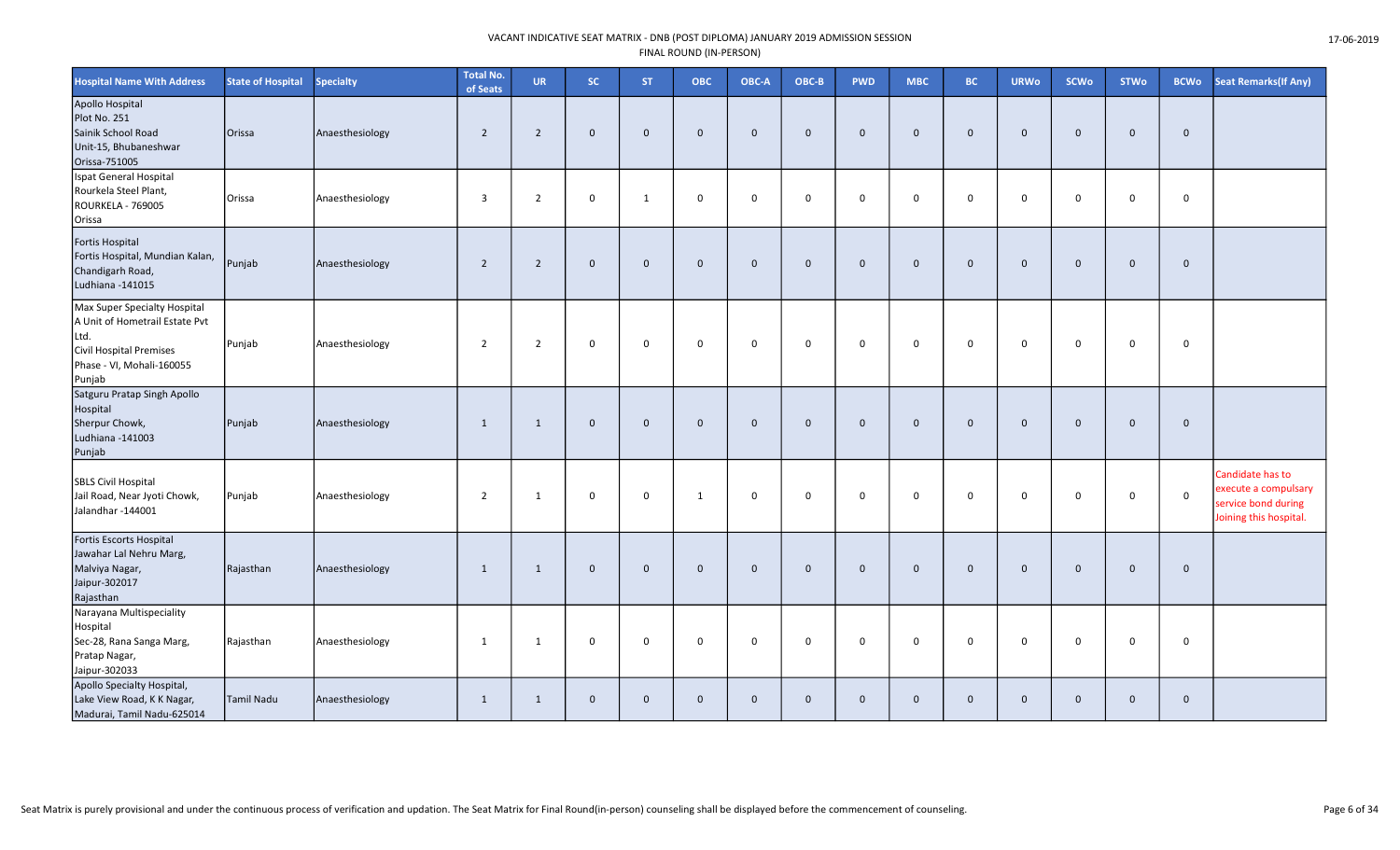| <b>Hospital Name With Address</b>                                                                                                                 | <b>State of Hospital</b> | <b>Specialty</b> | <b>Total No.</b><br>of Seats | <b>UR</b>      | <b>SC</b>   | <b>ST</b>      | <b>OBC</b>   | OBC-A        | OBC-B        | <b>PWD</b>   | <b>MBC</b>   | <b>BC</b>    | <b>URWo</b>    | <b>SCWo</b>  | <b>STWo</b> | <b>BCWo</b> | <b>Seat Remarks (If Any)</b> |
|---------------------------------------------------------------------------------------------------------------------------------------------------|--------------------------|------------------|------------------------------|----------------|-------------|----------------|--------------|--------------|--------------|--------------|--------------|--------------|----------------|--------------|-------------|-------------|------------------------------|
| Dr. Rangarajan Memorial<br>hospital<br>(Sundaram Medical Foundation)<br>4th Avenue, Santhi Colony,<br>Anna Nagar,<br>CHENNAI-600040<br>Tamil Nadu | Tamil Nadu               | Anaesthesiology  | $\mathbf{1}$                 | $\mathbf{1}$   | 0           | $\mathsf 0$    | $\mathsf 0$  | $\mathsf 0$  | $\mathbf 0$  | 0            | $\mathsf 0$  | $\mathbf 0$  | $\mathbf 0$    | $\mathbf 0$  | $\mathbf 0$ | 0           |                              |
| G Kuppuswamy Naidu Memorial<br>Hospital,<br>Post Box No. 6327, Nethaji Road, Tamil Nadu<br>Pappanaickenpalayam,<br>Coimbatore, Tamil Nadu-641037  |                          | Anaesthesiology  | $\mathbf{1}$                 | $\mathbf{1}$   | $\mathbf 0$ | $\overline{0}$ | $\mathbf 0$  | $\mathbf 0$  | $\mathbf{0}$ | $\mathbf 0$  | $\mathbf{0}$ | $\mathbf 0$  | $\overline{0}$ | $\mathbf{0}$ | $\mathbf 0$ | $\mathbf 0$ |                              |
| Ganga Medical Centre &<br>Hospital Pvt. Ltd.<br>313, Mettupalayam Road,<br>Coimbatore- 641043                                                     | <b>Tamil Nadu</b>        | Anaesthesiology  | 5                            | 5              | 0           | $\mathbf 0$    | $\mathbf 0$  | $\mathbf 0$  | $\mathbf 0$  | $\mathbf 0$  | $\mathbf 0$  | $\mathbf 0$  | $\overline{0}$ | $\Omega$     | $\mathbf 0$ | $\mathbf 0$ |                              |
| Kovai Medical Centre,<br>Post Box No. 3209,<br>Avinashi Road,<br>Civil Arodrom Post,<br>COIMBATORE-14<br><b>Tamil Nadu</b>                        | Tamil Nadu               | Anaesthesiology  | $\overline{3}$               | $\overline{3}$ | $\mathbf 0$ | $\overline{0}$ | $\mathbf 0$  | $\mathbf 0$  | $\mathbf 0$  | $\mathbf 0$  | $\mathbf{0}$ | $\mathbf{0}$ | $\mathbf 0$    | $\mathbf 0$  | $\mathbf 0$ | $\mathbf 0$ |                              |
| M.I.O.T. Hospital<br>4/112, Mt-Poonamallee Rd,<br>Manapakkam,<br>CHENNAI-89<br><b>Tamil Nadu</b>                                                  | <b>Tamil Nadu</b>        | Anaesthesiology  | $\mathbf{1}$                 | -1             | 0           | $\mathbf 0$    | $\mathbf 0$  | $\mathbf 0$  | $\mathbf 0$  | $\mathbf 0$  | $\mathbf 0$  | $\mathbf 0$  | $\mathbf 0$    | $\mathbf 0$  | $\mathbf 0$ | 0           |                              |
| S. K. S. Hospital<br>No. 23, SKS Hospital Road,<br>Alagapuram,<br>SALEM - 636004<br><b>Tamil Nadu</b>                                             | Tamil Nadu               | Anaesthesiology  | $\overline{2}$               | $\overline{2}$ | $\mathbf 0$ | $\overline{0}$ | $\mathbf{0}$ | $\mathbf{0}$ | $\mathbf{0}$ | $\mathbf{0}$ | $\mathbf{0}$ | $\mathbf 0$  | $\overline{0}$ | $\mathbf{0}$ | $\mathbf 0$ | $\mathbf 0$ |                              |
| Sri Ramakrishna Hospital<br>395 Sarojini Naidu Rd,<br>Sidhapudur,<br>COIMBATORE-44<br>Tamil Nadu                                                  | <b>Tamil Nadu</b>        | Anaesthesiology  | $\overline{3}$               | 3              | 0           | $\mathbf 0$    | $\mathbf 0$  | $\mathbf 0$  | $\mathbf 0$  | 0            | $\mathbf 0$  | $\mathbf 0$  | $\overline{0}$ | $\Omega$     | $\mathbf 0$ | 0           |                              |
| District Head Quarters Hospital<br>Main Road, Sangareddy District -<br>502001<br>Telangana                                                        | Telangana                | Anaesthesiology  | $\mathbf{1}$                 | $\mathbf{0}$   | $\mathbf 0$ | $\mathbf 0$    | $\mathbf 0$  | $\mathbf 0$  | $\mathbf 0$  | $\mathbf 0$  | $\mathbf 0$  | $\mathbf 0$  | $\overline{0}$ | 1            | $\mathbf 0$ | $\mathbf 0$ |                              |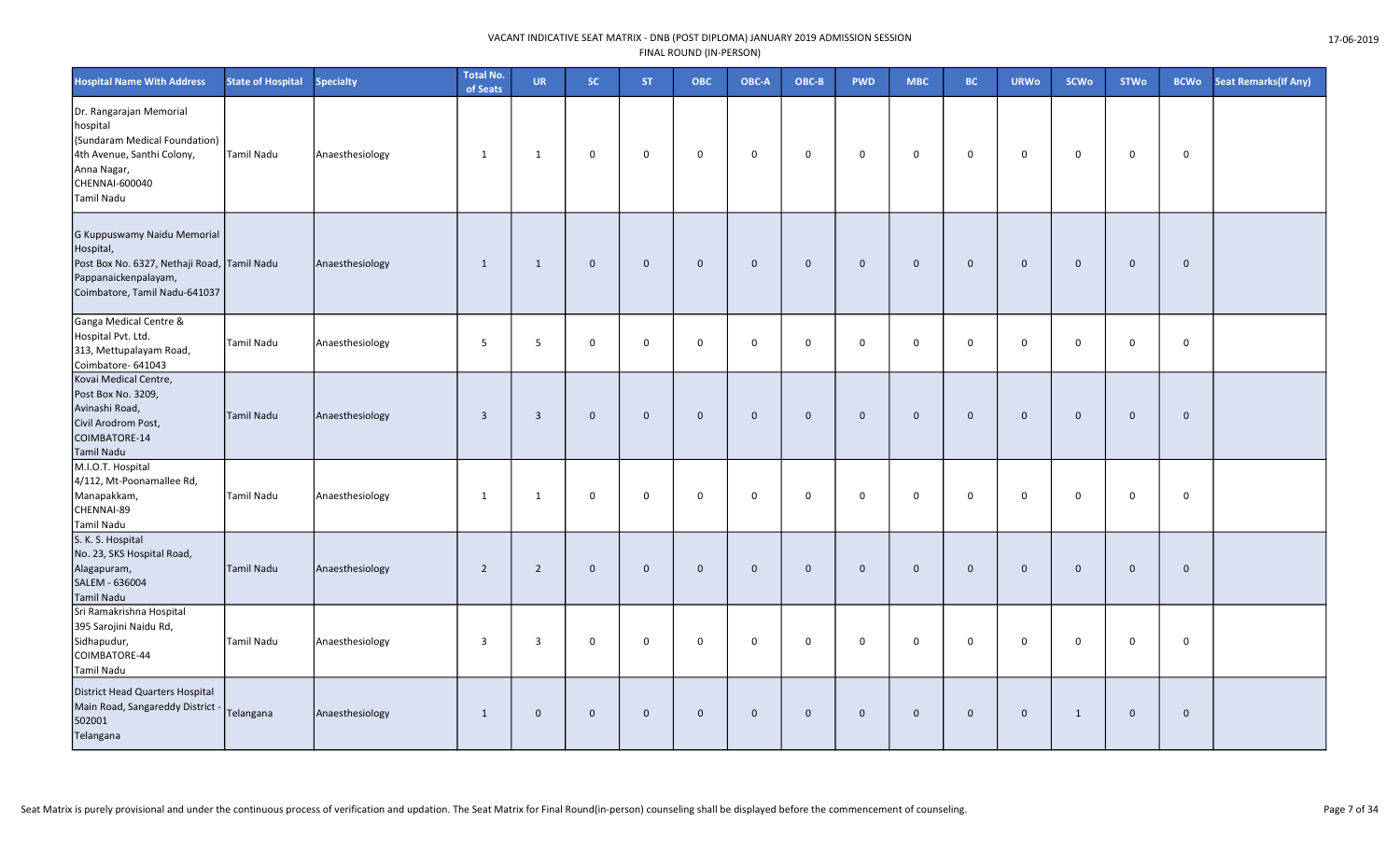| <b>Hospital Name With Address</b>                                                                                                | <b>State of Hospital</b> | <b>Specialty</b> | <b>Total No.</b><br>of Seats | <b>UR</b>      | SC.          | <b>ST</b>    | <b>OBC</b>          | OBC-A          | OBC-B        | <b>PWD</b>  | <b>MBC</b>  | <b>BC</b>    | <b>URWo</b>    | <b>SCWo</b>  | <b>STWo</b> | <b>BCWo</b>  | Seat Remarks(If Any) |
|----------------------------------------------------------------------------------------------------------------------------------|--------------------------|------------------|------------------------------|----------------|--------------|--------------|---------------------|----------------|--------------|-------------|-------------|--------------|----------------|--------------|-------------|--------------|----------------------|
| Government Medical College<br>Khaleelwadi, Nizamabad,<br>Telangana                                                               | Telangana                | Anaesthesiology  | $\overline{2}$               | $\mathbf 0$    | $\mathbf 0$  | $\mathbf 0$  | $\mathbf 0$         | $\mathbf 0$    | $\mathbf 0$  | $\mathbf 0$ | $\mathbf 0$ | $\mathsf{O}$ | $\mathbf 0$    | $\mathbf{1}$ | $\mathbf 0$ | $\mathbf{1}$ |                      |
| Max Cure Hospital,<br>Behind Cyber Tower, Lane next<br>to McDonald,<br>Hi-tech City, Madhapur,<br>Hyderabad, Telangana-500081    | Telangana                | Anaesthesiology  | 1                            | 1              | $\mathbf 0$  | $\mathbf 0$  | $\mathbf 0$         | $\mathbf 0$    | $\Omega$     | $\mathbf 0$ | $\mathbf 0$ | $\mathbf 0$  | $\mathbf 0$    | $\mathbf{0}$ | $\mathbf 0$ | $\mathbf 0$  |                      |
| Virinchi Hospital<br>Door No. 6-3-2,3 & 3/1<br>Road No 1,<br>Banjara Hills, Virinchi Circle,<br>Hyderabad - 500034               | Telangana                | Anaesthesiology  | 1                            | 1              | 0            | $\Omega$     | $\mathbf 0$         | $\mathbf 0$    | $\mathbf 0$  | $\mathbf 0$ | $\mathbf 0$ | 0            | $\mathbf 0$    | $\mathbf 0$  | $\mathbf 0$ | $\mathbf 0$  |                      |
| <b>Balrampur Hospital</b><br>Golaganj<br>Lucknow - 226018                                                                        | Uttar Pradesh            | Anaesthesiology  | $\overline{2}$               | $\mathbf{1}$   | $\mathbf{1}$ | $\mathbf 0$  | $\mathsf{O}\xspace$ | $\mathbf 0$    | $\mathbf{0}$ | $\mathbf 0$ | $\mathbf 0$ | $\mathbf 0$  | $\mathbf 0$    | $\mathbf{0}$ | $\mathbf 0$ | $\mathbf 0$  |                      |
| Nayati Multi Super Specialty<br>Hospital<br>Behind Sawaria Gas Station,<br>NH-2 Mathura - Delhi Bypass<br>Uttar Pradesh - 281001 | Uttar Pradesh            | Anaesthesiology  | 1                            | 1              | 0            | $\mathbf 0$  | $\mathbf 0$         | $\mathbf 0$    | $\mathbf 0$  | $\mathbf 0$ | $\mathbf 0$ | 0            | $\mathbf 0$    | $\mathbf 0$  | $\mathbf 0$ | $\mathbf 0$  |                      |
| Vivekananda Polyclinic<br>Vivekananda puram,<br>Lucknow - 7<br><b>Uttar Pradesh</b>                                              | Uttar Pradesh            | Anaesthesiology  | $\overline{2}$               | 2              | $\mathbf 0$  | $\mathbf{0}$ | $\mathbf{0}$        | $\overline{0}$ | $\Omega$     | $\mathbf 0$ | $\mathbf 0$ | $\mathbf{0}$ | $\mathbf{0}$   | $\Omega$     | $\mathbf 0$ | $\mathbf 0$  |                      |
| Asansol District Hospital<br>S B Gorai Road,<br>PO + PS: Asansol- 713301<br><b>West Bengal</b>                                   | <b>West Bengal</b>       | Anaesthesiology  | 1                            | $\overline{1}$ | 0            | 0            | 0                   | $\mathbf 0$    | $\mathbf 0$  | $\mathbf 0$ | $\mathbf 0$ | 0            | $\mathbf 0$    | $\mathbf 0$  | $\mathbf 0$ | $\mathbf 0$  |                      |
| Deben Mahato (Sadar) Hospital<br>Purulia<br><b>West Bengal</b>                                                                   | <b>West Bengal</b>       | Anaesthesiology  | 1                            | 1              | $\mathbf 0$  | $\mathbf 0$  | $\mathbf 0$         | $\mathbf 0$    | $\Omega$     | $\mathbf 0$ | $\mathbf 0$ | $\mathbf 0$  | $\overline{0}$ | $\mathbf{0}$ | $\mathbf 0$ | $\mathbf{0}$ |                      |
| District Hospital<br>10, Biplabi Haren Ghosh Sarani,<br>Howrah-1<br><b>West Bengal</b>                                           | <b>West Bengal</b>       | Anaesthesiology  | 1                            | 1              | $\mathbf 0$  | $\Omega$     | $\mathbf 0$         | $\mathbf 0$    | $\mathbf 0$  | $\mathbf 0$ | $\mathbf 0$ | $\mathbf 0$  | $\mathbf 0$    | $\Omega$     | $\mathbf 0$ | $\mathbf 0$  |                      |
| District Hospital<br>5, D L Roy Road,<br>Krishnagar,<br>Nadia- 741101<br><b>West Bengal</b>                                      | <b>West Bengal</b>       | Anaesthesiology  | 1                            | 1              | $\mathbf 0$  | $\mathbf{0}$ | $\mathbf{0}$        | $\mathbf 0$    | $\mathbf 0$  | $\mathbf 0$ | $\mathbf 0$ | $\mathbf 0$  | $\mathbf{0}$   | $\mathbf{0}$ | $\mathbf 0$ | $\mathbf 0$  |                      |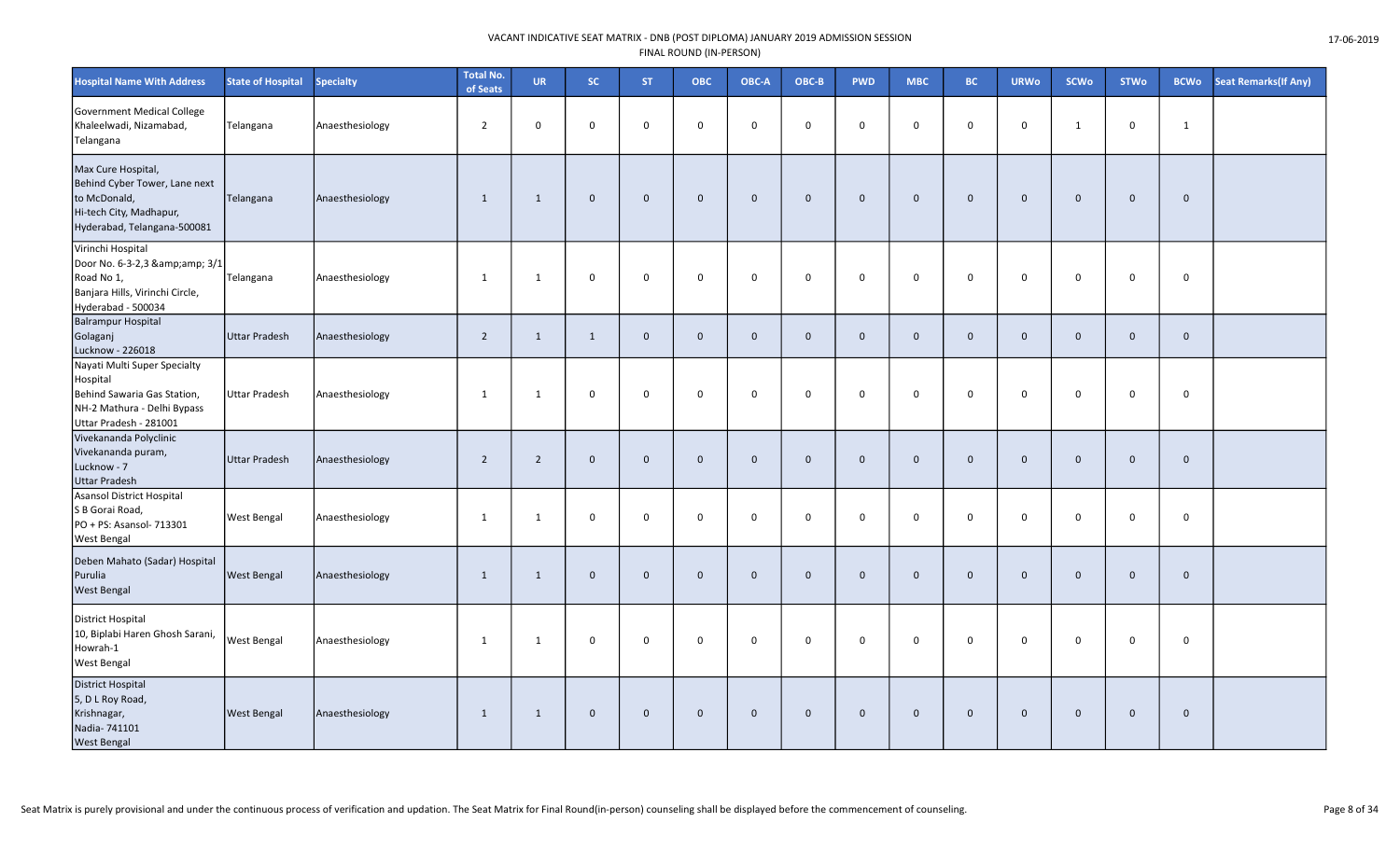| <b>Hospital Name With Address</b>                                                                                                                    | <b>State of Hospital</b> | <b>Specialty</b>            | <b>Total No.</b><br>of Seats | <b>UR</b>      | SC.          | <b>ST</b>    | <b>OBC</b>   | OBC-A        | OBC-B        | <b>PWD</b>   | <b>MBC</b>  | <b>BC</b>   | <b>URWo</b>  | <b>SCWo</b>  | <b>STWo</b>  | <b>BCWo</b> | <b>Seat Remarks(If Any)</b> |
|------------------------------------------------------------------------------------------------------------------------------------------------------|--------------------------|-----------------------------|------------------------------|----------------|--------------|--------------|--------------|--------------|--------------|--------------|-------------|-------------|--------------|--------------|--------------|-------------|-----------------------------|
| Fortis Hospital<br>730, Anandapur, EM Bypass<br>Road,<br>Kolkata-700107<br><b>West Bengal</b>                                                        | <b>West Bengal</b>       | Anaesthesiology             | $\overline{2}$               | $\overline{2}$ | $\mathbf 0$  | $\mathbf 0$  | $\mathbf 0$  | $\mathbf 0$  | $\mathbf 0$  | $\mathbf 0$  | $\mathbf 0$ | $\mathbf 0$ | $\mathbf 0$  | $\mathbf 0$  | $\mathbf 0$  | $\mathbf 0$ |                             |
| Imambara District Hospital,<br>Akhan Bazar Road,<br>Hooghly- 712101<br><b>West Bengal</b>                                                            | <b>West Bengal</b>       | Anaesthesiology             | $\mathbf{1}$                 | $\mathbf{1}$   | $\mathbf 0$  | $\mathbf 0$  | $\mathbf{0}$ | $\mathbf{0}$ | $\mathbf{0}$ | $\mathbf{0}$ | $\mathbf 0$ | $\mathbf 0$ | $\mathbf{0}$ | $\mathbf{0}$ | $\mathbf{0}$ | $\mathbf 0$ |                             |
| Medica Superspecialty Hospital<br>127 Mukundapur, E M Bypass,<br>Kolkata-700099<br><b>West Bengal</b>                                                | <b>West Bengal</b>       | Anaesthesiology             | $\overline{3}$               | $\overline{3}$ | 0            | $\mathbf 0$  | $\mathbf 0$  | $\mathbf 0$  | $\mathbf 0$  | 0            | $\mathbf 0$ | $\mathbf 0$ | $\mathbf 0$  | $\mathbf 0$  | 0            | $\mathbf 0$ |                             |
| Ramakrishna Mission Seva<br>Pratishthan,<br>Vivekananda Instt. of Medical<br>Sciences,<br>99, Sarat Bose Road,<br>KOLKATA - 26<br><b>West Bengal</b> | <b>West Bengal</b>       | Anaesthesiology             | $\overline{2}$               | $\overline{2}$ | $\mathbf 0$  | $\mathbf 0$  | $\mathbf 0$  | $\mathbf 0$  | $\mathbf 0$  | $\mathbf 0$  | $\mathbf 0$ | $\mathbf 0$ | $\mathbf 0$  | $\mathbf 0$  | $\mathbf 0$  | $\mathbf 0$ |                             |
| College of Medicine and JNM<br>Hospital<br>P. O.: Kalyani District,<br>Nadia-741235 West Bengal                                                      | <b>West Bengal</b>       | Dermatology and Venereology | 1                            | $\mathbf 0$    | $\mathbf{1}$ | $\mathbf 0$  | $\mathbf 0$  | $\mathbf 0$  | $\mathbf 0$  | 0            | $\mathbf 0$ | $\mathbf 0$ | $\mathbf 0$  | $\mathbf 0$  | 0            | $\mathbf 0$ |                             |
| Northern Railway Central<br>Hospital<br>Near Connaught Place,<br>New Delhi-1                                                                         | Delhi                    | ENT                         | 1                            | 1              | $\mathbf 0$  | $\mathbf 0$  | $\mathbf 0$  | $\mathbf 0$  | $\mathbf{0}$ | $\mathbf 0$  | $\mathbf 0$ | $\mathbf 0$ | $\mathbf 0$  | $\mathbf{0}$ | $\mathbf 0$  | $\mathbf 0$ |                             |
| Medanta The Medicity,<br>Sector-38, Gurgaon,<br>Haryana-122001                                                                                       | Haryana                  | ENT                         | $\mathbf{1}$                 | $\mathbf{1}$   | $\mathbf 0$  | $\mathbf 0$  | $\mathsf 0$  | $\mathbf 0$  | $\mathbf{0}$ | 0            | $\mathbf 0$ | $\mathsf 0$ | $\mathbf 0$  | $\mathbf 0$  | $\mathbf 0$  | $\mathbf 0$ |                             |
| Madras ENT Res. Foundation<br>No. 1, 1st Cross Street,<br>Off 2nd Main Road,<br>Raja Annamalaipuram,<br>CHENNAI - 28<br><b>Tamil Nadu</b>            | Tamil Nadu               | <b>ENT</b>                  | $\mathbf{1}$                 | $\mathbf{1}$   | $\mathbf 0$  | $\mathbf 0$  | $\mathbf 0$  | $\mathbf{0}$ | $\mathbf{0}$ | $\mathbf 0$  | $\mathbf 0$ | $\mathbf 0$ | $\mathbf{0}$ | $\mathbf{0}$ | $\mathbf 0$  | $\mathbf 0$ |                             |
| College of Medicine and JNM<br>Hospital<br>P. O.: Kalyani District,<br>Nadia-741235 West Bengal                                                      | <b>West Bengal</b>       | <b>ENT</b>                  | 1                            | $\mathbf 0$    | 0            | $\mathbf{1}$ | $\mathbf 0$  | $\mathbf 0$  | $\mathbf 0$  | 0            | $\mathbf 0$ | $\mathbf 0$ | $\mathbf 0$  | 0            | 0            | $\pmb{0}$   |                             |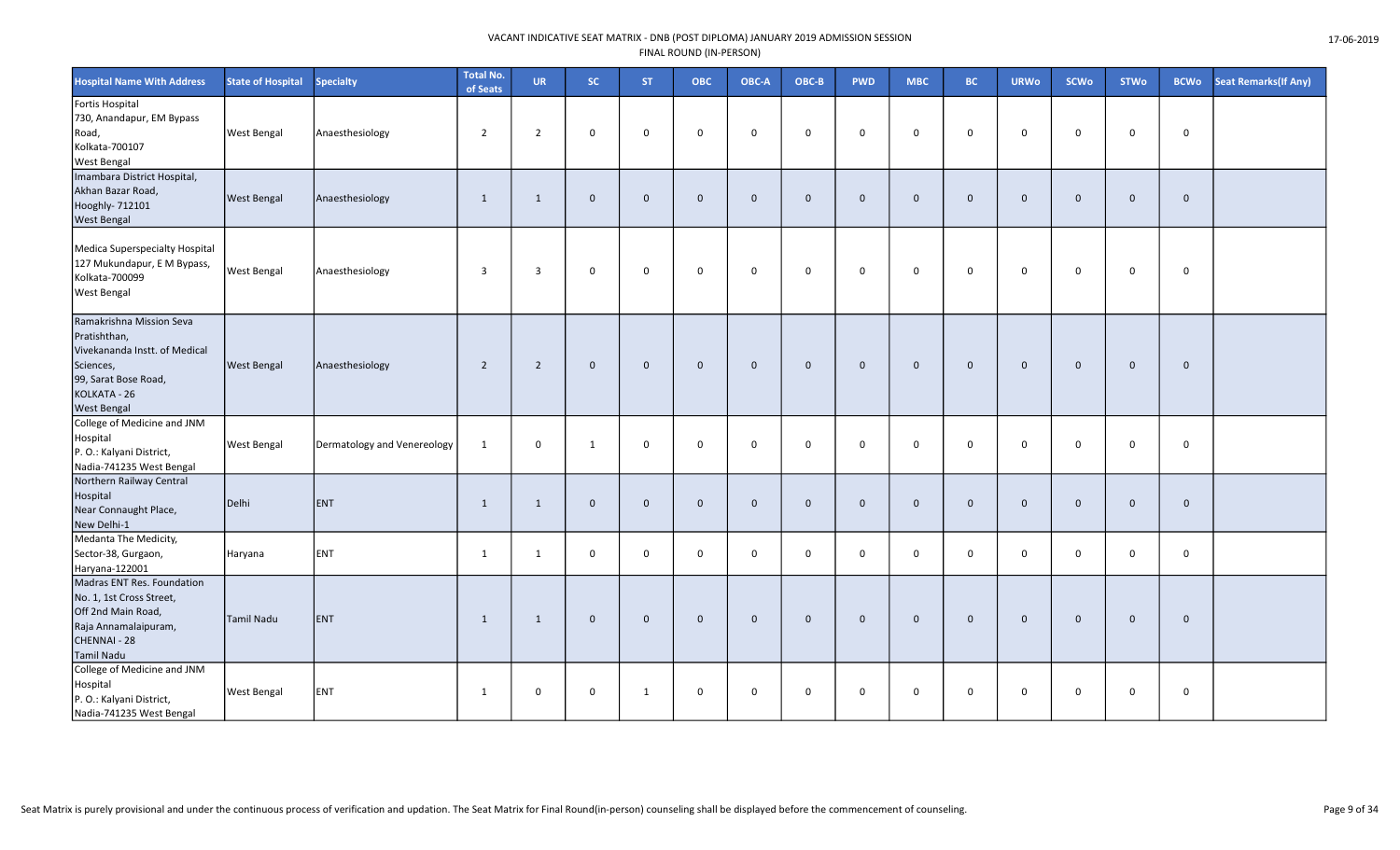| <b>Hospital Name With Address</b>                                                                                            | <b>State of Hospital</b> | <b>Specialty</b>                                                     | <b>Total No.</b><br>of Seats | <b>UR</b>      | SC.          | ST.          | ОВС          | OBC-A          | OBC-B        | <b>PWD</b>   | <b>MBC</b>   | <b>BC</b>    | <b>URWo</b>    | <b>SCWo</b>  | <b>STWo</b>  | <b>BCWo</b>  | <b>Seat Remarks (If Any)</b>                                                              |
|------------------------------------------------------------------------------------------------------------------------------|--------------------------|----------------------------------------------------------------------|------------------------------|----------------|--------------|--------------|--------------|----------------|--------------|--------------|--------------|--------------|----------------|--------------|--------------|--------------|-------------------------------------------------------------------------------------------|
| Medica Superspecialty Hospital<br>127 Mukundapur, E M Bypass,<br>Kolkata-700099<br><b>West Bengal</b>                        | <b>West Bengal</b>       | <b>Health Administration</b><br>Including Hospital<br>Administration | 1                            | 1              | $\mathbf 0$  | $\mathbf 0$  | $\mathbf 0$  | $\overline{0}$ | $\mathbf{0}$ | $\mathbf 0$  | $\mathbf 0$  | $\mathbf 0$  | $\mathbf 0$    | $\mathbf{0}$ | $\mathbf 0$  | $\mathbf{0}$ |                                                                                           |
| Lilavati Hospital & Res. Centre<br>A-791, Bandra Reclaimation,<br>Bandra West,<br>Mumbai - 50<br>Maharashtra                 | Maharashtra              | <b>Nuclear Medicine</b>                                              | $\overline{2}$               | $\overline{2}$ | $\mathbf 0$  | 0            | 0            | $\mathbf 0$    | $\mathbf 0$  | $\mathbf 0$  | 0            | $\mathbf 0$  | 0              | $\mathbf 0$  | $\mathbf 0$  | $\mathbf 0$  |                                                                                           |
| P.D. Hinduja National Hospital<br>and Medical Research Centre,<br>Veer Savarkar Marg, Mahim,<br>Mumbai-400016<br>Maharashtra | Maharashtra              | <b>Nuclear Medicine</b>                                              | 1                            | 1              | $\mathbf 0$  | $\mathbf 0$  | $\mathbf 0$  | $\overline{0}$ | $\mathbf{0}$ | $\mathbf 0$  | $\mathbf{0}$ | $\mathbf{0}$ | $\mathbf{0}$   | $\mathbf{0}$ | $\mathbf 0$  | $\mathbf{0}$ |                                                                                           |
| Govt. Medical College (Maharani<br>Hospital)<br>Jagadalpur<br>Chattishgarh                                                   | Chhattisgarh             | Obstetrics and Gynaecology                                           | $\overline{2}$               | 0              | $\mathbf 0$  | $\mathbf{1}$ | 1            | $\mathbf 0$    | $\mathsf{O}$ | $\mathbf 0$  | $\mathbf 0$  | 0            | 0              | $\mathbf 0$  | $\mathbf 0$  | $\mathbf 0$  |                                                                                           |
| Sanjay Gandhi Memorial<br>Hospital,<br>Mangol Puri,<br>S Block,<br>New Delhi-110083                                          | Delhi                    | Obstetrics and Gynaecology                                           | 1                            | $\mathbf{0}$   | $\mathbf{0}$ | $\mathbf 0$  | $\mathbf 0$  | $\overline{0}$ | $\mathbf{0}$ | $\mathbf{1}$ | $\mathbf{0}$ | $\mathbf{0}$ | $\Omega$       | $\mathbf{0}$ | $\mathbf 0$  | $\mathbf 0$  |                                                                                           |
| Asian Institute of Medical<br>Sciences<br>Sector 21-A, Badkal Flyover<br>Road,<br>Faridabad,<br>Haryana                      | Haryana                  | Obstetrics and Gynaecology                                           | 1                            | 1              | $\mathbf 0$  | $\mathbf 0$  | 0            | $\mathbf 0$    | $\mathbf 0$  | 0            | 0            | $\mathbf 0$  | $\mathbf 0$    | $\mathbf 0$  | $\mathbf 0$  | 0            |                                                                                           |
| Bhagwan Mahaveer Jain<br>Hospital<br>Miles Road,<br>Bangalore-560052.<br>Karnataka                                           | Karnataka                | Obstetrics and Gynaecology                                           | 1                            | 1              | $\mathbf{0}$ | $\mathbf{0}$ | $\mathbf{0}$ | $\overline{0}$ | $\Omega$     | $\mathbf 0$  | $\mathbf{0}$ | $\mathbf 0$  | $\overline{0}$ | $\mathbf{0}$ | $\mathbf{0}$ | $\mathbf 0$  |                                                                                           |
| District Hospital<br>B D Road, Beside DHO Office,<br>Chitradurga<br>Karnataka                                                | Karnataka                | Obstetrics and Gynaecology                                           | $\overline{2}$               | 1              | 1            | 0            | $\mathsf{O}$ | $\mathbf 0$    | $\mathbf 0$  | $\mathsf 0$  | 0            | $\mathbf 0$  | $\mathbf 0$    | 0            | $\mathbf 0$  | $\mathsf 0$  | Candidate has to<br>execute a compulsary<br>service bond during<br>Joining this hospital. |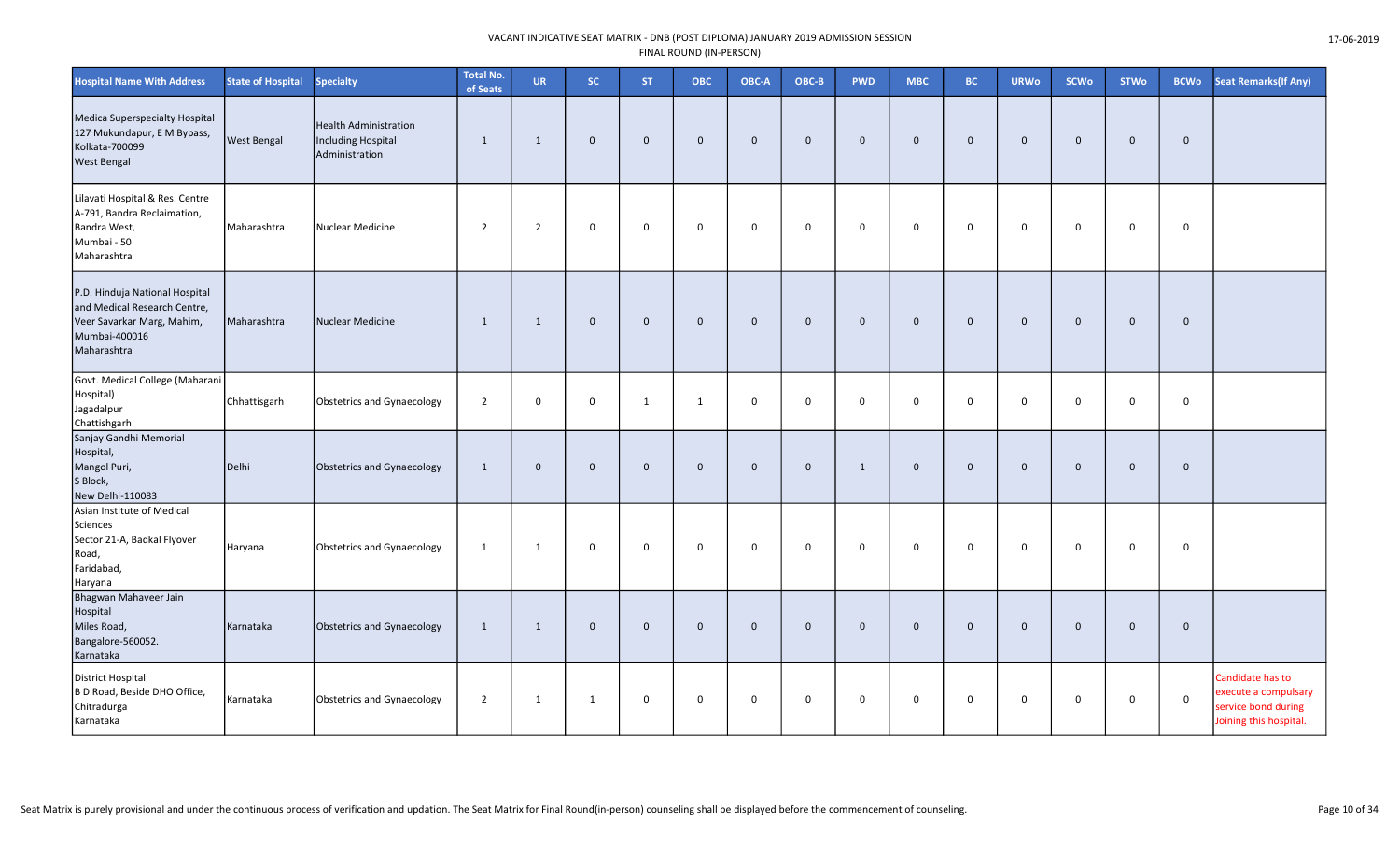| <b>Hospital Name With Address</b>                                                                                                                                                                                     | <b>State of Hospital</b> | <b>Specialty</b>           | <b>Total No.</b><br>of Seats | <b>UR</b>    | <b>SC</b>   | <b>ST</b>      | ОВС          | OBC-A       | OBC-B        | <b>PWD</b>   | <b>MBC</b>  | <b>BC</b>    | <b>URWo</b>    | <b>SCWo</b>  | <b>STWo</b>  | <b>BCWo</b>  | <b>Seat Remarks (If Any)</b>                                                              |
|-----------------------------------------------------------------------------------------------------------------------------------------------------------------------------------------------------------------------|--------------------------|----------------------------|------------------------------|--------------|-------------|----------------|--------------|-------------|--------------|--------------|-------------|--------------|----------------|--------------|--------------|--------------|-------------------------------------------------------------------------------------------|
| <b>District Hospital</b><br>B H Road,<br>Tumakuru,<br>Karnataka                                                                                                                                                       | Karnataka                | Obstetrics and Gynaecology | $\mathbf{1}$                 | $\mathbf{0}$ | $\mathbf 0$ | $\mathbf 0$    | $\mathbf{1}$ | $\mathbf 0$ | $\mathbf{0}$ | $\mathbf 0$  | $\mathbf 0$ | $\mathbf{0}$ | $\overline{0}$ | $\mathbf 0$  | $\mathbf{0}$ | $\mathbf 0$  | Candidate has to<br>execute a compulsary<br>service bond during<br>Joining this hospital. |
| District Hospital<br>Killa Road,<br>Dharwad - 580008<br>Karnataka                                                                                                                                                     | Karnataka                | Obstetrics and Gynaecology | $\mathbf{1}$                 | 0            | 0           | $\pmb{0}$      | $\mathbf{1}$ | $\mathbf 0$ | 0            | $\mathsf{O}$ | 0           | $\Omega$     | $\overline{0}$ | $\mathbf 0$  | $\Omega$     | $\mathbf 0$  | Candidate has to<br>execute a compulsary<br>service bond during<br>Joining this hospital. |
| <b>General Hospital</b><br>4th 'T' Block, (Beside Rajiv<br>Gandhi University of Health<br>Sciences)<br>Jayanagar, Bangaluru - 560041<br>Karnataka                                                                     | Karnataka                | Obstetrics and Gynaecology | $\mathbf{1}$                 | $\mathbf{0}$ | $\mathbf 0$ | $\mathbf{1}$   | $\mathbf 0$  | $\mathbf 0$ | $\mathbf{0}$ | $\mathbf 0$  | $\mathbf 0$ | $\mathbf{0}$ | $\mathbf 0$    | $\mathbf 0$  | $\mathbf{0}$ | $\mathbf 0$  | Candidate has to<br>execute a compulsary<br>service bond during<br>Joining this hospital. |
| Mother Hospital<br>Olari (PO) Pullazhi,<br>THRISSUR-12<br>Kerala                                                                                                                                                      | Kerala                   | Obstetrics and Gynaecology | $\mathbf{1}$                 | $\mathbf{1}$ | 0           | $\mathbf 0$    | 0            | $\mathbf 0$ | 0            | $\mathsf{O}$ | 0           | $\mathbf 0$  | $\overline{0}$ | $\mathbf 0$  | $\mathbf 0$  | 0            |                                                                                           |
| Deenanath Mangeshkar Hospital<br>and Research Centre<br>Erandwane,<br>Pune - 411004<br>Maharashtra                                                                                                                    | Maharashtra              | Obstetrics and Gynaecology | 1                            | $\mathbf{1}$ | $\mathbf 0$ | $\overline{0}$ | $\mathbf{0}$ | $\mathbf 0$ | $\mathbf{0}$ | $\mathbf{0}$ | $\mathbf 0$ | $\mathbf{0}$ | $\overline{0}$ | $\mathbf{0}$ | $\mathbf 0$  | $\mathbf{0}$ |                                                                                           |
| Dr. R N Cooper Municipal<br>General Hospital<br>(Associated with H B T<br>(Hinduhridaysamrat Balasaheb<br>Thackeray) medical college)<br>North South Road No.1,<br>Vile Parle (West),<br>Mumbai-400056<br>Maharashtra | Maharashtra              | Obstetrics and Gynaecology | $\mathbf{1}$                 | 0            | 0           | $\mathbf{1}$   | 0            | $\mathbf 0$ | 0            | $\mathbf 0$  | 0           | $\mathbf 0$  | $\mathbf 0$    | 0            | $\mathbf 0$  | 0            |                                                                                           |
| <b>Government Head Quarters</b><br>Hospital,<br>Trichy Road, Dindigul - 624001<br><b>Tamil Nadu</b>                                                                                                                   | Tamil Nadu               | Obstetrics and Gynaecology | $\mathbf{1}$                 | $\mathbf 0$  | $\mathbf 0$ | $\mathbf 0$    | $\mathbf 0$  | $\mathbf 0$ | $\mathbf 0$  | $\mathbf 0$  | $\mathbf 0$ | $\mathbf{1}$ | $\overline{0}$ | $\mathbf{0}$ | $\mathbf 0$  | $\mathbf 0$  |                                                                                           |
| Prashanthi Hospital<br># 7-3-94, Brahmana Wada,<br>Machili Bazar,<br>Hanamkonda, Warangal Dist.<br>Telangana - 506011                                                                                                 | Telangana                | Obstetrics and Gynaecology | 1                            | 1            | 0           | $\mathbf 0$    | $\Omega$     | 0           | $\mathbf 0$  | 0            | $\Omega$    | $\Omega$     | 0              | 0            | $\mathbf 0$  | 0            |                                                                                           |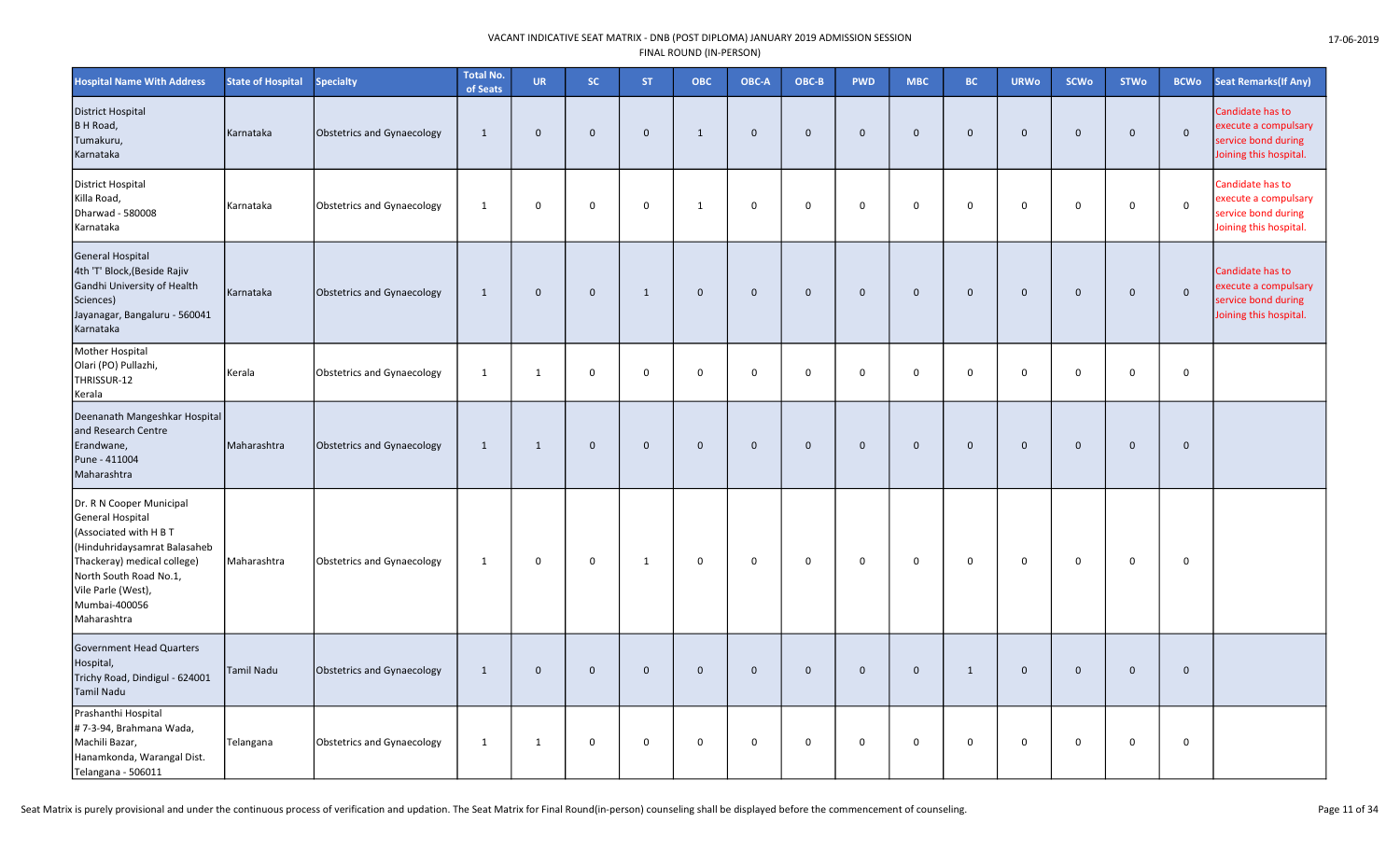| <b>Hospital Name With Address</b>                                                                                             | <b>State of Hospital</b> | <b>Specialty</b>           | <b>Total No.</b><br>of Seats | <b>UR</b>      | SC           | <b>ST</b>      | ОВС          | OBC-A          | OBC-B        | <b>PWD</b>   | <b>MBC</b>   | <b>BC</b>    | <b>URWo</b>    | <b>SCWo</b>  | <b>STWo</b>  | <b>BCWo</b>  | <b>Seat Remarks (If Any)</b> |
|-------------------------------------------------------------------------------------------------------------------------------|--------------------------|----------------------------|------------------------------|----------------|--------------|----------------|--------------|----------------|--------------|--------------|--------------|--------------|----------------|--------------|--------------|--------------|------------------------------|
| Deben Mahato (Sadar) Hospital<br>Purulia<br><b>West Bengal</b>                                                                | <b>West Bengal</b>       | Obstetrics and Gynaecology | $\mathbf{1}$                 | $\mathbf 0$    | $\mathbf{1}$ | $\mathbf 0$    | $\mathbf{0}$ | $\mathbf{0}$   | $\mathbf{0}$ | $\mathbf 0$  | $\mathbf{0}$ | $\mathbf 0$  | $\overline{0}$ | $\Omega$     | $\mathbf 0$  | $\mathbf 0$  |                              |
| Purba Medinipur District<br>Hospital,<br>Tamluk- 721636<br><b>West Bengal</b>                                                 | <b>West Bengal</b>       | Obstetrics and Gynaecology | $\mathbf{1}$                 | $\mathbf 0$    | 0            | $\mathbf 0$    | $\mathbf 0$  | $\mathbf 0$    | 1            | $\mathsf{O}$ | 0            | $\mathbf 0$  | $\mathbf 0$    | $\mathbf 0$  | $\mathsf 0$  | $\mathsf 0$  |                              |
| Suri Sadar Hospital<br>Laldighipara,<br>P.O. - Suri,<br>Dist-Birbhum-731101,<br><b>West Bengal</b>                            | <b>West Bengal</b>       | Obstetrics and Gynaecology | $\mathbf{1}$                 | $\mathbf 0$    | $\mathbf 0$  | $\mathbf 0$    | $\mathbf 0$  | $\mathbf{1}$   | $\mathbf 0$  | $\mathbf 0$  | $\mathbf 0$  | $\mathbf 0$  | $\overline{0}$ | $\Omega$     | $\mathbf 0$  | $\mathbf 0$  |                              |
| Visakha Eye Hospital<br>8-1-64, Peda Waltair,<br>Visakhapatnam - 530017                                                       | Andhra Pradesh           | Ophthalmology              | $\mathbf{1}$                 | 1              | $\mathbf 0$  | $\mathbf 0$    | $\mathbf 0$  | $\mathbf 0$    | $\Omega$     | $\mathsf{O}$ | $\mathbf 0$  | $\mathbf 0$  | $\overline{0}$ | $\mathbf{0}$ | $\mathbf 0$  | $\mathbf 0$  |                              |
| Chandraprabha Eye Hospital (A<br>unit of cataract & IOL hospital<br>Pvt. Ltd.)<br>K K Handique Path<br>Jorhat<br>Assam-785001 | Assam                    | Ophthalmology              | 1                            | 1              | $\mathbf 0$  | $\overline{0}$ | $\mathbf{0}$ | $\mathbf 0$    | $\mathbf{0}$ | $\mathbf 0$  | $\mathbf 0$  | $\mathbf{0}$ | $\overline{0}$ | $\mathbf{0}$ | $\mathbf{0}$ | $\mathbf{0}$ |                              |
| Lions Eye Hospital<br>Park Road Lions Enclave Silchar,<br>Cachar,<br>Assam 788001                                             | Assam                    | Ophthalmology              | $\overline{2}$               | $\overline{2}$ | 0            | $\mathbf 0$    | 0            | $\mathbf 0$    | $\mathbf 0$  | $\mathsf{O}$ | 0            | $\mathbf 0$  | $\mathbf 0$    | $\mathbf 0$  | $\mathbf 0$  | $\mathbf 0$  |                              |
| Centre for Sight,<br>B-5/24, Safdarjung Enclave<br>New Delhi-110029                                                           | Delhi                    | Ophthalmology              | $\mathbf{1}$                 | $\mathbf{1}$   | $\mathbf{0}$ | $\mathbf 0$    | $\mathbf{0}$ | $\overline{0}$ | $\mathbf{0}$ | $\mathbf{0}$ | $\mathbf{0}$ | $\mathbf{0}$ | $\overline{0}$ | $\mathbf{0}$ | $\mathbf{0}$ | $\mathbf{0}$ |                              |
| Deen Dayal Upadhyay Hospital<br>Hari Nagar,<br>New Delhi-64                                                                   | Delhi                    | Ophthalmology              | $\mathbf{1}$                 | 0              | $\mathsf{o}$ | $\mathbf{1}$   | $\mathsf 0$  | $\mathbf 0$    | $\mathbf 0$  | $\mathbf 0$  | $\mathsf{o}$ | $\mathbf 0$  | $\mathbf 0$    | $\mathbf 0$  | $\mathsf 0$  | $\mathsf 0$  |                              |
| Hindu Rao Hospital<br>Subzi Mandi, Malkaganj<br>Delhi-110007                                                                  | Delhi                    | Ophthalmology              | $\mathbf{1}$                 | $\mathbf 0$    | $\mathbf 0$  | $\mathbf 0$    | $\mathbf{1}$ | $\mathbf 0$    | $\mathbf 0$  | $\mathbf 0$  | $\mathbf 0$  | $\mathbf 0$  | $\overline{0}$ | $\mathbf 0$  | $\mathbf 0$  | $\mathbf 0$  |                              |
| Mohan Eye Hospital<br>11/B Ganga Ram Hospital Marg,<br>New Delhi-60                                                           | Delhi                    | Ophthalmology              | $\overline{2}$               | $\overline{2}$ | 0            | 0              | $\mathbf 0$  | $\mathbf 0$    | $\mathbf 0$  | $\mathbf 0$  | 0            | $\mathbf 0$  | $\mathbf 0$    | 0            | $\mathbf 0$  | $\mathbf 0$  |                              |
| Northern Railway Central<br>Hospital<br>Near Connaught Place,<br>New Delhi-1                                                  | Delhi                    | Ophthalmology              | $\mathbf{1}$                 | $\mathbf 0$    | $\mathbf 0$  | $\mathbf 0$    | $\mathbf{1}$ | $\mathbf 0$    | $\mathbf{0}$ | $\mathbf 0$  | $\mathbf 0$  | $\mathbf{0}$ | $\overline{0}$ | $\mathbf{0}$ | $\mathbf 0$  | $\mathbf 0$  |                              |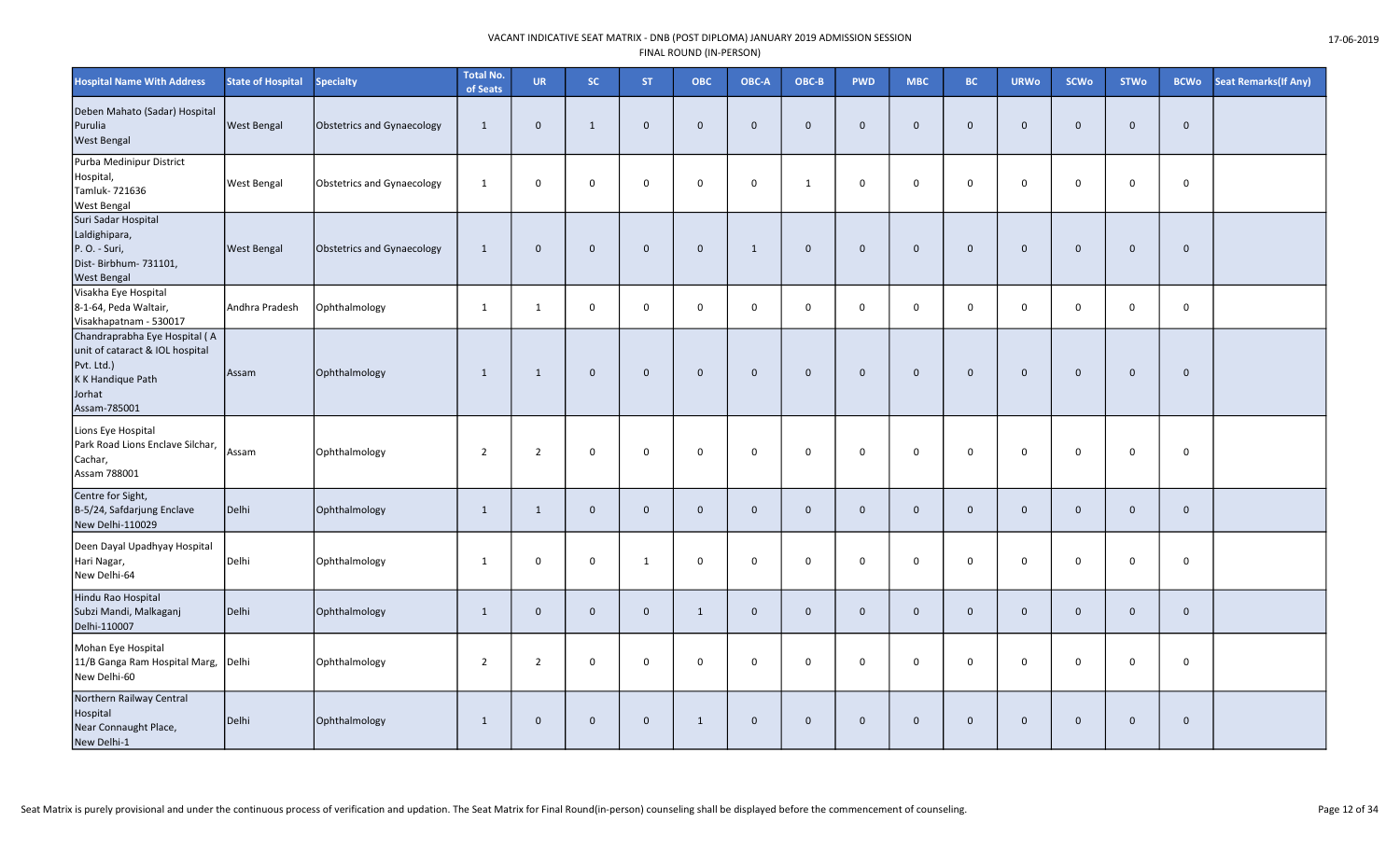| <b>Hospital Name With Address</b>                                                                                                               | <b>State of Hospital</b> | <b>Specialty</b> | <b>Total No.</b><br>of Seats | <b>UR</b>      | SC.         | <b>ST</b>    | <b>OBC</b>   | OBC-A          | OBC-B        | <b>PWD</b>   | <b>MBC</b>   | <b>BC</b>   | <b>URWo</b>  | <b>SCWo</b>  | <b>STWo</b>  | <b>BCWo</b>    | <b>Seat Remarks (If Any)</b>                                                              |
|-------------------------------------------------------------------------------------------------------------------------------------------------|--------------------------|------------------|------------------------------|----------------|-------------|--------------|--------------|----------------|--------------|--------------|--------------|-------------|--------------|--------------|--------------|----------------|-------------------------------------------------------------------------------------------|
| Drashti Nethralaya<br>Chakalia Road, Near GIDC,<br>Delsar Road,<br>Dahod-389151<br>Gujarat                                                      | Gujarat                  | Ophthalmology    | $\overline{2}$               | $\overline{2}$ | 0           | $\mathbf 0$  | $\mathbf 0$  | $\mathbf 0$    | $\Omega$     | $\mathsf{O}$ | $\mathbf 0$  | $\mathbf 0$ | $\mathbf 0$  | $\Omega$     | $\mathbf 0$  | $\mathbf 0$    |                                                                                           |
| Rotary Eye Institute<br>Dudhia Talav,<br>NAVASARI-396445<br>Gujarat                                                                             | Gujarat                  | Ophthalmology    | 1                            | 1              | $\mathbf 0$ | $\mathbf{0}$ | $\mathbf{0}$ | $\mathbf 0$    | $\mathbf{0}$ | $\mathbf 0$  | $\mathbf{0}$ | $\mathbf 0$ | $\mathbf 0$  | $\mathbf{0}$ | $\mathbf 0$  | $\mathbf{0}$   |                                                                                           |
| Bhagat Phool Singh Govt.<br>Medical College for Women<br>Khanpur Kalan (Sonepat)-<br>131305<br>Haryana                                          | Haryana                  | Ophthalmology    | 1                            | 1              | 0           | $\mathbf 0$  | $\mathbf 0$  | $\mathbf 0$    | $\mathbf 0$  | $\mathsf{O}$ | $\mathbf 0$  | $\mathbf 0$ | $\mathbf 0$  | $\Omega$     | $\mathbf 0$  | $\mathbf 0$    |                                                                                           |
| <b>Bokaro General Hospital</b><br>Bokaro Steel City,<br>BOKARO-01<br>Jharkhand                                                                  | Jharkhand                | Ophthalmology    | $\overline{2}$               | 1              | $\mathbf 0$ | $\mathbf{0}$ | $\mathbf{1}$ | $\mathbf{0}$   | $\mathbf{0}$ | $\mathbf{0}$ | $\mathbf{0}$ | $\mathbf 0$ | $\mathbf{0}$ | $\mathbf{0}$ | $\mathbf{0}$ | $\mathbf{0}$   |                                                                                           |
| <b>Bangalore West Lions</b><br>Superspecialty Eye Hospital<br>No. 5, Lions Eye Hospital Road,<br>Off J C Road,<br>Bangalore-560002<br>Karnataka | Karnataka                | Ophthalmology    | 1                            | $\overline{1}$ | 0           | $\mathbf 0$  | $\mathbf 0$  | $\mathbf 0$    | $\mathbf 0$  | $\mathbf 0$  | $\mathbf 0$  | $\mathbf 0$ | $\mathbf 0$  | $\mathbf 0$  | $\mathbf 0$  | $\mathbf 0$    |                                                                                           |
| <b>District Hospital</b><br><b>BH Road</b> ,<br>Tumakuru,<br>Karnataka                                                                          | Karnataka                | Ophthalmology    | $\overline{2}$               | 1              | $\mathbf 0$ | $\Omega$     | 1            | $\overline{0}$ | $\mathbf{0}$ | $\mathbf 0$  | $\mathbf{0}$ | $\mathbf 0$ | $\mathbf 0$  | $\mathbf{0}$ | $\mathbf 0$  | $\mathbf 0$    | Candidate has to<br>execute a compulsary<br>service bond during<br>Joining this hospital. |
| District Hospital<br>Killa Road,<br>Dharwad - 580008<br>Karnataka                                                                               | Karnataka                | Ophthalmology    | 1                            | -1             | 0           | $\mathbf 0$  | $\mathbf 0$  | $\mathbf 0$    | 0            | $\mathbf 0$  | 0            | $\mathbf 0$ | $\mathbf 0$  | $\mathbf 0$  | $\mathbf 0$  | $\mathbf 0$    | Candidate has to<br>execute a compulsary<br>service bond during<br>Joining this hospital. |
| M.M. Joshi Eye Hospital,<br>Padmanarayanalaya, Gokul<br>Road,<br>Hosur, HUBLI,<br>Karnataka-580021                                              | Karnataka                | Ophthalmology    | 1                            | 1              | $\mathbf 0$ | $\mathbf 0$  | $\mathbf 0$  | $\mathbf 0$    | $\mathbf{0}$ | $\mathbf 0$  | $\mathbf{0}$ | $\mathbf 0$ | $\mathbf 0$  | $\mathbf{0}$ | $\mathbf 0$  | $\overline{0}$ |                                                                                           |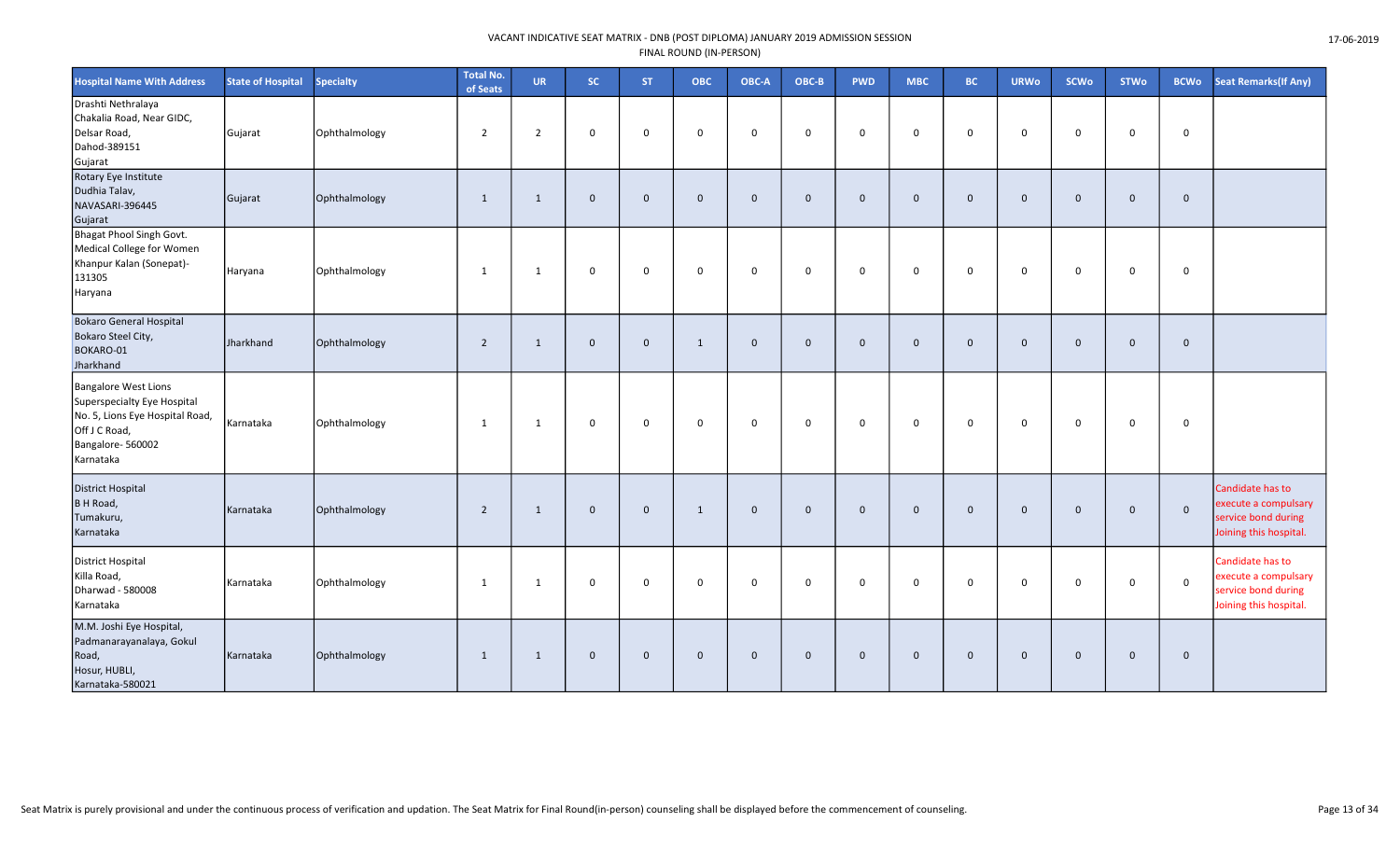| <b>Hospital Name With Address</b>                                                                                                             | <b>State of Hospital</b> | <b>Specialty</b> | <b>Total No.</b><br>of Seats | <b>UR</b>      | SC.         | <b>ST</b>    | ОВС          | OBC-A       | $OBC-B$      | <b>PWD</b>  | <b>MBC</b>  | <b>BC</b>   | <b>URWo</b>    | SCWo        | <b>STWo</b>  | <b>BCWo</b> | Seat Remarks(If Any) |
|-----------------------------------------------------------------------------------------------------------------------------------------------|--------------------------|------------------|------------------------------|----------------|-------------|--------------|--------------|-------------|--------------|-------------|-------------|-------------|----------------|-------------|--------------|-------------|----------------------|
| Narayana Netralaya<br>Narayana Health City<br>Narayana Hrudayalaya Campus<br>#258/A, Bommasandra,<br>Hosur Road,<br>Bangalore-99<br>Karnataka | Karnataka                | Ophthalmology    | $\overline{3}$               | $\overline{3}$ | 0           | $\mathbf 0$  | 0            | $\mathbf 0$ | $\mathbf 0$  | $\mathbf 0$ | $\mathbf 0$ | $\mathbf 0$ | $\mathbf 0$    | $\mathbf 0$ | $\mathbf 0$  | $\mathbf 0$ |                      |
| Prabha Eye Clinic And Research<br>Centre<br>504, 40th Cross,<br>8th Block, Jayanagar,<br>Bangalore-70<br>Karnataka                            | Karnataka                | Ophthalmology    | $\overline{2}$               | $\overline{2}$ | $\mathbf 0$ | $\mathbf 0$  | $\mathbf 0$  | $\mathbf 0$ | $\mathbf 0$  | $\mathbf 0$ | $\mathbf 0$ | $\mathbf 0$ | $\mathbf 0$    | $\mathbf 0$ | $\mathbf 0$  | $\mathbf 0$ |                      |
| Al Salama Eye Hospital,<br>Palakad Road,<br>Perinthalmanna - 679322<br>Kerala                                                                 | Kerala                   | Ophthalmology    | 1                            | 1              | $\mathbf 0$ | $\mathbf 0$  | $\mathbf 0$  | $\mathbf 0$ | $\mathbf 0$  | $\mathbf 0$ | $\mathbf 0$ | $\mathbf 0$ | $\mathbf 0$    | $\mathbf 0$ | $\mathbf 0$  | $\mathbf 0$ |                      |
| Sadguru Nethra Chikitsalaya,<br>Jankikund-Chitrakoot-210204<br>Dist Satna,<br>Madhya Pradesh                                                  | Madhya Pradesh           | Ophthalmology    | 1                            | 1              | $\mathbf 0$ | $\mathbf 0$  | $\mathbf 0$  | $\mathbf 0$ | $\mathbf{0}$ | $\mathbf 0$ | $\mathbf 0$ | $\mathbf 0$ | $\overline{0}$ | $\mathbf 0$ | $\mathbf{0}$ | $\mathbf 0$ |                      |
| Bhabha Atomic Research Centre<br>& Hospital,<br>Anushakti Nagar,<br>MUMBAI-94<br>Maharashtra                                                  | Maharashtra              | Ophthalmology    | 1                            | $\mathbf 0$    | $\mathbf 0$ | $\mathbf 0$  | $\mathbf{1}$ | $\mathbf 0$ | $\mathbf 0$  | $\mathsf 0$ | $\mathsf 0$ | 0           | $\mathbf 0$    | $\Omega$    | $\mathbf 0$  | $\mathbf 0$ |                      |
| Deenanath Mangeshkar Hospital<br>and Research Centre<br>Erandwane,<br>Pune - 411004<br>Maharashtra                                            | Maharashtra              | Ophthalmology    | $\overline{2}$               | $\overline{2}$ | $\mathbf 0$ | $\mathbf{0}$ | $\mathbf{0}$ | $\mathbf 0$ | $\mathbf 0$  | $\mathbf 0$ | $\mathbf 0$ | $\mathbf 0$ | $\mathbf 0$    | $\mathbf 0$ | $\mathbf 0$  | $\mathbf 0$ |                      |
| National Institute Of<br>Ophthalmology,<br>1187/30 Off Ghole Road,<br>Shivaji Nagar,<br><b>PUNE -05</b><br>Maharashtra                        | Maharashtra              | Ophthalmology    | 1                            | 1              | 0           | $\mathbf 0$  | $\mathbf 0$  | $\mathsf 0$ | $\mathbf 0$  | $\mathbf 0$ | $\mathbf 0$ | $\mathbf 0$ | $\mathbf 0$    | $\mathbf 0$ | $\mathbf 0$  | $\mathbf 0$ |                      |
| P.D. Hinduja National Hospital<br>and Medical Research Centre,<br>Veer Savarkar Marg, Mahim,<br>Mumbai-400016<br>Maharashtra                  | Maharashtra              | Ophthalmology    | 1                            | 1              | $\mathbf 0$ | $\mathbf 0$  | $\mathbf 0$  | $\mathbf 0$ | $\mathbf 0$  | $\mathbf 0$ | $\mathbf 0$ | $\mathbf 0$ | $\overline{0}$ | $\mathbf 0$ | $\mathbf 0$  | $\mathbf 0$ |                      |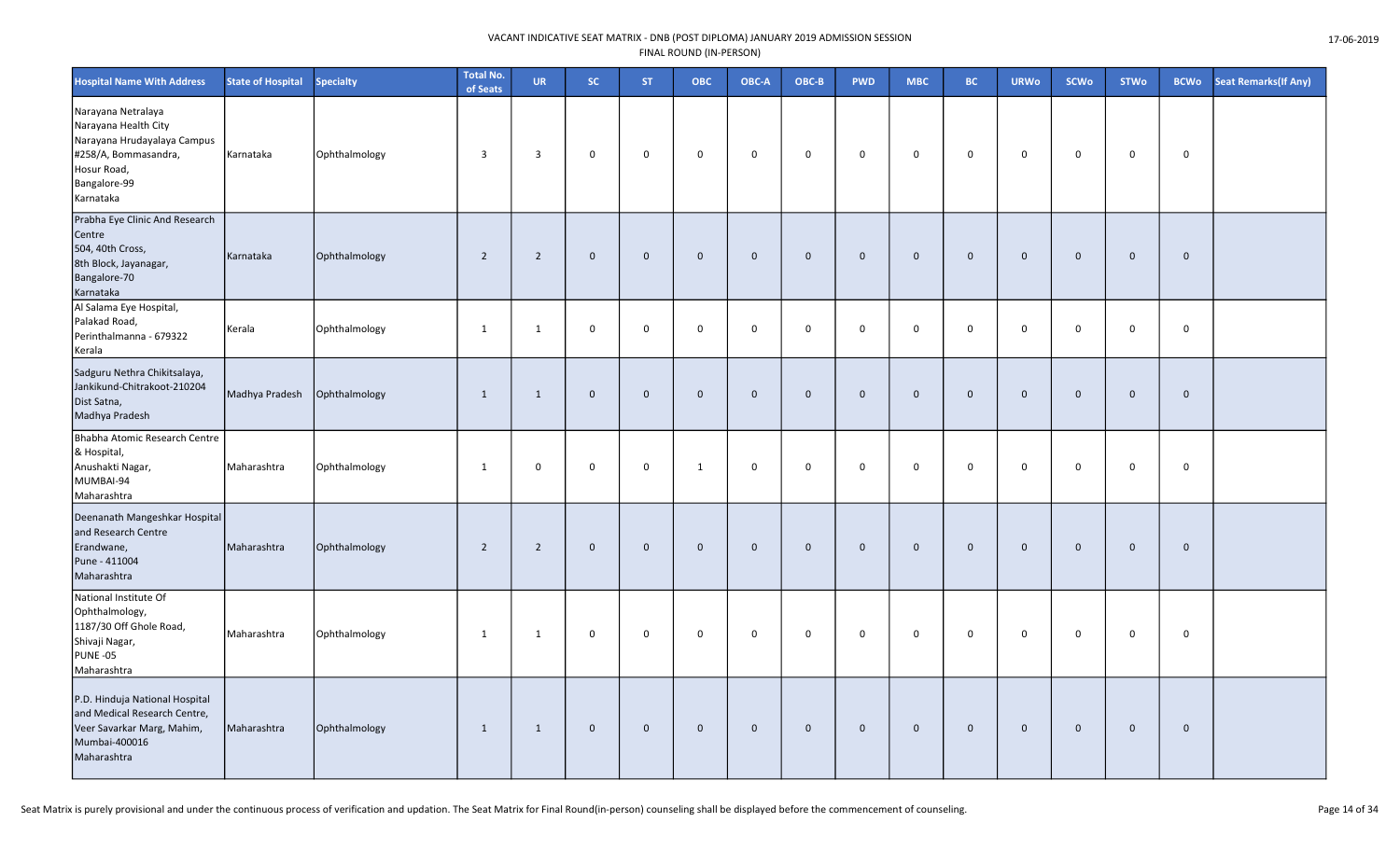| <b>Hospital Name With Address</b>                                                                                                              | <b>State of Hospital</b> | <b>Specialty</b> | <b>Total No.</b><br>of Seats | <b>UR</b>      | SC.          | ST.          | <b>OBC</b>   | OBC-A          | OBC-B        | <b>PWD</b>  | <b>MBC</b>   | <b>BC</b>           | <b>URWo</b>    | <b>SCWo</b>  | <b>STWo</b> | <b>BCWo</b>  | Seat Remarks (If Any) |
|------------------------------------------------------------------------------------------------------------------------------------------------|--------------------------|------------------|------------------------------|----------------|--------------|--------------|--------------|----------------|--------------|-------------|--------------|---------------------|----------------|--------------|-------------|--------------|-----------------------|
| Sarakshi Netralaya<br>Plot No 19 Rajiv Nagar Wardha<br>Road<br>Nagpur - 440025                                                                 | Maharashtra              | Ophthalmology    | 1                            | 1              | $\mathbf 0$  | $\mathbf 0$  | $\mathbf 0$  | $\mathbf 0$    | $\mathbf 0$  | $\mathbf 0$ | $\mathbf 0$  | $\mathbf 0$         | $\Omega$       | 0            | $\mathbf 0$ | $\mathbf 0$  |                       |
| Shri Ganapati Nethralaya<br>JALNA 431202<br>Maharashtra                                                                                        | Maharashtra              | Ophthalmology    | $\overline{2}$               | 2              | $\mathbf 0$  | $\mathbf{0}$ | $\mathbf 0$  | $\overline{0}$ | $\mathbf{0}$ | $\mathbf 0$ | $\mathbf{0}$ | $\mathbf 0$         | $\mathbf 0$    | $\mathbf{0}$ | $\mathbf 0$ | $\mathbf{0}$ |                       |
| Dr. Agarwal's Eye Hospital<br>BBC Tower, Link Road Square,<br>Madhupatna, (Opp. To<br>Madhupatna Police Station),<br>Cuttack- 753010<br>Orissa | Orissa                   | Ophthalmology    | $\overline{2}$               | 2              | $\mathsf{O}$ | $\mathbf 0$  | $\mathsf 0$  | $\mathbf 0$    | $\mathbf 0$  | $\mathsf 0$ | $\mathbf 0$  | $\mathsf{O}\xspace$ | $\mathbf 0$    | $\mathsf 0$  | $\mathbf 0$ | $\mathbf 0$  |                       |
| Ispat General Hospital<br>Rourkela Steel Plant,<br><b>ROURKELA - 769005</b><br>Orissa                                                          | Orissa                   | Ophthalmology    | $\overline{2}$               | 1              | $\mathbf{1}$ | $\mathbf 0$  | $\mathbf{0}$ | $\overline{0}$ | $\mathbf{0}$ | $\mathbf 0$ | $\mathbf{0}$ | $\mathbf 0$         | $\mathbf{0}$   | $\mathbf 0$  | $\mathbf 0$ | $\mathbf{0}$ |                       |
| J.P.M. Rotary Eye Hospital &<br>Research Institute<br>C.D.A. Sector-VI,<br>Bidanasi, Market Nagar,<br>Cuttack-753014<br>Orissa                 | Orissa                   | Ophthalmology    | 1                            | 1              | $\mathsf{O}$ | $\Omega$     | $\mathbf 0$  | $\mathbf 0$    | $\mathbf 0$  | $\mathbf 0$ | $\mathbf 0$  | 0                   | $\mathbf 0$    | $\Omega$     | $\Omega$    | $\mathbf 0$  |                       |
| Aravind Eye Hospitals<br>Abishekapakkam Road,<br>Pondicherry-605007<br>Pondicherry                                                             | Pondicherry              | Ophthalmology    | 1                            | 1              | $\mathbf{0}$ | $\mathbf 0$  | $\mathbf{0}$ | $\overline{0}$ | $\mathbf{0}$ | $\mathbf 0$ | $\mathbf 0$  | $\mathbf 0$         | $\overline{0}$ | $\mathbf 0$  | $\mathbf 0$ | $\mathbf 0$  |                       |
| Alakh Nayan Mandir Insttitute of<br>Ophthalmology<br>Ashok Nagar,<br>UDAIPUR-313001<br>Rajasthan                                               | Rajasthan                | Ophthalmology    | 1                            | 1              | $\mathsf{O}$ | $\mathbf 0$  | $\mathbf 0$  | $\mathbf 0$    | $\mathbf 0$  | $\mathsf 0$ | $\mathsf 0$  | $\mathbf 0$         | $\mathbf 0$    | $\mathbf 0$  | $\mathbf 0$ | $\mathbf 0$  |                       |
| Anand Hospital & Eye Centre<br>21, Bharat Mata Lane<br>Jamnalal Bajaj Marg<br>C-Scheme, Jaipur-302 001<br>Rajasthan                            | Rajasthan                | Ophthalmology    | $\overline{2}$               | $\overline{2}$ | $\mathbf{0}$ | $\mathbf 0$  | $\mathbf{0}$ | $\mathbf{0}$   | $\mathbf 0$  | $\mathbf 0$ | $\mathbf 0$  | $\mathbf 0$         | $\mathbf{0}$   | $\mathbf{0}$ | $\mathbf 0$ | $\mathbf 0$  |                       |
| Global Hospital Institute of<br>Ophthalmology,<br>Talhati, Abu Road,<br>Mount Abu,<br>Shantivan-307510<br>Rajasthan                            | Rajasthan                | Ophthalmology    | $\overline{2}$               | 2              | $\mathbf 0$  | 0            | 0            | $\mathbf 0$    | $\mathbf 0$  | $\mathbf 0$ | 0            | $\mathbf 0$         | 0              | $\mathbf 0$  | $\mathbf 0$ | 0            |                       |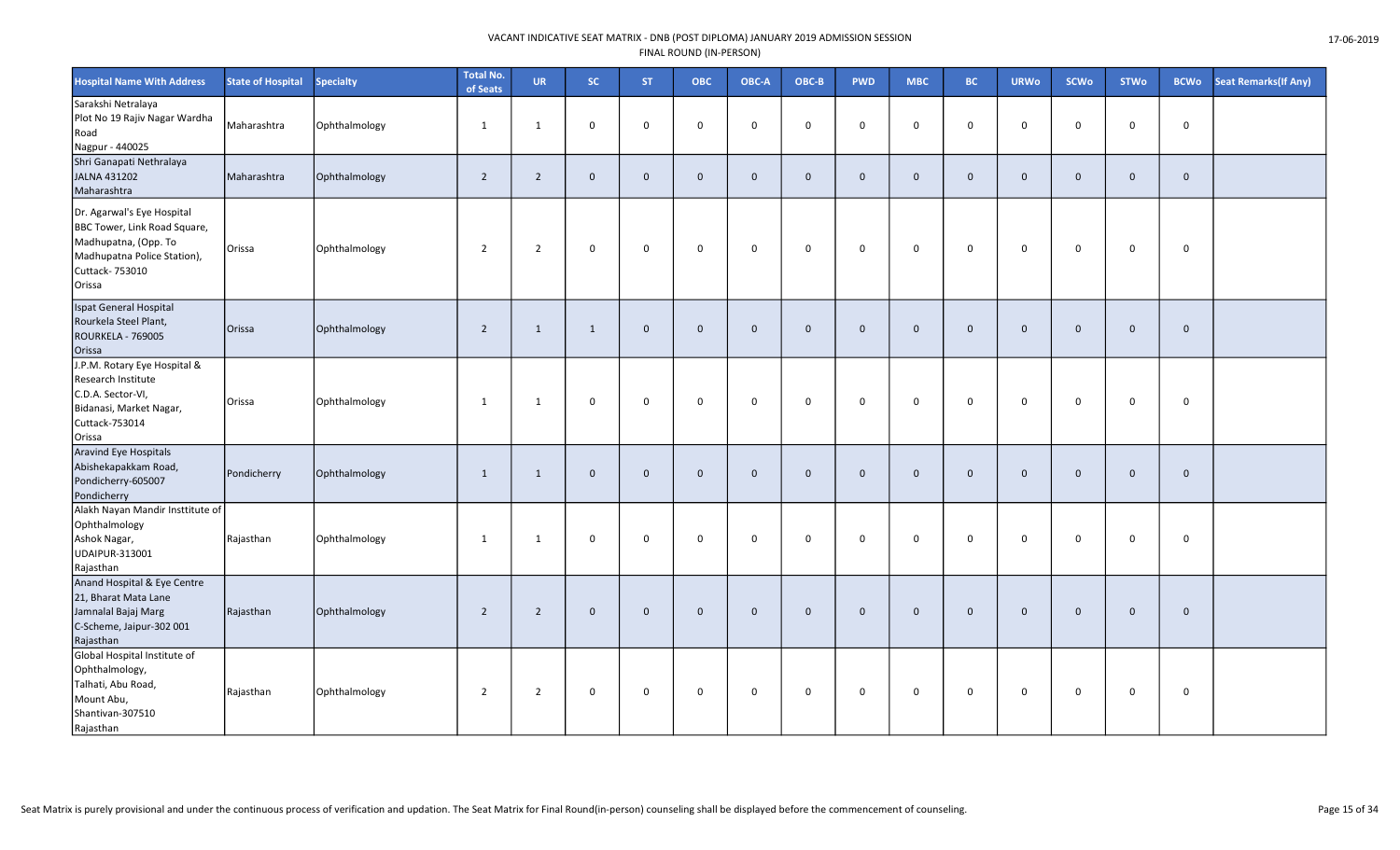| <b>Hospital Name With Address</b>                                                                                                      | <b>State of Hospital</b> | <b>Specialty</b> | <b>Total No.</b><br>of Seats | <b>UR</b>      | SC.         | <b>ST</b>    | <b>OBC</b>   | OBC-A          | OBC-B        | <b>PWD</b>   | <b>MBC</b>   | <b>BC</b>   | <b>URWo</b>    | <b>SCWo</b>  | <b>STWo</b>  | <b>BCWo</b>  | Seat Remarks(If Any) |
|----------------------------------------------------------------------------------------------------------------------------------------|--------------------------|------------------|------------------------------|----------------|-------------|--------------|--------------|----------------|--------------|--------------|--------------|-------------|----------------|--------------|--------------|--------------|----------------------|
| Sahai Hospital & Res. Centre<br>SP 15 Bhabha Marg,<br>Moti Dungri<br>JAIPUR-04<br>Rajasthan                                            | Rajasthan                | Ophthalmology    | $\overline{2}$               | $\overline{2}$ | $\mathbf 0$ | $\mathbf 0$  | $\mathbf 0$  | $\overline{0}$ | $\mathbf{0}$ | $\mathbf 0$  | $\mathbf{0}$ | $\mathbf 0$ | $\mathbf{0}$   | $\mathbf{0}$ | $\mathbf{0}$ | $\mathbf{0}$ |                      |
| Dr. Agarwal's Eye Hospital & Eye<br>Research Centre<br>19 Cathedral Road<br>CHENNAI - 86<br>Tamil Nadu                                 | Tamil Nadu               | Ophthalmology    | 1                            | 1              | 0           | $\mathbf 0$  | $\mathbf 0$  | $\mathbf 0$    | $\mathbf 0$  | $\mathsf{O}$ | 0            | $\mathbf 0$ | $\mathbf 0$    | $\mathbf 0$  | $\mathsf{O}$ | $\mathbf 0$  |                      |
| Dr. Agarwal's Eye Hospital<br>No. 10, South By Pass road,<br>Opp. To BSNL, Vannarpettai,<br>Tirunelveli-627003<br><b>Tamil Nadu</b>    | Tamil Nadu               | Ophthalmology    | $\overline{2}$               | $\overline{2}$ | $\mathbf 0$ | $\mathbf 0$  | $\mathbf 0$  | $\overline{0}$ | $\mathbf{0}$ | $\mathbf 0$  | $\mathbf 0$  | $\mathbf 0$ | $\overline{0}$ | $\mathbf{0}$ | $\mathbf 0$  | $\mathbf 0$  |                      |
| Government Head Quarters<br>Hospital,<br>Nellikuppam Main Road,<br>Cuddalore - 607001                                                  | Tamil Nadu               | Ophthalmology    | 1                            | $\mathbf 0$    | $\mathbf 0$ | $\mathbf 0$  | $\mathbf 0$  | $\overline{0}$ | $\Omega$     | $\mathsf{O}$ | $\mathbf{1}$ | $\mathbf 0$ | $\mathbf 0$    | $\Omega$     | $\mathsf{O}$ | $\mathbf{0}$ |                      |
| Lotus Eye Hospital<br>SF No. 770/12,<br>Avanashi Road,<br>Civil Aerodrome Post,<br>Peelamedu,<br>Combatore-641014<br><b>Tamil Nadu</b> | Tamil Nadu               | Ophthalmology    | 1                            | 1              | $\mathbf 0$ | $\mathbf{0}$ | $\mathbf 0$  | $\overline{0}$ | $\mathbf{0}$ | $\mathbf 0$  | $\mathbf 0$  | $\mathbf 0$ | $\overline{0}$ | $\mathbf{0}$ | $\mathbf 0$  | $\mathbf{0}$ |                      |
| M. N. Eye Hospital<br>781, TH Road,<br>Opp. Thondiarpet Police Station, Tamil Nadu<br>CHENNAI-600021<br><b>Tamil Nadu</b>              |                          | Ophthalmology    | $\overline{2}$               | $\overline{2}$ | 0           | 0            | $\mathbf 0$  | $\mathbf 0$    | $\mathbf 0$  | $\mathbf 0$  | 0            | $\mathbf 0$ | $\mathbf 0$    | $\mathbf 0$  | $\mathbf 0$  | 0            |                      |
| Sankara Nethralaya (Medical<br><b>Research Foundation)</b><br>18, College Road,<br>CHENNAI - 06<br><b>Tamil Nadu</b>                   | Tamil Nadu               | Ophthalmology    | 1                            | 1              | $\mathbf 0$ | $\mathbf{0}$ | $\mathbf{0}$ | $\mathbf 0$    | $\mathbf{0}$ | $\mathbf{0}$ | $\mathbf 0$  | $\mathbf 0$ | $\overline{0}$ | $\mathbf{0}$ | $\mathbf{0}$ | $\mathbf{0}$ |                      |
| The Eye Foundation<br>582-A, D.B.Road,<br>R.S. Puram,<br>COIMBATORE - 2<br><b>Tamil Nadu</b>                                           | Tamil Nadu               | Ophthalmology    | $\overline{3}$               | $\overline{3}$ | 0           | $\mathbf 0$  | $\mathbf 0$  | $\mathbf 0$    | $\mathbf 0$  | $\mathsf{O}$ | $\mathbf 0$  | $\mathbf 0$ | $\mathbf 0$    | $\mathbf 0$  | $\mathsf{o}$ | $\mathbf 0$  |                      |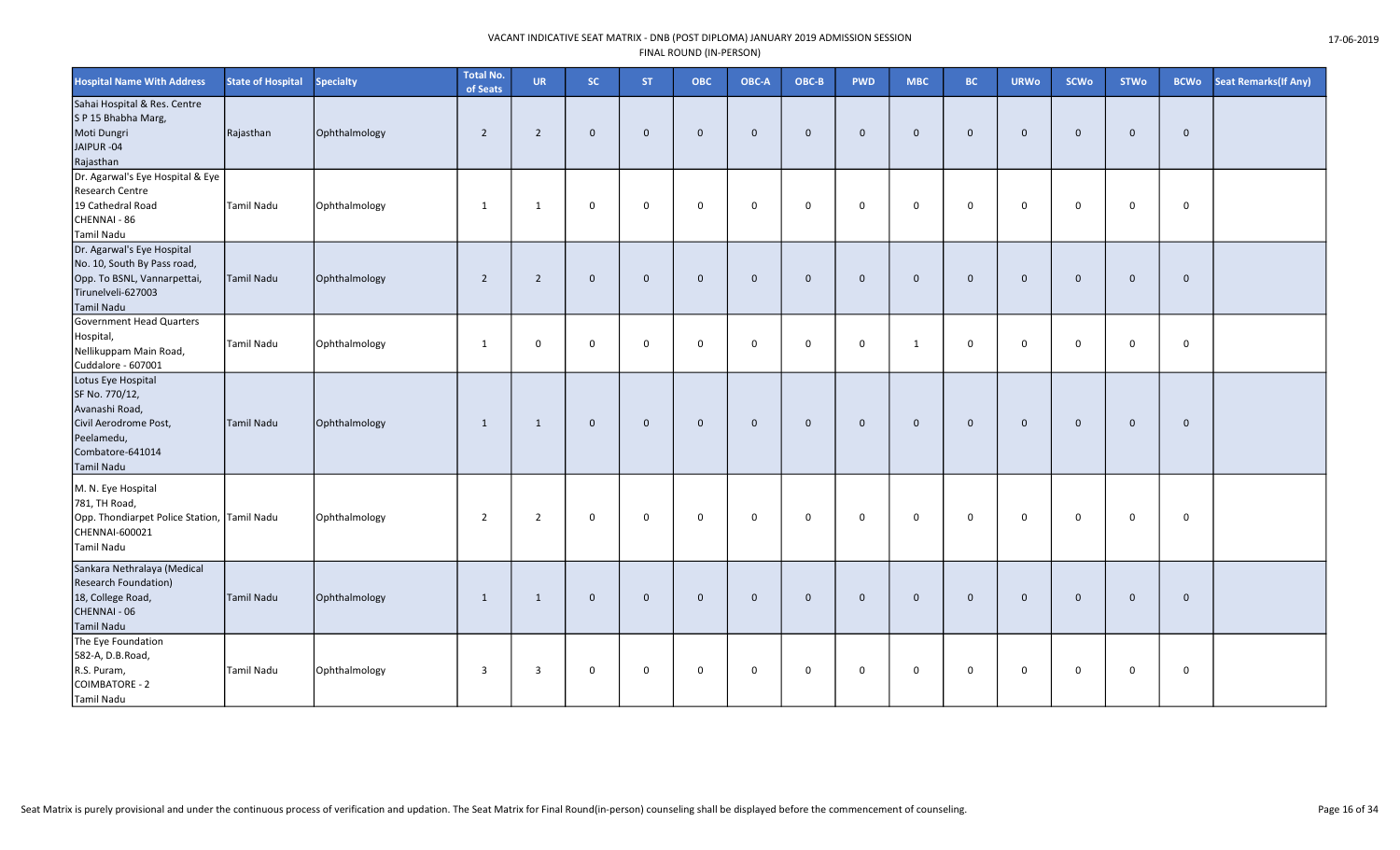| <b>Hospital Name With Address</b>                                                                                                                    | <b>State of Hospital</b> | Specialty          | <b>Total No.</b><br>of Seats | <b>UR</b>      | SC.          | <b>ST</b>      | <b>OBC</b>  | OBC-A        | OBC-B        | <b>PWD</b>   | <b>MBC</b>   | <b>BC</b>    | <b>URWo</b>    | <b>SCWo</b>  | <b>STWo</b> | <b>BCWo</b> | <b>Seat Remarks (If Any)</b> |
|------------------------------------------------------------------------------------------------------------------------------------------------------|--------------------------|--------------------|------------------------------|----------------|--------------|----------------|-------------|--------------|--------------|--------------|--------------|--------------|----------------|--------------|-------------|-------------|------------------------------|
| Anand Eye Institute<br>#7-147/1, Nagendra Nagar<br>Colony,<br>Opp: Indian Oil Petrol Pump,<br>Habsiguda Main Road,<br>Hyderabad- 500007<br>Telangana | Telangana                | Ophthalmology      | $\mathbf{1}$                 | $\overline{1}$ | $\mathbf{0}$ | $\overline{0}$ | $\mathbf 0$ | $\mathbf{0}$ | $\mathbf{0}$ | $\mathbf 0$  | $\mathbf{0}$ | $\mathbf 0$  | $\mathbf 0$    | $\mathbf{0}$ | $\mathbf 0$ | $\mathbf 0$ |                              |
| Krishna Institute of Medical<br>Sciences<br>1-8-31/1, Minister Road,<br>Secunderabad - 500003<br>Telangana                                           | Telangana                | Ophthalmology      | $\mathbf{1}$                 | $\mathbf{1}$   | 0            | $\mathbf 0$    | $\mathbf 0$ | $\mathbf 0$  | $\mathbf 0$  | 0            | $\mathbf 0$  | $\mathbf 0$  | $\mathbf 0$    | $\mathbf 0$  | $\mathbf 0$ | 0           |                              |
| MediVision Eye & Health Care<br>Centre,<br>10-3-304/1 to 4, Indira Sadan,<br>Humayun Nagar, Near NMDC,<br>Hyderabad-500028<br>Telangana              | Telangana                | Ophthalmology      | $\mathbf{1}$                 | $\overline{1}$ | $\mathbf 0$  | $\overline{0}$ | $\mathbf 0$ | $\mathbf{0}$ | $\mathbf{0}$ | $\mathbf 0$  | $\mathbf{0}$ | $\mathbf 0$  | $\overline{0}$ | $\mathbf{0}$ | $\mathbf 0$ | $\mathbf 0$ |                              |
| Pushpagiri Eye Institute<br>Plot No.241,<br>Uma Plaza Door No.10-2-342,<br>Road No.9, West Marredpally,<br>Secunderabad-500026,<br>Telangana         | Telangana                | Ophthalmology      | 3                            | 3              | 0            | $\mathbf 0$    | $\mathbf 0$ | $\mathbf 0$  | $\mathbf 0$  | 0            | $\mathbf 0$  | $\mathbf 0$  | $\mathbf 0$    | $\mathbf 0$  | $\mathbf 0$ | 0           |                              |
| Dr. Mohanlal Memorial Gandhi<br>Eye Hospital,<br>ALIGARH (UP)<br><b>Uttar Pradesh</b>                                                                | <b>Uttar Pradesh</b>     | Ophthalmology      | $\overline{2}$               | $\overline{2}$ | $\mathbf 0$  | $\overline{0}$ | $\mathbf 0$ | $\mathbf{0}$ | $\mathbf{0}$ | $\mathbf 0$  | $\mathbf 0$  | $\mathbf 0$  | $\overline{0}$ | $\Omega$     | $\mathbf 0$ | $\mathbf 0$ |                              |
| College of Medicine and JNM<br>Hospital<br>P. O.: Kalyani District,<br>Nadia-741235 West Bengal                                                      | <b>West Bengal</b>       | Ophthalmology      | $\mathbf{1}$                 | $\mathbf{1}$   | 0            | $\mathbf 0$    | $\mathbf 0$ | $\mathbf 0$  | $\mathbf 0$  | $\mathsf{O}$ | $\mathbf 0$  | $\mathbf 0$  | $\overline{0}$ | $\Omega$     | $\mathbf 0$ | 0           |                              |
| Government District General<br>Hospital,<br>Ramachandraraopet,<br>Eluru, West Godavari District-<br>534006,<br>Andhra Pradesh                        | Andhra Pradesh           | Orthopedic Surgery | $\mathbf{1}$                 | $\mathbf{0}$   | 1            | $\overline{0}$ | $\mathbf 0$ | $\mathbf 0$  | $\mathbf 0$  | $\mathbf 0$  | $\mathbf{0}$ | $\mathbf{0}$ | $\mathbf 0$    | $\mathbf{0}$ | $\mathbf 0$ | $\mathbf 0$ |                              |
| Apollo Hospitals,<br>Village Lingiadih,<br>Seepat Road,<br>Bilaspur: 495006<br>Chhattisgarh                                                          | Chhattisgarh             | Orthopedic Surgery | $\mathbf{1}$                 | $\mathbf{1}$   | 0            | $\mathbf 0$    | $\mathbf 0$ | $\mathbf 0$  | $\mathbf 0$  | 0            | 0            | $\mathbf 0$  | $\mathbf 0$    | $\Omega$     | $\mathbf 0$ | 0           |                              |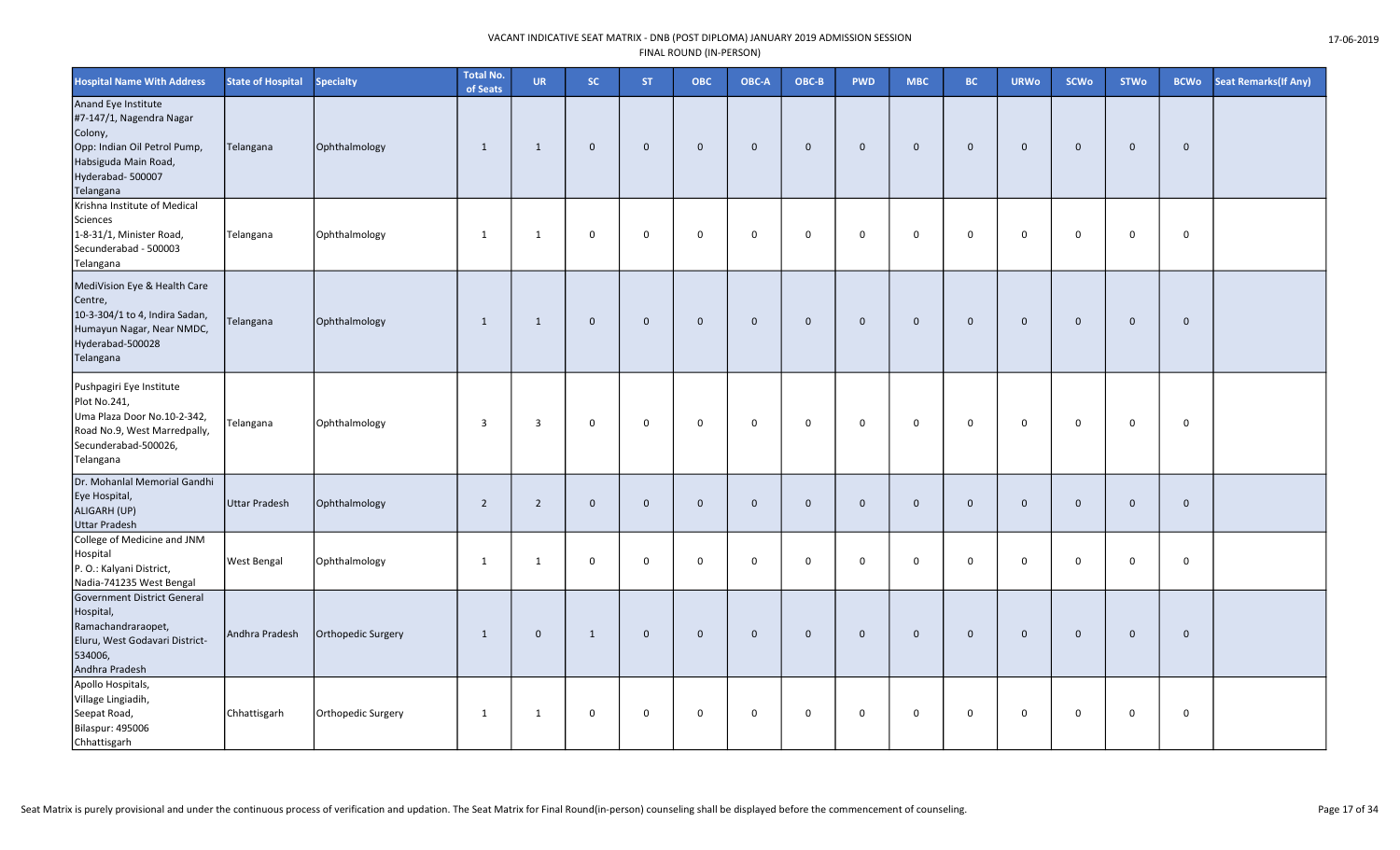| <b>Hospital Name With Address</b>                                                                                                                 | <b>State of Hospital</b> | <b>Specialty</b>          | <b>Total No.</b><br>of Seats | <b>UR</b>    | <b>SC</b>    | <b>ST</b>    | ОВС          | OBC-A       | OBC-B        | <b>PWD</b>  | <b>MBC</b>  | <b>BC</b>    | <b>URWo</b> | <b>SCWo</b>  | <b>STWo</b> | <b>BCWo</b> | <b>Seat Remarks (If Any)</b>                                                              |
|---------------------------------------------------------------------------------------------------------------------------------------------------|--------------------------|---------------------------|------------------------------|--------------|--------------|--------------|--------------|-------------|--------------|-------------|-------------|--------------|-------------|--------------|-------------|-------------|-------------------------------------------------------------------------------------------|
| J.L.N. Main Hosp. & Res. Centre<br>Bhilai Steel Plant,<br>BHILAI-01<br>Chhatisgarh                                                                | Chhattisgarh             | Orthopedic Surgery        | 1                            | 1            | $\mathbf 0$  | $\mathbf{0}$ | $\mathbf 0$  | $\mathbf 0$ | $\mathbf 0$  | $\mathbf 0$ | $\mathbf 0$ | $\mathbf{0}$ | $\mathbf 0$ | $\mathbf 0$  | $\mathbf 0$ | $\mathbf 0$ |                                                                                           |
| Shree Narayana Hospital<br>Behind Sector-5, Near Ganj<br>Mandi,<br>Devendra Nagar, Pandri,<br>Raipur- 492001                                      | Chhattisgarh             | Orthopedic Surgery        | 1                            | 1            | $\mathbf 0$  | $\mathbf 0$  | $\mathbf 0$  | $\mathbf 0$ | $\mathbf 0$  | $\mathsf 0$ | $\mathbf 0$ | 0            | 0           | $\mathbf 0$  | $\mathsf 0$ | $\mathbf 0$ |                                                                                           |
| Northern Railway Central<br>Hospital<br>Near Connaught Place,<br>New Delhi-1                                                                      | Delhi                    | Orthopedic Surgery        | 1                            | $\mathbf{0}$ | $\mathbf{1}$ | $\mathbf{0}$ | $\mathbf{0}$ | $\mathbf 0$ | $\mathbf{0}$ | $\mathbf 0$ | $\mathbf 0$ | $\mathbf 0$  | $\mathbf 0$ | $\mathbf{0}$ | $\mathbf 0$ | $\mathbf 0$ |                                                                                           |
| Shri Balaji Action Medical<br>Institute,<br>FC-34, A-4,<br>Paschim Vihar,<br>New Delhi - 110063                                                   | Delhi                    | Orthopedic Surgery        | 1                            | 1            | 0            | 0            | 0            | $\mathbf 0$ | $\mathbf 0$  | $\mathbf 0$ | $\mathbf 0$ | $\mathbf 0$  | $\mathbf 0$ | $\mathbf 0$  | $\mathbf 0$ | $\mathbf 0$ |                                                                                           |
| <b>Bokaro General Hospital</b><br>Bokaro Steel City,<br>BOKARO-01<br>Jharkhand                                                                    | Jharkhand                | <b>Orthopedic Surgery</b> | 1                            | $\mathbf{0}$ | $\mathbf 0$  | $\mathbf{0}$ | $\mathbf{1}$ | $\mathbf 0$ | $\Omega$     | $\mathbf 0$ | $\mathbf 0$ | $\mathbf{0}$ | $\mathbf 0$ | $\Omega$     | $\mathbf 0$ | $\mathbf 0$ |                                                                                           |
| Apollo Hospital<br>154/11, Opp. I.I.M.,<br>Bannerghatta Road,<br>Bangalore-560076<br>Karnataka                                                    | Karnataka                | Orthopedic Surgery        | 1                            | 1            | 0            | $\mathbf 0$  | 0            | $\mathbf 0$ | $\mathbf 0$  | 0           | $\mathbf 0$ | $\mathbf 0$  | $\mathbf 0$ | $\mathbf 0$  | $\mathbf 0$ | 0           |                                                                                           |
| <b>District Hospital</b><br>B H Road,<br>Tumakuru,<br>Karnataka                                                                                   | Karnataka                | <b>Orthopedic Surgery</b> | $\overline{2}$               | 1            | $\mathbf 0$  | $\mathbf 0$  | 1            | $\mathbf 0$ | $\mathbf{0}$ | $\mathbf 0$ | $\mathbf 0$ | $\mathbf 0$  | $\mathbf 0$ | $\mathbf 0$  | $\mathbf 0$ | $\mathbf 0$ | Candidate has to<br>execute a compulsary<br>service bond during<br>Joining this hospital. |
| District Hospital<br>Killa Road,<br>Dharwad - 580008<br>Karnataka                                                                                 | Karnataka                | Orthopedic Surgery        | 1                            | $\mathbf 0$  | $\mathbf 0$  | $\mathbf 0$  | 1            | $\mathbf 0$ | $\mathbf 0$  | $\mathbf 0$ | $\mathbf 0$ | $\mathbf 0$  | $\mathbf 0$ | $\mathbf 0$  | $\mathbf 0$ | $\mathsf 0$ | Candidate has to<br>execute a compulsary<br>service bond during<br>Joining this hospital. |
| <b>General Hospital</b><br>4th 'T' Block, (Beside Rajiv<br>Gandhi University of Health<br>Sciences)<br>Jayanagar, Bangaluru - 560041<br>Karnataka | Karnataka                | Orthopedic Surgery        | $\overline{2}$               | $\mathbf{1}$ | 1            | $\mathbf{0}$ | $\mathbf 0$  | $\mathbf 0$ | $\mathbf 0$  | $\mathbf 0$ | $\mathbf 0$ | $\mathbf 0$  | $\mathbf 0$ | $\mathbf 0$  | $\mathbf 0$ | $\mathbf 0$ | Candidate has to<br>execute a compulsary<br>service bond during<br>Joining this hospital. |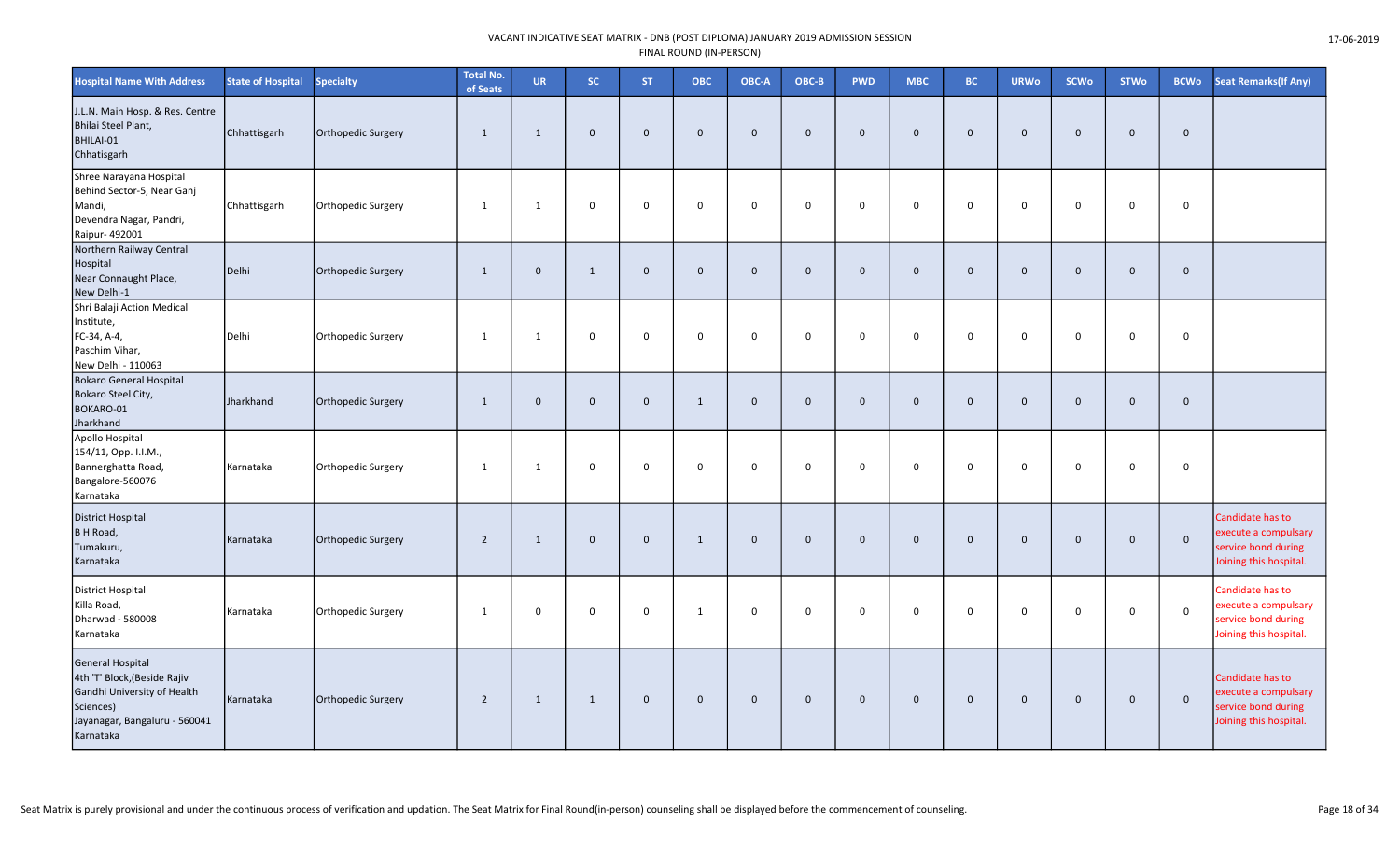| <b>Hospital Name With Address</b>                                                                                                        | <b>State of Hospital</b> | <b>Specialty</b>   | <b>Total No.</b><br>of Seats | <b>UR</b>      | <b>SC</b>    | ST.            | ОВС          | OBC-A        | $OBC-B$      | <b>PWD</b>   | <b>MBC</b>   | <b>BC</b>    | <b>URWo</b>  | <b>SCWo</b>  | <b>STWo</b>  | <b>BCWo</b>         | Seat Remarks(If Any)                                                                      |
|------------------------------------------------------------------------------------------------------------------------------------------|--------------------------|--------------------|------------------------------|----------------|--------------|----------------|--------------|--------------|--------------|--------------|--------------|--------------|--------------|--------------|--------------|---------------------|-------------------------------------------------------------------------------------------|
| K C General Hospital<br>#89 5th Cross Malleshwaram,<br>Bengaluru - 560003<br>Karnataka                                                   | Karnataka                | Orthopedic Surgery | $\mathbf{1}$                 | $\mathbf{1}$   | 0            | $\mathbf 0$    | $\mathbf 0$  | $\mathbf 0$  | $\mathbf 0$  | 0            | 0            | $\mathbf 0$  | $\mathsf 0$  | $\mathbf 0$  | $\mathbf 0$  | $\mathsf{O}\xspace$ | Candidate has to<br>execute a compulsary<br>service bond during<br>Joining this hospital. |
| District Hospital<br>Court Road,<br>Palakkad - 678001                                                                                    | Kerala                   | Orthopedic Surgery | $\mathbf{1}$                 | $\mathbf{1}$   | $\mathbf{0}$ | $\mathbf 0$    | $\mathbf{0}$ | $\mathbf{0}$ | $\mathbf{0}$ | $\mathbf{0}$ | $\mathbf{0}$ | $\mathbf{0}$ | $\mathbf{0}$ | $\Omega$     | $\mathbf{0}$ | $\mathbf{0}$        |                                                                                           |
| IQRAA International Hospital &<br>Research Centre,<br>Malaparamba,<br>Calicut- 673009<br>Kerala                                          | Kerala                   | Orthopedic Surgery | $\mathbf{1}$                 | $\mathbf{1}$   | 0            | $\mathbf 0$    | $\Omega$     | $\mathbf 0$  | $\mathbf 0$  | $\mathsf{O}$ | $\mathbf 0$  | $\mathbf 0$  | $\mathbf 0$  | $\mathbf 0$  | $\mathsf{o}$ | 0                   |                                                                                           |
| Lakeshore Hospital & Research<br>Centre<br>NH 47 - Bye Pass, Nettoor P.O.,<br>Maradu, KOCHI - 682040<br>Kerala                           | Kerala                   | Orthopedic Surgery | 1                            | 1              | $\mathbf 0$  | $\overline{0}$ | $\mathbf 0$  | $\mathbf 0$  | $\mathbf{0}$ | $\mathbf 0$  | $\mathbf 0$  | $\mathbf 0$  | $\mathbf 0$  | $\mathbf 0$  | $\mathbf 0$  | $\mathbf 0$         |                                                                                           |
| <b>Medical Trust Hospital</b><br>M. G. Road,<br>KOCHI-16<br>Kerala                                                                       | Kerala                   | Orthopedic Surgery | 1                            | $\mathbf{1}$   | 0            | $\mathbf 0$    | 0            | $\mathbf 0$  | $\mathbf 0$  | $\mathsf{O}$ | 0            | $\mathbf 0$  | $\mathbf 0$  | $\mathbf 0$  | $\mathsf{o}$ | $\mathsf{O}$        |                                                                                           |
| Polakulath Narayanan Renai<br>Medicity Multi Super Specialty<br>Hospital<br>PB No. 2259, Palarivattom (PO),<br>Cochin<br>Kerala          | Kerala                   | Orthopedic Surgery | 1                            | $\mathbf{1}$   | $\mathbf 0$  | $\mathbf 0$    | $\mathbf 0$  | $\mathbf 0$  | $\mathbf 0$  | $\mathbf 0$  | $\mathbf 0$  | $\mathbf 0$  | $\mathbf 0$  | $\mathbf 0$  | $\mathbf 0$  | $\mathbf 0$         |                                                                                           |
| Trichur Metro Politan Health<br>Care (P) Ltd.<br>Koorkanchery,<br>Thrissur-680007<br>Kerala                                              | Kerala                   | Orthopedic Surgery | 1                            | 1              | $\mathbf 0$  | $\mathbf 0$    | $\mathbf 0$  | $\mathbf 0$  | $\Omega$     | $\mathbf 0$  | $\mathbf 0$  | $\mathbf 0$  | $\mathbf 0$  | $\mathbf 0$  | $\mathbf 0$  | $\mathbf 0$         |                                                                                           |
| <b>Unique Super Specialty Centre</b><br>715-716, Vijay Syndicate,<br>Annapurna Road,<br>INDORE - 9<br>Madhya Pradesh                     | Madhya Pradesh           | Orthopedic Surgery | $\overline{2}$               | $\overline{2}$ | $\mathbf 0$  | $\mathbf 0$    | $\mathbf 0$  | $\mathbf 0$  | $\mathbf{0}$ | $\mathbf 0$  | $\mathbf{0}$ | $\mathbf{0}$ | $\mathbf 0$  | $\mathbf{0}$ | $\mathbf 0$  | $\mathbf{0}$        |                                                                                           |
| Devadoss Multi Speciality<br>Hospital,<br>Door No. 75/1,<br>Surveyor Colony,<br>Alagar Kovil Main Road,<br>Madurai: 625007<br>Tamil Nadu | Tamil Nadu               | Orthopedic Surgery | 1                            | $\mathbf{1}$   | 0            | $\pmb{0}$      | $\mathbf 0$  | $\mathbf 0$  | $\pmb{0}$    | $\mathbf 0$  | $\mathbf 0$  | $\mathbf 0$  | $\mathsf 0$  | $\mathbf 0$  | $\mathbf 0$  | 0                   |                                                                                           |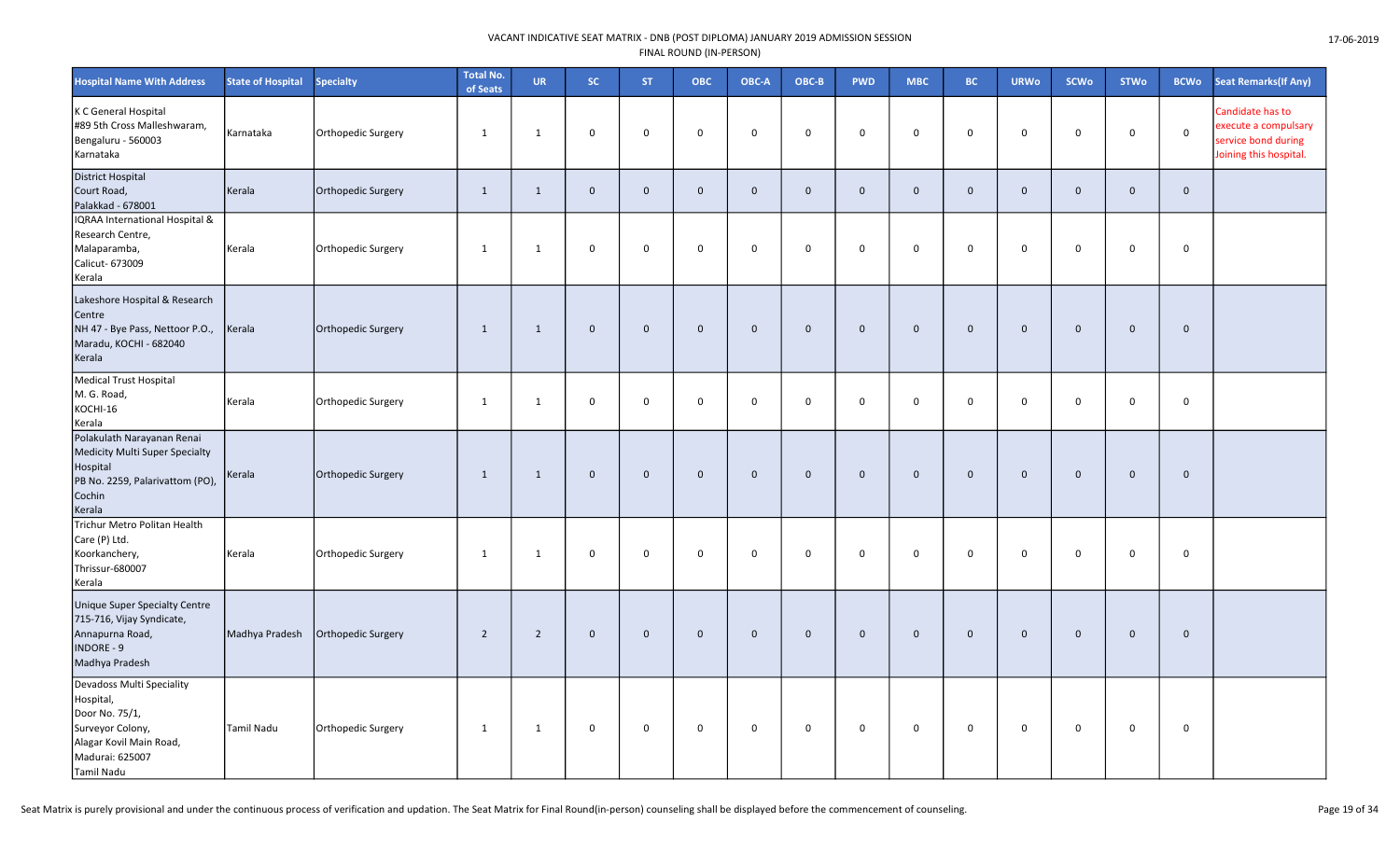| <b>Hospital Name With Address</b>                                                                                          | <b>State of Hospital</b> | <b>Specialty</b>   | <b>Total No.</b><br>of Seats | <b>UR</b>      | SC.          | <b>ST</b>      | ОВС          | OBC-A          | OBC-B        | <b>PWD</b>   | <b>MBC</b>   | <b>BC</b>    | <b>URWo</b>    | <b>SCWo</b>  | <b>STWo</b>  | <b>BCWo</b>  | <b>Seat Remarks (If Any)</b> |
|----------------------------------------------------------------------------------------------------------------------------|--------------------------|--------------------|------------------------------|----------------|--------------|----------------|--------------|----------------|--------------|--------------|--------------|--------------|----------------|--------------|--------------|--------------|------------------------------|
| <b>Government Head Quarters</b><br>Hospital,<br>Nellikuppam Main Road,<br>Cuddalore - 607001                               | Tamil Nadu               | Orthopedic Surgery | 1                            | $\Omega$       | $\mathbf 0$  | $\mathbf 0$    | $\mathbf 0$  | $\overline{0}$ | $\Omega$     | $\mathbf 0$  | $\mathbf{0}$ | $\mathbf{1}$ | $\mathbf 0$    | $\Omega$     | $\mathbf 0$  | $\mathbf 0$  |                              |
| Kaveri Medical Centre & Hospital<br>No. 1 K C Road, Tennur,<br>Trichy 17<br><b>Tamil Nadu</b>                              | <b>Tamil Nadu</b>        | Orthopedic Surgery | $\mathbf{1}$                 | $\mathbf{1}$   | 0            | $\mathbf 0$    | $\mathbf 0$  | $\mathbf 0$    | $\mathbf 0$  | $\mathsf{O}$ | 0            | $\mathbf 0$  | $\mathbf 0$    | $\mathbf 0$  | $\mathsf{O}$ | 0            |                              |
| Kovai Medical Centre,<br>Post Box No. 3209,<br>Avinashi Road,<br>Civil Arodrom Post,<br>COIMBATORE-14<br><b>Tamil Nadu</b> | Tamil Nadu               | Orthopedic Surgery | $\overline{2}$               | $\overline{2}$ | $\mathbf 0$  | $\overline{0}$ | $\mathbf{0}$ | $\mathbf 0$    | $\mathbf{0}$ | $\mathbf 0$  | $\mathbf 0$  | $\mathbf 0$  | $\mathbf 0$    | $\mathbf{0}$ | $\mathbf 0$  | $\mathbf 0$  |                              |
| Krishnakumar Orthopedic<br>Hospital,<br>K.K.Nagar,<br>Chunkankadai Post,<br>NAGERCOIL<br>Tamil Nadu                        | <b>Tamil Nadu</b>        | Orthopedic Surgery | 1                            | 1              | 0            | $\mathbf 0$    | $\mathbf 0$  | $\mathbf 0$    | $\mathbf 0$  | $\mathsf{O}$ | $\mathbf{0}$ | $\mathbf 0$  | $\mathbf 0$    | $\Omega$     | $\mathsf{O}$ | $\mathbf 0$  |                              |
| Preethi Hospital<br>50, Melur Main Road,<br>Uthangudi,<br>Madurai - 625107                                                 | <b>Tamil Nadu</b>        | Orthopedic Surgery | $\overline{2}$               | $\overline{2}$ | $\mathbf{0}$ | $\Omega$       | $\mathbf{0}$ | $\overline{0}$ | $\Omega$     | $\mathbf{0}$ | $\Omega$     | $\Omega$     | $\mathbf{0}$   | $\Omega$     | $\mathbf 0$  | $\mathbf{0}$ |                              |
| S. K. S. Hospital<br>No. 23, SKS Hospital Road,<br>Alagapuram,<br>SALEM - 636004<br>Tamil Nadu                             | <b>Tamil Nadu</b>        | Orthopedic Surgery | $\mathbf{1}$                 | 1              | 0            | $\Omega$       | $\Omega$     | $\mathbf 0$    | $\Omega$     | $\mathbf 0$  | $\Omega$     | $\Omega$     | $\mathbf 0$    | $\mathbf 0$  | $\mathbf 0$  | $\mathbf 0$  |                              |
| Udai Omni Hospital<br>5-9-94, Chapel Road,<br>Hyderabad - 500001                                                           | Telangana                | Orthopedic Surgery | 1                            | $\mathbf{1}$   | $\mathbf 0$  | $\mathsf 0$    | $\mathbf{0}$ | $\mathbf 0$    | $\mathbf{0}$ | $\mathbf 0$  | $\mathbf 0$  | $\mathbf{0}$ | $\overline{0}$ | $\mathbf{0}$ | $\mathbf 0$  | $\mathbf{0}$ |                              |
| Dr Shyama Prasad Mukherjee<br>(Civil) Hospital<br>4-A, Park Road, Hazratganj,<br>Lucknow - 226001                          | <b>Uttar Pradesh</b>     | Orthopedic Surgery | $\mathbf{1}$                 | 0              | 0            | $\mathbf 0$    | $\mathbf{1}$ | $\mathbf 0$    | $\mathbf 0$  | $\mathsf{O}$ | 0            | $\mathbf 0$  | $\mathbf 0$    | $\mathbf 0$  | $\mathbf 0$  | 0            |                              |
| Medica Superspecialty Hospital<br>127 Mukundapur, E M Bypass,<br>Kolkata-700099<br><b>West Bengal</b>                      | <b>West Bengal</b>       | Orthopedic Surgery | $\overline{3}$               | $\overline{3}$ | $\mathbf 0$  | $\overline{0}$ | $\mathbf 0$  | $\mathbf 0$    | $\mathbf{0}$ | $\mathbf 0$  | $\mathbf{0}$ | $\mathbf{0}$ | $\mathbf 0$    | $\mathbf{0}$ | $\mathbf 0$  | $\mathbf{0}$ |                              |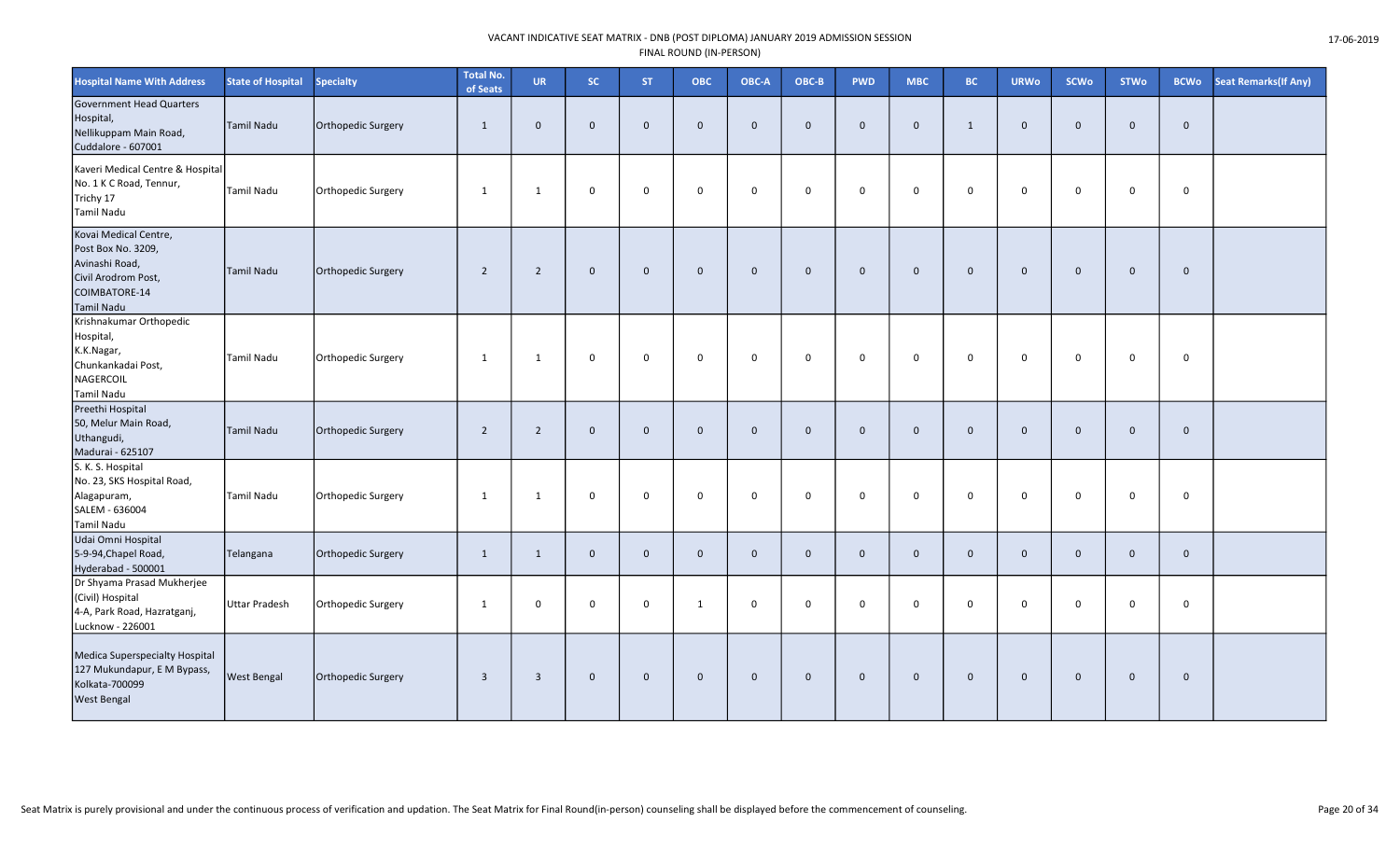| <b>Hospital Name With Address</b>                                                                                   | <b>State of Hospital</b> | <b>Specialty</b>   | <b>Total No.</b><br>of Seats | <b>UR</b>      | SC.          | <b>ST</b>    | <b>OBC</b>          | OBC-A       | OBC-B        | <b>PWD</b>  | <b>MBC</b>  | <b>BC</b>   | <b>URWo</b>    | <b>SCWo</b>  | <b>STWo</b>  | <b>BCWo</b>  | <b>Seat Remarks (If Any)</b>                                                              |
|---------------------------------------------------------------------------------------------------------------------|--------------------------|--------------------|------------------------------|----------------|--------------|--------------|---------------------|-------------|--------------|-------------|-------------|-------------|----------------|--------------|--------------|--------------|-------------------------------------------------------------------------------------------|
| Peerless Hospital and B K Roy<br>Research Centre<br>360, Panchasayar,<br>KOLKATA - 700094<br><b>West Bengal</b>     | <b>West Bengal</b>       | Orthopedic Surgery | $\overline{2}$               | $\overline{2}$ | $\mathbf 0$  | $\Omega$     | $\mathbf 0$         | $\mathbf 0$ | $\mathbf 0$  | $\mathbf 0$ | $\mathbf 0$ | $\mathbf 0$ | $\mathbf 0$    | $\Omega$     | $\mathbf 0$  | $\mathbf 0$  |                                                                                           |
| Andhra Hospital<br>C.V.R. Complex,<br>Prakasham Road,<br>Governor Pet,<br>Vijaywada-520002<br>Andhra Pradesh        | Andhra Pradesh           | Paediatrics        | $\mathbf{1}$                 | 1              | $\mathbf 0$  | $\mathbf 0$  | $\mathsf{O}\xspace$ | $\mathbf 0$ | $\mathbf 0$  | $\mathbf 0$ | $\mathbf 0$ | $\mathbf 0$ | $\mathbf 0$    | $\mathbf{0}$ | $\mathbf 0$  | $\mathbf 0$  |                                                                                           |
| Government District General<br>Hospital,<br>Cantonment, Vizianagaram-<br>535003,<br>Andhra Pradesh                  | Andhra Pradesh           | Paediatrics        | $\overline{3}$               | 1              | $\mathbf{1}$ | 0            | 0                   | $\mathbf 0$ | $\mathbf 0$  | $\mathbf 0$ | 0           | 0           | $\mathbf 0$    | $\mathbf 0$  | $\mathbf{1}$ | $\mathbf 0$  |                                                                                           |
| Omni RK Super Specialty<br>Hospital<br>Waltair Main Road, Opp-Lions<br>Club,<br>Ramnagar, Visakhapatnam -<br>530002 | Andhra Pradesh           | Paediatrics        | $\overline{2}$               | $\overline{2}$ | $\mathbf 0$  | $\mathbf 0$  | $\mathbf 0$         | $\mathbf 0$ | $\mathbf{0}$ | $\mathbf 0$ | $\mathbf 0$ | $\mathbf 0$ | $\mathbf 0$    | $\mathbf 0$  | $\mathbf 0$  | $\mathbf{0}$ |                                                                                           |
| Venkatapadma Hospital<br>D No. 15-1-45, 3 Lamps Junction,<br>Vizianagram-535002<br>Andhra Pradesh                   | Andhra Pradesh           | Paediatrics        | 1                            | 1              | 0            | $\Omega$     | $\Omega$            | $\mathbf 0$ | $\mathbf 0$  | $\mathbf 0$ | $\mathbf 0$ | $\mathbf 0$ | $\mathbf 0$    | $\Omega$     | $\mathbf 0$  | $\mathbf 0$  |                                                                                           |
| <b>Government Multi Specialty</b><br>Hospital<br>Sector - 16,<br><b>CHANDIGARH</b>                                  | Chandigarh               | Paediatrics        | 1                            | $\Omega$       | $\mathbf 0$  | $\mathbf{0}$ | 1                   | $\mathbf 0$ | $\Omega$     | $\mathbf 0$ | $\mathbf 0$ | $\mathbf 0$ | $\overline{0}$ | $\mathbf{0}$ | $\mathbf 0$  | $\mathbf 0$  |                                                                                           |
| Sanjay Gandhi Memorial<br>Hospital,<br>Mangol Puri,<br>S Block,<br>New Delhi-110083                                 | Delhi                    | Paediatrics        | 1                            | 1              | 0            | $\mathbf 0$  | $\mathbf 0$         | $\mathbf 0$ | $\mathbf 0$  | $\mathbf 0$ | $\mathbf 0$ | 0           | $\mathbf 0$    | $\mathbf 0$  | $\mathbf 0$  | $\mathbf 0$  |                                                                                           |
| <b>District Hospital</b><br>B H Road,<br>Tumakuru,<br>Karnataka                                                     | Karnataka                | Paediatrics        | $\overline{2}$               | 1              | $\mathbf 0$  | $\mathbf{0}$ | 1                   | $\mathbf 0$ | $\mathbf 0$  | $\mathbf 0$ | $\mathbf 0$ | $\mathbf 0$ | $\mathbf 0$    | $\mathbf 0$  | $\mathbf 0$  | $\mathbf 0$  | Candidate has to<br>execute a compulsary<br>service bond during<br>Joining this hospital. |
| District Hospital<br>Killa Road,<br>Dharwad - 580008<br>Karnataka                                                   | Karnataka                | Paediatrics        | $\overline{2}$               | 1              | $\mathbf{1}$ | 0            | $\mathbf 0$         | $\mathbf 0$ | $\mathbf 0$  | $\mathbf 0$ | 0           | $\mathbf 0$ | $\mathbf 0$    | 0            | $\mathbf 0$  | $\mathbf 0$  | Candidate has to<br>execute a compulsary<br>service bond during<br>Joining this hospital. |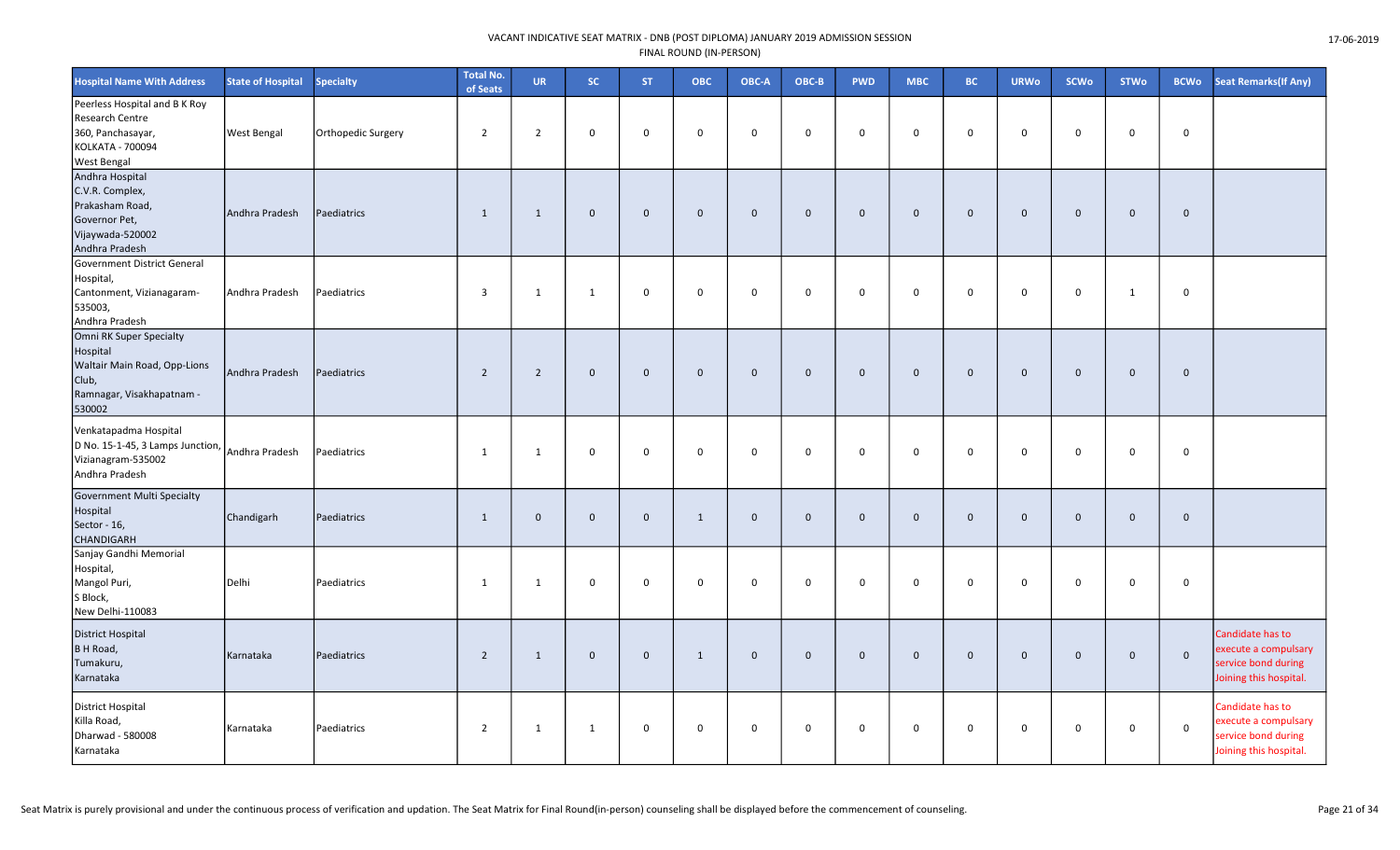| <b>Hospital Name With Address</b>                                                                                                                   | <b>State of Hospital</b> | <b>Specialty</b> | <b>Total No.</b><br>of Seats | <b>UR</b>    | <b>SC</b>    | ST.            | ОВС          | OBC-A          | OBC-B        | <b>PWD</b>   | <b>MBC</b>   | <b>BC</b>    | <b>URWo</b>    | <b>SCWo</b>  | <b>STWo</b>  | <b>BCWo</b>  | <b>Seat Remarks (If Any)</b>                                                              |
|-----------------------------------------------------------------------------------------------------------------------------------------------------|--------------------------|------------------|------------------------------|--------------|--------------|----------------|--------------|----------------|--------------|--------------|--------------|--------------|----------------|--------------|--------------|--------------|-------------------------------------------------------------------------------------------|
| <b>District Hospital</b><br>Near Sangam Circle,<br>Dr. Rajkumar Road,<br>Ballari - 583101<br>Karnataka                                              | Karnataka                | Paediatrics      | $\overline{2}$               | $\mathbf{1}$ | $\mathbf 0$  | $\mathbf 0$    | $\mathbf{1}$ | $\mathbf 0$    | $\mathbf{0}$ | $\mathbf 0$  | $\mathbf{0}$ | $\mathbf 0$  | $\mathbf 0$    | $\mathbf{0}$ | $\mathbf 0$  | $\mathbf{0}$ | Candidate has to<br>execute a compulsary<br>service bond during<br>Joining this hospital. |
| Indiana hospital and Heart<br>Institute<br>Near Mahaveer Circle,<br>Pumpwell, Kankanady, Manglore<br>Karnataka-575002                               | Karnataka                | Paediatrics      | 1                            | $\mathbf{1}$ | 0            | 0              | $\mathbf 0$  | $\mathbf 0$    | 0            | 0            | $\mathbf{0}$ | $\mathbf 0$  | $\mathbf 0$    | 0            | 0            | 0            |                                                                                           |
| K C General Hospital<br>#89 5th Cross Malleshwaram,<br>Bengaluru - 560003<br>Karnataka                                                              | Karnataka                | Paediatrics      | 1                            | $\mathbf 0$  | $\mathbf 0$  | $\mathbf 0$    | $\mathbf{1}$ | $\overline{0}$ | $\mathbf{0}$ | $\mathbf 0$  | $\mathbf 0$  | $\mathbf{0}$ | $\mathbf 0$    | $\mathbf{0}$ | $\mathbf 0$  | $\mathbf 0$  | Candidate has to<br>execute a compulsary<br>service bond during<br>Joining this hospital. |
| Kannur Medical College Hospital<br>Anjarakandy Po,<br>Kannur - 670612                                                                               | Kerala                   | Paediatrics      | $\mathbf{1}$                 | 1            | 0            | $\mathbf 0$    | 0            | $\mathbf 0$    | $\mathbf 0$  | $\mathsf{O}$ | 0            | $\mathbf 0$  | $\mathbf 0$    | $\mathbf 0$  | $\mathsf{o}$ | 0            |                                                                                           |
| Jagjivan Ram Railway Hospital<br>Maratha Mandir Road<br>Mumbai Central-08<br>Maharashtra                                                            | Maharashtra              | Paediatrics      | $\mathbf{1}$                 | $\mathbf{1}$ | $\mathbf 0$  | $\mathbf 0$    | $\mathbf 0$  | $\mathbf 0$    | $\mathbf 0$  | $\mathbf 0$  | $\mathbf 0$  | $\mathbf 0$  | $\mathbf 0$    | $\mathbf{0}$ | $\mathbf 0$  | $\mathbf 0$  |                                                                                           |
| Mother's Care Children<br>Hospital and Research Centre<br>Sagolband Moirang Leirak,<br>Imphal West,<br>Manipur                                      | Manipur                  | Paediatrics      | 1                            | 1            | $\mathsf 0$  | $\mathsf 0$    | $\mathbf 0$  | 0              | $\mathbf 0$  | 0            | 0            | $\mathbf 0$  | $\mathbf 0$    | $\mathbf 0$  | $\mathsf 0$  | 0            |                                                                                           |
| Ispat General Hospital<br>Rourkela Steel Plant,<br>ROURKELA - 769005<br>Orissa                                                                      | Orissa                   | Paediatrics      | $\mathbf{1}$                 | $\mathbf{0}$ | $\mathbf{1}$ | $\mathbf 0$    | $\mathbf 0$  | $\mathbf 0$    | $\mathbf{0}$ | $\mathbf 0$  | $\mathbf 0$  | $\mathbf{0}$ | $\overline{0}$ | $\mathbf{0}$ | $\mathbf 0$  | $\mathbf{0}$ |                                                                                           |
| Rajiv Gandhi Government<br>Women and Children Hospital,<br>(Formerly Indira Gandhi. General<br>Hospital)<br>Ellapillaichavady,<br>Puducherry-605011 | Pondicherry              | Paediatrics      | 1                            | 1            | 0            | $\mathbf 0$    | 0            | $\mathbf 0$    | $\mathbf 0$  | $\mathsf{O}$ | $\mathbf 0$  | $\mathbf 0$  | $\mathbf 0$    | $\mathbf 0$  | $\mathsf{o}$ | 0            |                                                                                           |
| JBMM District Hospital<br>Ram Bagh Phatak, Nandan<br>Cinema Chowk<br>Amritsar - 143001                                                              | Punjab                   | Paediatrics      | $\mathbf{1}$                 | $\mathbf{0}$ | $\mathbf{1}$ | $\overline{0}$ | $\mathbf{0}$ | $\mathbf 0$    | $\mathbf{0}$ | $\mathbf 0$  | $\mathbf{0}$ | $\mathbf{0}$ | $\mathbf 0$    | $\mathbf{0}$ | $\mathbf 0$  | $\mathbf 0$  | Candidate has to<br>execute a compulsary<br>service bond during<br>Joining this hospital. |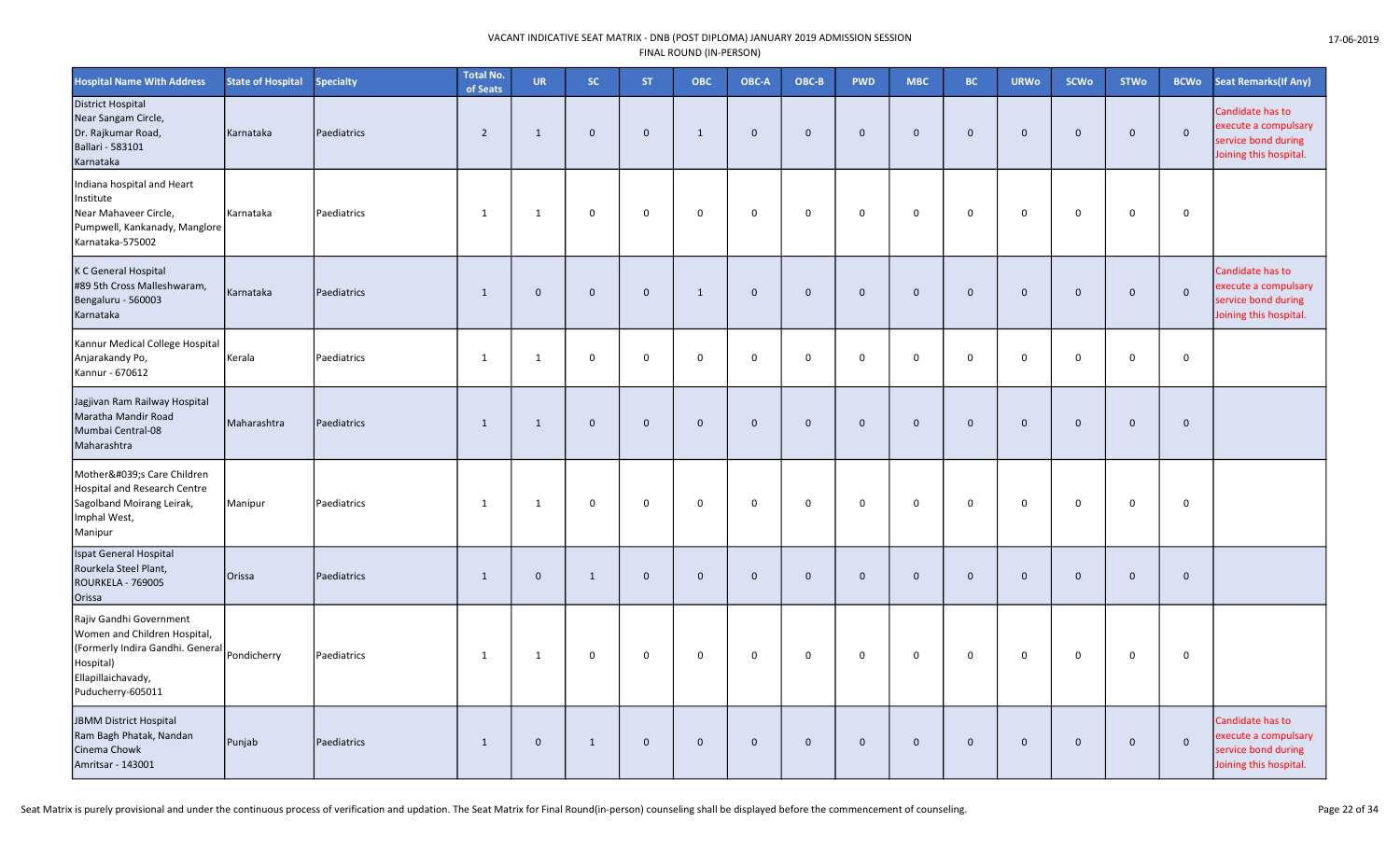| <b>Hospital Name With Address</b>                                                                      | <b>State of Hospital</b> | <b>Specialty</b> | <b>Total No.</b><br>of Seats | <b>UR</b>    | SC           | <b>ST</b>    | <b>OBC</b>   | OBC-A       | OBC-B        | <b>PWD</b>   | <b>MBC</b>   | <b>BC</b>    | <b>URWo</b> | <b>SCWo</b>  | <b>STWo</b>  | <b>BCWo</b>  | <b>Seat Remarks (If Any)</b> |
|--------------------------------------------------------------------------------------------------------|--------------------------|------------------|------------------------------|--------------|--------------|--------------|--------------|-------------|--------------|--------------|--------------|--------------|-------------|--------------|--------------|--------------|------------------------------|
| Government District Head<br>Quarters Hospital<br>Mohanur Main Road,<br>Namakkal - 637001               | <b>Tamil Nadu</b>        | Paediatrics      | $\overline{2}$               | $\mathbf 0$  | $\mathsf{O}$ | $\mathbf 0$  | 0            | $\mathbf 0$ | $\mathbf 0$  | $\mathbf 0$  | $\mathbf{1}$ | 1            | $\mathbf 0$ | $\mathbf 0$  | $\mathsf{o}$ | $\mathbf 0$  |                              |
| Government Head Quarters<br>Hospital,<br>EVN Road, Erode - 638009<br><b>Tamil Nadu</b>                 | <b>Tamil Nadu</b>        | Paediatrics      | $\mathbf{1}$                 | $\mathbf{0}$ | $\mathbf 0$  | $\mathbf 0$  | $\mathbf 0$  | $\mathbf 0$ | $\mathbf{0}$ | $\mathbf 0$  | $\mathbf 0$  | $\mathbf{1}$ | $\mathbf 0$ | $\mathbf{0}$ | $\mathbf 0$  | $\mathbf 0$  |                              |
| Government Head Quarters<br>Hospital,<br>Nellikuppam Main Road,<br>Cuddalore - 607001                  | Tamil Nadu               | Paediatrics      | 1                            | $\mathbf 0$  | $\mathbf{1}$ | 0            | $\mathbf 0$  | $\mathbf 0$ | $\Omega$     | $\mathbf 0$  | $\mathbf 0$  | $\mathbf{0}$ | $\mathbf 0$ | $\Omega$     | $\mathbf 0$  | $\mathbf 0$  |                              |
| Government Head Quarters<br>Hospital,<br>Virudhunagar<br><b>Tamil Nadu</b>                             | Tamil Nadu               | Paediatrics      | $\mathbf{1}$                 | $\mathbf 0$  | $\mathbf 0$  | $\mathbf 0$  | $\mathbf 0$  | $\mathbf 0$ | $\mathbf{0}$ | $\mathbf 0$  | $\mathbf 0$  | $\mathbf{1}$ | $\mathbf 0$ | $\mathbf{0}$ | $\mathbf 0$  | $\mathbf{0}$ |                              |
| Government Kamaraj Hospital,<br>SP Koil Street<br>Chidambaram - 608001<br>Cuddalore (DT)               | Tamil Nadu               | Paediatrics      | 1                            | 1            | 0            | $\mathbf 0$  | 0            | $\mathbf 0$ | $\mathbf 0$  | $\mathsf{O}$ | $\mathbf 0$  | $\mathbf 0$  | $\mathbf 0$ | $\mathbf 0$  | $\mathsf{o}$ | $\mathbf 0$  |                              |
| <b>District Hospital</b><br>Beside Bus Stand,<br>Gollaguda, Nalgonda District -<br>508001<br>Telangana | Telangana                | Paediatrics      | $\overline{2}$               | $\mathbf{0}$ | $\mathbf 0$  | $\mathbf 0$  | $\mathbf 0$  | $\mathbf 0$ | $\mathbf{0}$ | $\mathbf 0$  | $\mathbf 0$  | $\mathbf{0}$ | 1           | 1            | $\mathbf 0$  | $\mathbf{0}$ |                              |
| Asansol District Hospital<br>S B Gorai Road,<br>PO + PS: Asansol- 713301<br><b>West Bengal</b>         | <b>West Bengal</b>       | Paediatrics      | 1                            | $\mathbf 0$  | 0            | 0            | 0            | 1           | $\mathbf 0$  | $\mathbf 0$  | 0            | $\mathbf 0$  | $\mathbf 0$ | $\mathbf 0$  | $\mathbf 0$  | 0            |                              |
| Deben Mahato (Sadar) Hospital<br>Purulia<br><b>West Bengal</b>                                         | <b>West Bengal</b>       | Paediatrics      | $\mathbf{1}$                 | $\mathbf 0$  | $1\,$        | $\mathbf 0$  | $\mathbf{0}$ | $\mathbf 0$ | $\mathbf{0}$ | $\mathbf 0$  | $\mathbf{0}$ | $\mathbf{0}$ | $\mathbf 0$ | $\mathbf 0$  | $\mathbf 0$  | $\mathbf{0}$ |                              |
| Imambara District Hospital,<br>Akhan Bazar Road,<br>Hooghly- 712101<br><b>West Bengal</b>              | <b>West Bengal</b>       | Paediatrics      | 1                            | 0            | $\mathsf{O}$ | 1            | 0            | $\mathbf 0$ | $\mathbf 0$  | $\mathsf{O}$ | $\mathbf 0$  | $\mathbf 0$  | $\mathbf 0$ | $\mathbf 0$  | $\mathsf{O}$ | 0            |                              |
| J.L.N. Main Hosp. & Res. Centre<br>Bhilai Steel Plant,<br>BHILAI-01<br>Chhatisgarh                     | Chhattisgarh             | Pathology        | 1                            | $\mathbf{1}$ | $\mathbf 0$  | $\mathbf 0$  | $\mathbf{0}$ | $\mathbf 0$ | $\mathbf{0}$ | $\mathbf 0$  | $\mathbf{0}$ | $\mathbf 0$  | $\mathbf 0$ | $\mathbf{0}$ | $\mathbf 0$  | $\mathbf 0$  |                              |
| Hindu Rao Hospital<br>Subzi Mandi, Malkaganj<br>Delhi-110007                                           | Delhi                    | Pathology        | 1                            | 0            | $\mathsf{O}$ | $\mathbf{1}$ | $\mathsf 0$  | $\mathbf 0$ | 0            | $\mathsf{O}$ | 0            | $\mathbf 0$  | $\mathbf 0$ | 0            | $\mathsf{O}$ | 0            |                              |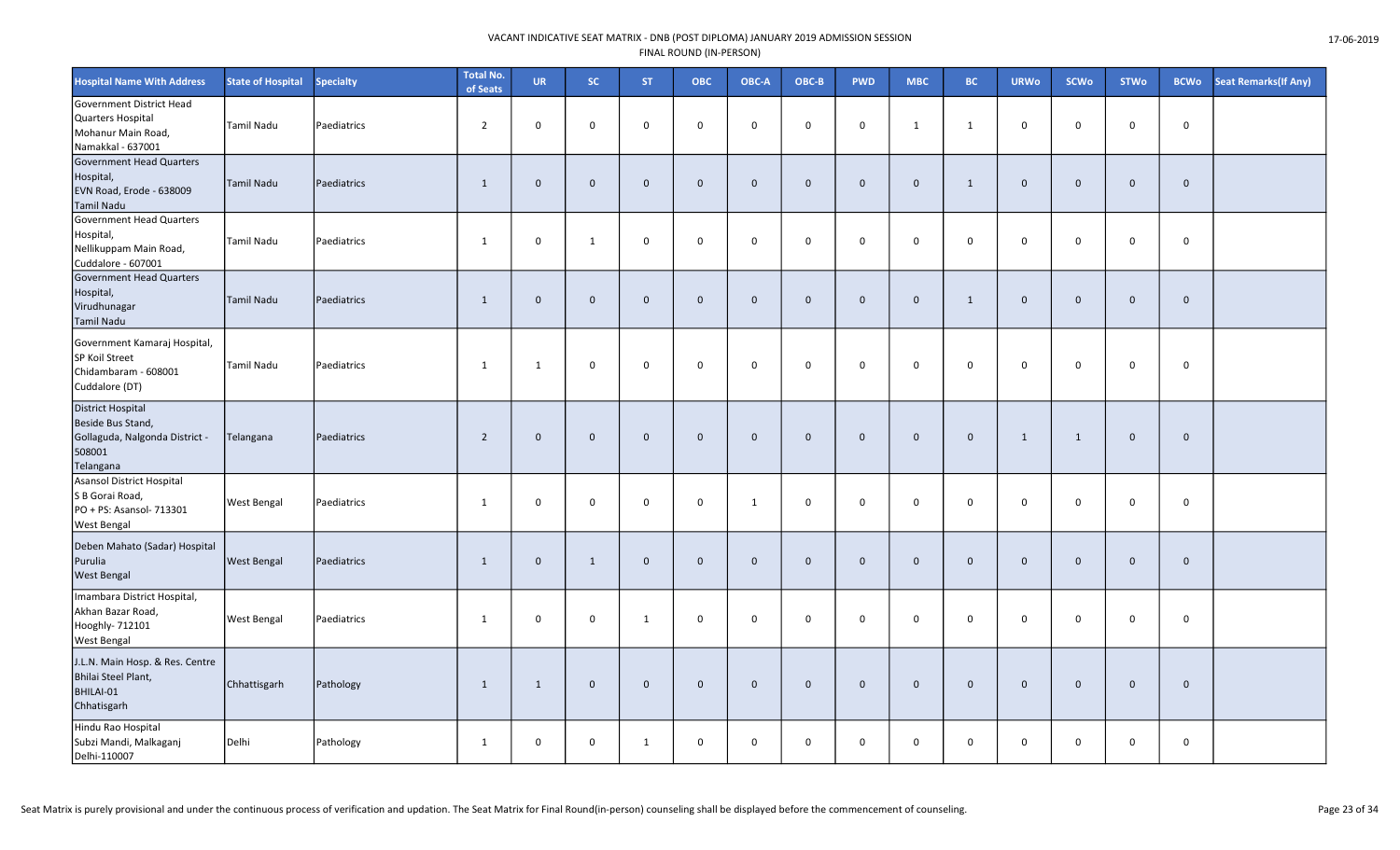| <b>Hospital Name With Address</b>                                                                                                                                                                                     | <b>State of Hospital</b> | Specialty | <b>Total No.</b><br>of Seats | <b>UR</b>      | <b>SC</b>    | <b>ST</b>      | <b>OBC</b>  | OBC-A        | OBC-B        | <b>PWD</b>  | <b>MBC</b>  | <b>BC</b>   | <b>URWo</b>    | <b>SCWo</b> | <b>STWo</b>  | <b>BCWo</b> | Seat Remarks(If Any) |
|-----------------------------------------------------------------------------------------------------------------------------------------------------------------------------------------------------------------------|--------------------------|-----------|------------------------------|----------------|--------------|----------------|-------------|--------------|--------------|-------------|-------------|-------------|----------------|-------------|--------------|-------------|----------------------|
| National Institute of Pathology<br>(Indian Council of Medical<br>Research)<br>Safdarjung Hospital Campus<br>Post Box No-4909<br>New Delhi-110029                                                                      | Delhi                    | Pathology | $\mathbf{1}$                 | $\mathbf 0$    | $\mathbf 0$  | $\mathbf 0$    | 1           | $\mathbf 0$  | $\mathbf 0$  | $\mathbf 0$ | $\mathbf 0$ | $\mathbf 0$ | $\overline{0}$ | $\mathbf 0$ | $\mathbf 0$  | $\mathbf 0$ |                      |
| Lakeshore Hospital & Research<br>Centre<br>NH 47 - Bye Pass, Nettoor P.O.,<br>Maradu, KOCHI - 682040<br>Kerala                                                                                                        | Kerala                   | Pathology | $\mathbf{1}$                 | $\mathbf{1}$   | 0            | $\mathbf 0$    | $\mathsf 0$ | $\mathbf 0$  | $\mathbf 0$  | 0           | $\mathsf 0$ | $\mathsf 0$ | $\mathbf 0$    | $\mathbf 0$ | $\mathbf 0$  | 0           |                      |
| Malabar Cancer Centre<br>Moozhikkara P O, Kodiyeri,<br>Thalassery, Kannur,<br>Kerala                                                                                                                                  | Kerala                   | Pathology | $\mathbf{1}$                 | $\mathbf{1}$   | $\mathbf 0$  | $\overline{0}$ | $\Omega$    | $\mathbf{0}$ | $\mathbf{0}$ | $\mathbf 0$ | $\Omega$    | $\Omega$    | $\overline{0}$ | $\Omega$    | $\mathbf{0}$ | $\mathbf 0$ |                      |
| Dr. R N Cooper Municipal<br>General Hospital<br>(Associated with H B T<br>(Hinduhridaysamrat Balasaheb<br>Thackeray) medical college)<br>North South Road No.1,<br>Vile Parle (West),<br>Mumbai-400056<br>Maharashtra | Maharashtra              | Pathology | $\mathbf{1}$                 | 0              | 0            | $\mathbf 0$    | 1           | $\mathbf 0$  | $\mathbf 0$  | 0           | 0           | $\mathbf 0$ | $\mathbf 0$    | $\mathbf 0$ | $\mathbf 0$  | $\mathbf 0$ |                      |
| Inlaks and Budhrani Hospital,<br>7-9, Koregaon Park,<br>Pune, Maharashtra-411001                                                                                                                                      | Maharashtra              | Pathology | $\mathbf{1}$                 | $\mathbf{1}$   | $\mathbf 0$  | $\mathbf 0$    | $\mathbf 0$ | $\mathbf{0}$ | $\mathbf{0}$ | $\mathbf 0$ | $\Omega$    | $\mathbf 0$ | $\overline{0}$ | $\Omega$    | $\mathbf 0$  | $\mathbf 0$ |                      |
| K.E.M. Hospital,<br>489, Rasta Peth,<br>Sardar Moodliar Road,<br>Pune-411011<br>Maharashtra                                                                                                                           | Maharashtra              | Pathology | 1                            | 1              | 0            | $\mathbf 0$    | $\mathbf 0$ | $\mathbf 0$  | $\mathbf 0$  | $\mathbf 0$ | $\mathbf 0$ | $\mathbf 0$ | $\mathbf 0$    | $\mathbf 0$ | $\mathbf 0$  | $\mathbf 0$ |                      |
| <b>Ruby Hall Clinic</b><br>(Grant Medical Foundation)<br>40 Sassoon Road<br>Pune -411001<br>Maharashtra                                                                                                               | Maharashtra              | Pathology | $\overline{2}$               | $\overline{2}$ | $\mathbf{0}$ | $\overline{0}$ | $\mathbf 0$ | $\mathbf 0$  | $\mathbf 0$  | $\mathbf 0$ | $\Omega$    | $\mathbf 0$ | $\overline{0}$ | $\mathbf 0$ | $\mathbf 0$  | $\mathbf 0$ |                      |
| Apollo Hospital<br>Plot No. 251<br>Sainik School Road<br>Unit-15, Bhubaneshwar<br>Orissa-751005                                                                                                                       | Orissa                   | Pathology | $\mathbf{1}$                 | 1              | 0            | $\mathbf 0$    | $\mathbf 0$ | $\mathbf 0$  | $\mathbf 0$  | 0           | 0           | $\mathbf 0$ | $\mathbf 0$    | $\mathbf 0$ | $\mathbf 0$  | 0           |                      |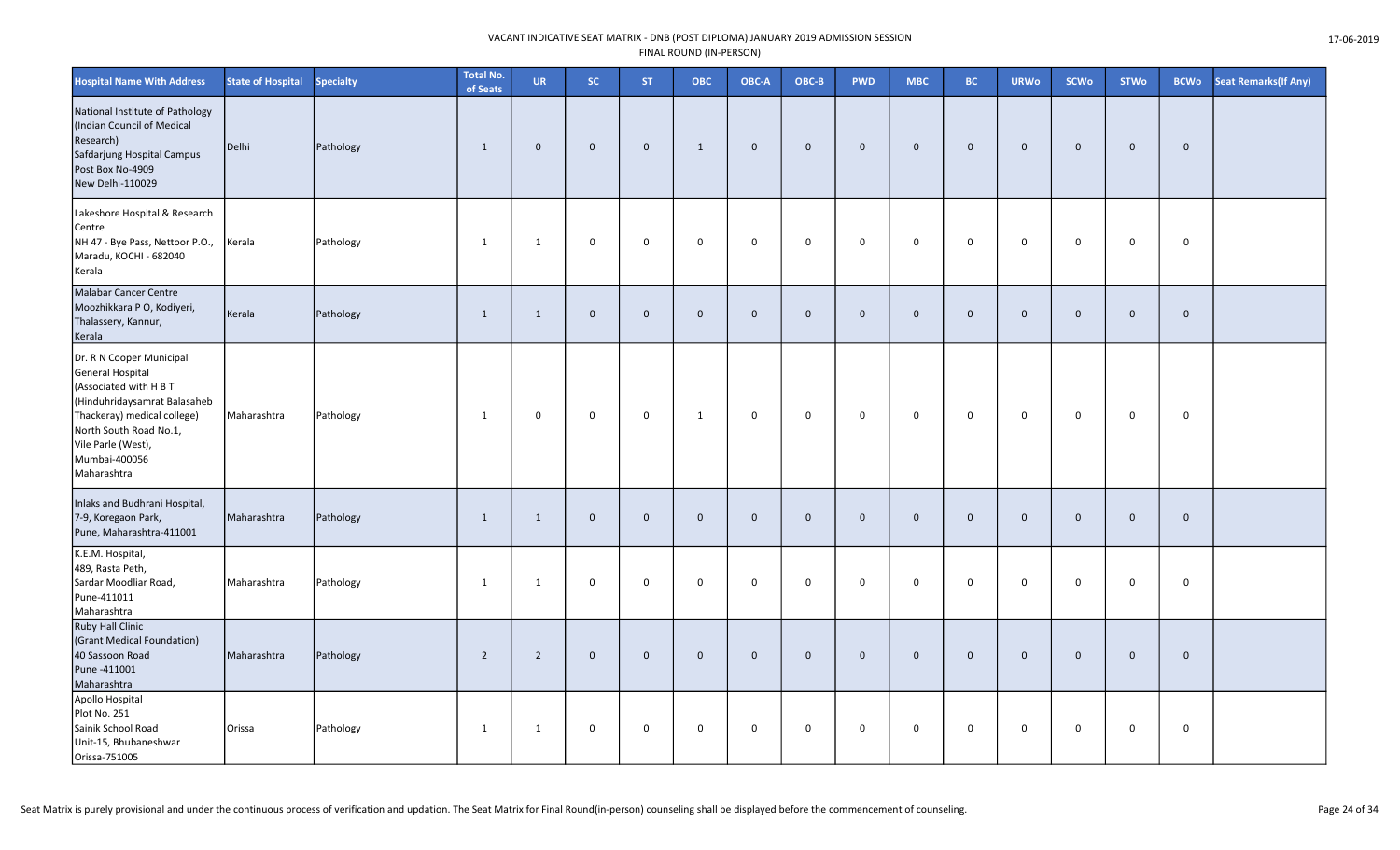| <b>Hospital Name With Address</b>                                                                                                                               | <b>State of Hospital</b> | <b>Specialty</b>                        | <b>Total No.</b><br>of Seats | UR             | <b>SC</b>    | <b>ST</b>    | ОВС          | OBC-A          | OBC-B        | <b>PWD</b>   | <b>MBC</b>   | <b>BC</b>    | <b>URWo</b>    | <b>SCWo</b>  | <b>STWo</b>  | <b>BCWo</b>  | <b>Seat Remarks (If Any)</b> |
|-----------------------------------------------------------------------------------------------------------------------------------------------------------------|--------------------------|-----------------------------------------|------------------------------|----------------|--------------|--------------|--------------|----------------|--------------|--------------|--------------|--------------|----------------|--------------|--------------|--------------|------------------------------|
| Ispat General Hospital<br>Rourkela Steel Plant,<br>ROURKELA - 769005<br>Orissa                                                                                  | Orissa                   | Pathology                               | $\overline{2}$               | 1              | $\mathbf{1}$ | $\mathbf 0$  | $\mathbf 0$  | $\mathbf{0}$   | $\Omega$     | $\mathbf 0$  | $\mathbf{0}$ | $\mathbf 0$  | $\mathbf 0$    | $\mathbf{0}$ | $\mathbf 0$  | $\mathbf 0$  |                              |
| Bhagwan Mahavir Cancer<br>Hospital & Research Centre<br>Jawahar Lal Nehru Marg,<br>Jaipur-302017<br>Rajasthan                                                   | Rajasthan                | Pathology                               | $\overline{2}$               | $\overline{2}$ | $\mathbf 0$  | $\mathbf 0$  | 0            | $\mathbf 0$    | $\mathbf 0$  | $\mathbf 0$  | $\mathbf 0$  | $\mathbf 0$  | $\mathbf 0$    | $\mathbf 0$  | $\mathbf 0$  | $\mathbf 0$  |                              |
| <b>Balrampur Hospital</b><br>Golaganj<br>Lucknow - 226018                                                                                                       | Uttar Pradesh            | Pathology                               | 1                            | $\mathbf 0$    | $\mathbf 0$  | $\mathbf 0$  | $\mathbf{1}$ | $\mathbf 0$    | $\mathbf 0$  | $\mathbf 0$  | $\mathbf 0$  | $\mathbf 0$  | $\mathbf 0$    | $\mathbf 0$  | $\mathbf 0$  | $\mathbf 0$  |                              |
| Regency Hospital<br>A-2, Sarvodaya Nagar,<br>Kanpur-208005<br><b>Uttar Pradesh</b>                                                                              | <b>Uttar Pradesh</b>     | Pathology                               | $\overline{2}$               | $\overline{2}$ | $\mathbf 0$  | $\mathbf 0$  | $\mathsf 0$  | $\mathbf 0$    | $\mathbf 0$  | $\mathbf 0$  | $\mathbf 0$  | $\mathbf 0$  | $\mathbf 0$    | $\mathbf 0$  | $\mathbf 0$  | $\mathbf 0$  |                              |
| Apollo Gleneagles Hospitals<br>58, Canal Circular Road,<br>Kolkata-700054<br>West Bengal                                                                        | <b>West Bengal</b>       | Pathology                               | 1                            | $\mathbf{1}$   | $\mathbf 0$  | $\mathbf 0$  | $\mathbf 0$  | $\mathbf 0$    | $\Omega$     | $\mathbf 0$  | $\mathbf{0}$ | $\mathbf{0}$ | $\overline{0}$ | $\mathbf{0}$ | $\mathbf 0$  | $\mathbf{0}$ |                              |
| Chittaranjan National Cancer<br>Institute,<br>37- S.P. Mukherjee Road,<br>KOLKATA - 26<br><b>West Bengal</b>                                                    | <b>West Bengal</b>       | Pathology                               | 1                            | 1              | 0            | $\mathbf 0$  | $\mathbf 0$  | $\mathbf 0$    | $\mathbf 0$  | $\mathbf 0$  | $\mathbf 0$  | $\mathbf 0$  | $\mathbf 0$    | $\mathbf 0$  | $\mathbf 0$  | $\mathbf 0$  |                              |
| Kokilaben Dhirubhai Ambani<br>Hospital & Medical Research<br>Institute<br>Achyutrao Patwardhan Marg,<br>4 Bunglows,<br>Andheri (w),<br>Mumbai-51<br>Maharashtra | Maharashtra              | Physical Medicine and<br>Rehabilitation | 1                            | 1              | $\mathbf 0$  | $\mathbf{0}$ | $\mathbf{0}$ | $\overline{0}$ | $\mathbf{0}$ | $\mathbf{0}$ | $\mathbf{0}$ | $\mathbf{0}$ | $\mathbf{0}$   | $\mathbf{0}$ | $\mathbf{0}$ | $\mathbf{0}$ |                              |
| Swami Vivekanand National<br>Institute of Rehabilitation Trg &<br>Res.<br>Olatpur, PO Bairoi, Distt.-Cuttack-<br>754010<br>Orissa                               | Orissa                   | Physical Medicine and<br>Rehabilitation | $\overline{4}$               | $\overline{2}$ | $\mathbf{1}$ | $\pmb{0}$    | 1            | $\mathbf 0$    | $\mathbf 0$  | 0            | 0            | $\Omega$     | $\mathbf 0$    | $\mathbf 0$  | 0            | $\mathbf 0$  |                              |
| National Institute of Locomotor<br>Disabilities (Divyangjan)<br>B.T. Rd, Bund Hoogly,<br>KOLKATA-90<br><b>West Bengal</b>                                       | <b>West Bengal</b>       | Physical Medicine and<br>Rehabilitation | $\overline{4}$               | $\overline{2}$ | $\mathbf{1}$ | $\mathbf 0$  | 1            | $\mathbf 0$    | $\mathbf{0}$ | $\mathbf 0$  | $\mathbf{0}$ | $\mathbf{0}$ | $\mathbf 0$    | $\mathbf{0}$ | $\mathbf{0}$ | $\mathbf{0}$ |                              |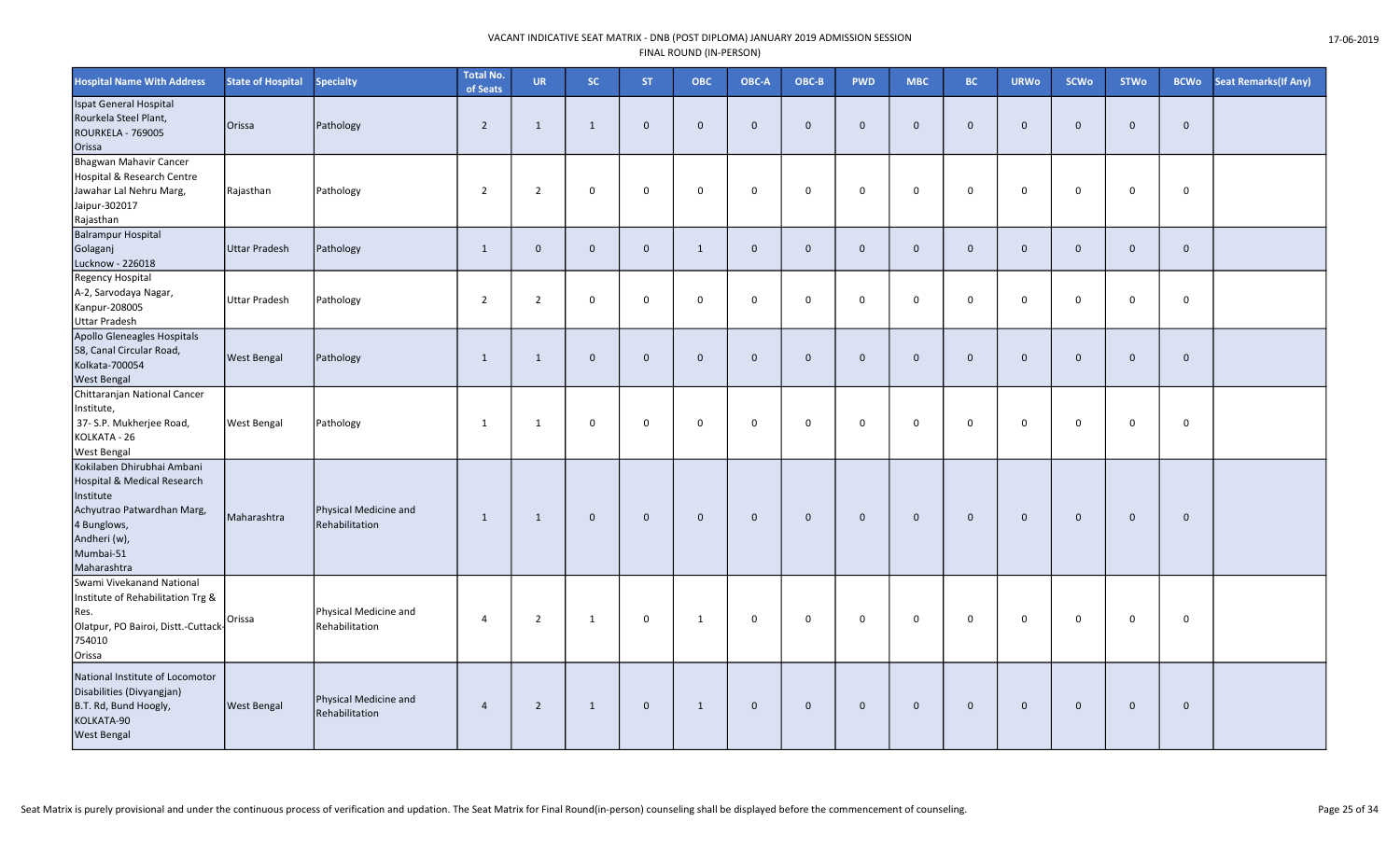| <b>Hospital Name With Address</b>                                                                                                                                                                                            | <b>State of Hospital</b> | <b>Specialty</b>                        | <b>Total No.</b><br>of Seats | <b>UR</b>      | SC.          | <b>ST</b>    | ОВС                 | OBC-A          | OBC-B        | <b>PWD</b>  | <b>MBC</b>  | <b>BC</b>    | <b>URWo</b>    | <b>SCWo</b> | <b>STWo</b> | <b>BCWo</b>  | <b>Seat Remarks (If Any)</b> |
|------------------------------------------------------------------------------------------------------------------------------------------------------------------------------------------------------------------------------|--------------------------|-----------------------------------------|------------------------------|----------------|--------------|--------------|---------------------|----------------|--------------|-------------|-------------|--------------|----------------|-------------|-------------|--------------|------------------------------|
| Sambhu Nath Pandit Hospital<br>11, Lala Lajpat Rai Sarani,<br>Kolkata-20<br><b>West Bengal</b>                                                                                                                               | <b>West Bengal</b>       | Physical Medicine and<br>Rehabilitation | $\overline{2}$               | $\overline{2}$ | 0            | $\Omega$     | $\Omega$            | $\mathbf 0$    | $\mathbf 0$  | $\mathbf 0$ | $\mathbf 0$ | 0            | $\mathbf 0$    | $\Omega$    | $\mathbf 0$ | $\mathbf 0$  |                              |
| Vijayawada Institute of Mental<br><b>Health and Neuro Sciences</b><br>(VIMHANS),<br>V.V. Rao Street, Suryaraopet,<br>Vijayawada - 520002<br>Andhra Pradesh                                                                   | Andhra Pradesh           | Psychiatry                              | 1                            | 1              | $\mathbf 0$  | $\mathbf 0$  | $\mathbf 0$         | $\mathbf 0$    | $\mathbf 0$  | $\mathbf 0$ | $\mathbf 0$ | $\mathbf 0$  | $\mathbf{0}$   | $\mathbf 0$ | $\mathbf 0$ | $\mathbf 0$  |                              |
| Gujarat Institute of Mental<br><b>Health Hospital</b><br>For Mental Health O/S Delhi<br>Gate,<br>Shahibag<br>Ahmedabad - 380004                                                                                              | Gujarat                  | Psychiatry                              | 1                            | $\mathbf{1}$   | $\mathbf 0$  | 0            | $\mathbf 0$         | $\mathbf 0$    | $\mathbf 0$  | $\mathsf 0$ | $\mathbf 0$ | $\mathbf 0$  | $\mathbf 0$    | $\mathsf 0$ | $\mathbf 0$ | $\mathbf 0$  |                              |
| Dr. R N Cooper Municipal<br><b>General Hospital</b><br>(Associated with H B T<br>(Hinduhridaysamrat Balasaheb<br>Thackeray) medical college)<br>North South Road No.1,<br>Vile Parle (West),<br>Mumbai-400056<br>Maharashtra | Maharashtra              | Psychiatry                              | 1                            | $\mathbf 0$    | $\mathbf 0$  | $\mathbf{1}$ | $\mathsf{O}\xspace$ | $\overline{0}$ | $\mathbf 0$  | $\mathbf 0$ | $\mathbf 0$ | $\mathbf 0$  | $\overline{0}$ | $\mathbf 0$ | $\mathbf 0$ | $\mathbf 0$  |                              |
| Dr. Ramesh Cardiac and Multi<br>speciality Hospital<br>D. no. 26-14-1, Nagarampalem<br>Collector Office Road.<br>Guntur - 522004                                                                                             | Andhra Pradesh           | Radio Diagnosis                         | 1                            | 1              | $\mathbf 0$  | $\mathbf 0$  | $\mathbf 0$         | $\mathbf 0$    | $\mathbf 0$  | $\mathbf 0$ | 0           | $\mathbf 0$  | $\mathbf 0$    | $\mathbf 0$ | $\mathbf 0$ | 0            |                              |
| Indira Gandhi Institute of<br><b>Medical Sciences</b><br>Sheikhpura,<br>PATNA-14<br><b>Bihar</b>                                                                                                                             | Bihar                    | Radio Diagnosis                         | $\overline{2}$               | $\mathbf{0}$   | $\mathbf 0$  | $\mathbf{0}$ | $\mathbf{1}$        | $\mathbf 0$    | $\mathbf{0}$ | $\mathbf 0$ | $\mathbf 0$ | $\mathbf{1}$ | $\mathbf 0$    | $\mathbf 0$ | $\mathbf 0$ | $\mathbf{0}$ |                              |
| Ramkrishna Care Hospital<br>Aurobindo Enclave, Pachpedhi<br>Naka,<br>Dhamtari Road, N. H. 43,<br>Raipur-492001<br>Chhattisgarh                                                                                               | Chhattisgarh             | Radio Diagnosis                         | $\overline{2}$               | 2              | $\mathsf{O}$ | $\mathbf 0$  | $\mathbf 0$         | $\mathbf 0$    | $\mathbf 0$  | $\mathbf 0$ | 0           | $\mathbf 0$  | $\mathbf 0$    | $\mathbf 0$ | $\mathbf 0$ | $\mathbf 0$  |                              |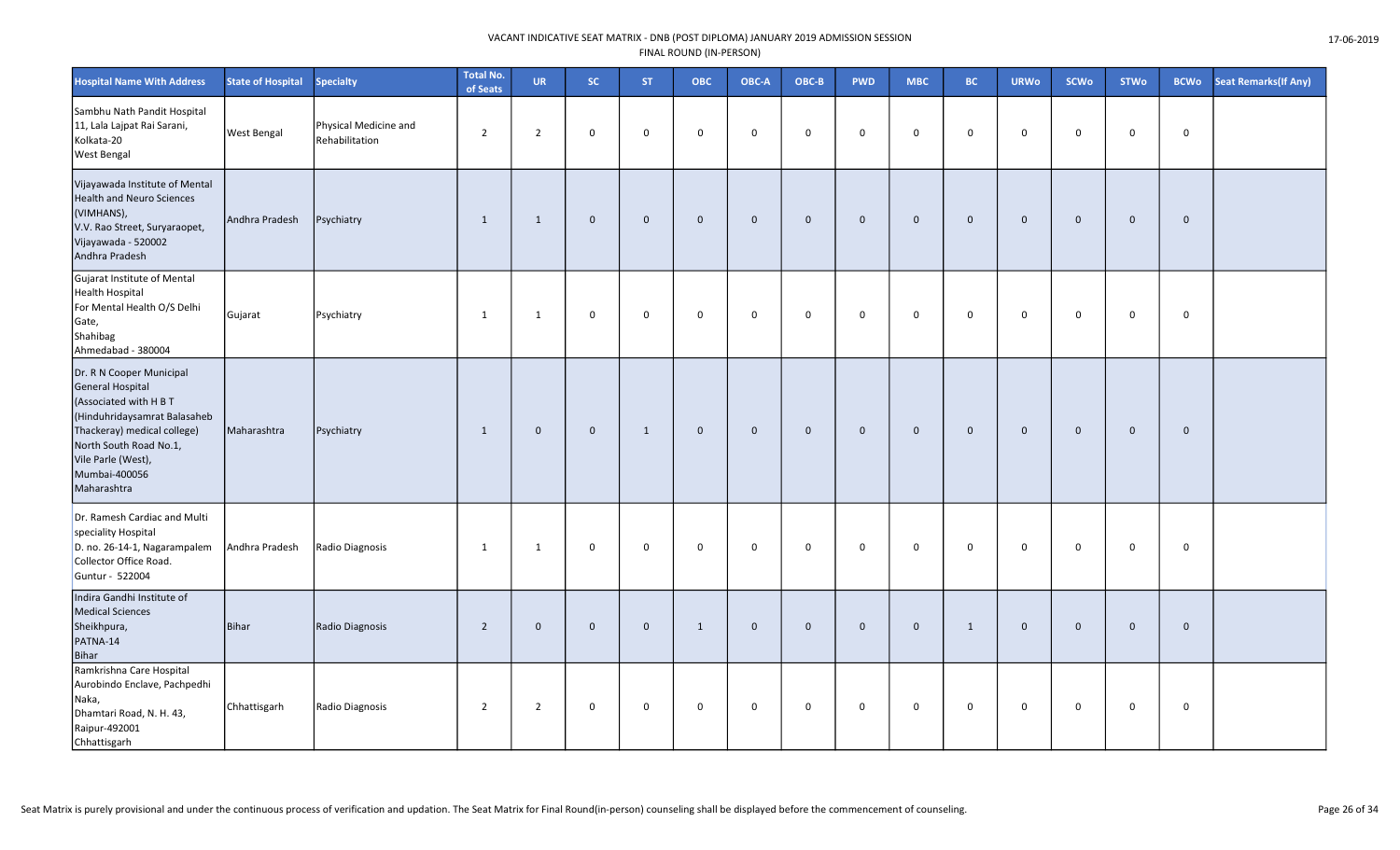| <b>Hospital Name With Address</b>                                                                        | <b>State of Hospital</b>         | <b>Specialty</b> | <b>Total No.</b><br>of Seats | <b>UR</b>      | <b>SC</b>    | <b>ST</b>   | <b>OBC</b>   | OBC-A          | OBC-B        | <b>PWD</b>   | <b>MBC</b>   | <b>BC</b>    | <b>URWo</b>    | <b>SCWo</b>  | <b>STWo</b>  | <b>BCWo</b>  | <b>Seat Remarks (If Any)</b>                                                              |
|----------------------------------------------------------------------------------------------------------|----------------------------------|------------------|------------------------------|----------------|--------------|-------------|--------------|----------------|--------------|--------------|--------------|--------------|----------------|--------------|--------------|--------------|-------------------------------------------------------------------------------------------|
| Maharaja Agarsen Hospital<br>Rohtak Road, West Punjabi Bagh Delhi<br>New Delhi-110026                    |                                  | Radio Diagnosis  | $\mathbf{1}$                 | $\overline{1}$ | $\mathbf 0$  | $\Omega$    | $\mathbf 0$  | $\mathbf{0}$   | $\Omega$     | $\mathbf 0$  | $\mathbf{0}$ | $\mathbf{0}$ | $\overline{0}$ | $\Omega$     | $\mathbf{0}$ | $\mathbf{0}$ |                                                                                           |
| <b>Shalby Hospital</b><br>S.G. Highway,<br>Ahmedabad-54<br>Gujarat                                       | Gujarat                          | Radio Diagnosis  | 1                            | 1              | $\mathbf 0$  | $\Omega$    | $\Omega$     | $\Omega$       | $\Omega$     | $\mathbf 0$  | $\Omega$     | $\Omega$     | $\mathbf 0$    | $\Omega$     | $\Omega$     | $\mathbf 0$  |                                                                                           |
| General Hospital,<br>Sector - 6,<br>Panchkula,<br>Haryana                                                | Haryana                          | Radio Diagnosis  | $\overline{2}$               | 2              | $\mathbf 0$  | $\mathbf 0$ | $\mathbf{0}$ | $\mathbf 0$    | $\mathbf{0}$ | $\mathbf 0$  | $\mathbf 0$  | $\mathbf{0}$ | $\overline{0}$ | $\Omega$     | $\mathbf 0$  | $\mathbf 0$  |                                                                                           |
| Medanta The Medicity,<br>Sector-38, Gurgaon,<br>Haryana-122001                                           | Haryana                          | Radio Diagnosis  | 1                            | 1              | $\mathbf 0$  | $\mathbf 0$ | $\mathbf 0$  | $\overline{0}$ | $\Omega$     | $\mathsf{O}$ | $\mathbf 0$  | $\mathbf 0$  | $\overline{0}$ | $\mathbf{0}$ | $\mathbf 0$  | $\mathbf 0$  |                                                                                           |
| Metro Heart Institute with<br>Multispecialty<br>Sector-16 A, Faridabad,<br>Haryana-121002                | Haryana                          | Radio Diagnosis  | 1                            | 1              | $\mathbf{0}$ | $\Omega$    | $\Omega$     | $\overline{0}$ | $\Omega$     | $\mathbf{0}$ | $\mathbf{0}$ | $\Omega$     | $\overline{0}$ | $\Omega$     | $\mathbf{0}$ | $\mathbf{0}$ |                                                                                           |
| Paras HospitalS<br>C-1, Sushant Lok Phase -I,<br>Gurgaon - 122002<br>Haryana                             | Haryana                          | Radio Diagnosis  | 1                            | 1              | $\mathbf 0$  | $\Omega$    | $\mathbf 0$  | $\mathbf 0$    | $\Omega$     | $\mathbf 0$  | $\mathbf 0$  | $\Omega$     | $\mathbf 0$    | $\Omega$     | $\mathbf 0$  | $\mathbf 0$  |                                                                                           |
| Sarvodaya Hospital and<br><b>Research Centre</b><br>YMCA Road, Sector-08,<br>Faridabad-121006<br>Haryana | Haryana                          | Radio Diagnosis  | 1                            | 1              | $\mathbf 0$  | $\mathbf 0$ | $\mathbf{0}$ | $\mathbf{0}$   | $\Omega$     | $\mathbf 0$  | $\Omega$     | $\mathbf 0$  | $\overline{0}$ | $\Omega$     | $\mathbf{0}$ | $\mathbf{0}$ |                                                                                           |
| Dr. Rajendra Prasad Govt.<br>Medical College<br>Dist. Kangra At Tanda,<br>Himachal Pradesh               | Himachal Pradesh Radio Diagnosis |                  | $\overline{2}$               | $\overline{2}$ | $\mathbf 0$  | $\mathbf 0$ | $\mathbf 0$  | $\mathbf 0$    | $\mathbf 0$  | $\mathsf{O}$ | 0            | $\mathbf 0$  | $\mathbf 0$    | $\mathbf 0$  | $\mathbf 0$  | $\mathbf 0$  | Candidate has to<br>execute a compulsary<br>service bond during<br>Joining this hospital. |
| Apollo BGS Hospital<br>Adichunchanagiri Road,<br>Kuvempunagar,<br>Mysore - 23<br>Karnataka               | Karnataka                        | Radio Diagnosis  | 1                            | 1              | $\mathbf 0$  | $\mathbf 0$ | $\mathbf{0}$ | $\mathbf 0$    | $\mathbf{0}$ | $\mathbf 0$  | $\mathbf 0$  | $\mathbf{0}$ | $\overline{0}$ | $\mathbf 0$  | $\mathbf 0$  | $\mathbf{0}$ |                                                                                           |
| Sagar Hospital<br>No. 44/54, 30th Cross,<br>Tilak Nagar, Jayanagar Extn.,<br>Bangalore-41<br>Karnataka   | Karnataka                        | Radio Diagnosis  | $\overline{\mathbf{3}}$      | $\overline{3}$ | $\mathbf 0$  | $\mathbf 0$ | $\mathsf 0$  | $\overline{0}$ | $\mathbf 0$  | $\mathbf 0$  | $\mathbf 0$  | $\mathbf 0$  | $\mathbf 0$    | $\mathbf 0$  | $\mathbf 0$  | 0            |                                                                                           |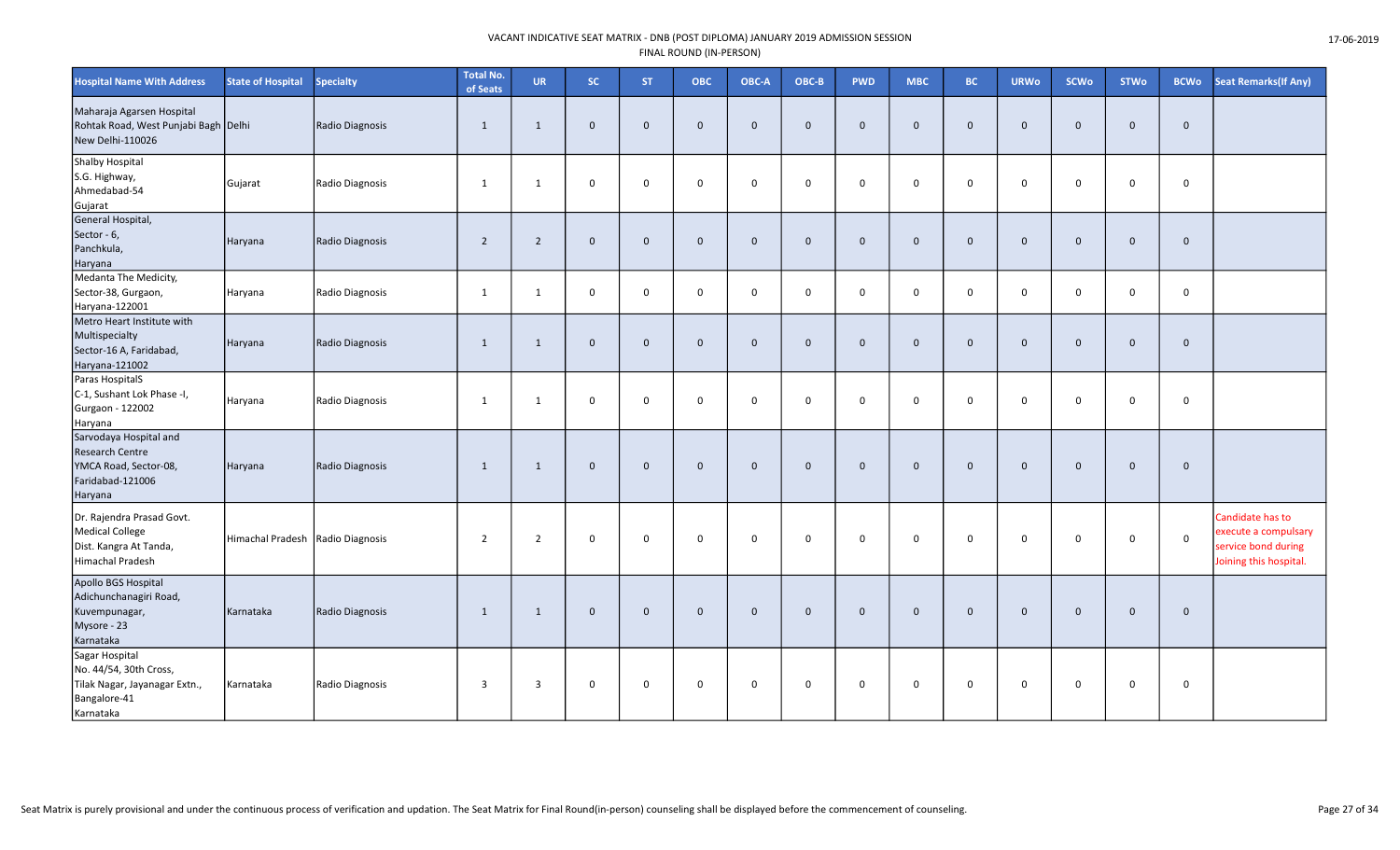| <b>Hospital Name With Address</b>                                                                                                                                              | <b>State of Hospital</b> | <b>Specialty</b> | <b>Total No.</b><br>of Seats | <b>UR</b>      | <b>SC</b>    | ST.          | ОВС          | OBC-A        | OBC-B        | <b>PWD</b>   | <b>MBC</b>     | <b>BC</b>    | <b>URWo</b>    | <b>SCWo</b>  | <b>STWo</b>  | <b>BCWo</b>  | <b>Seat Remarks (If Any)</b>                                                              |
|--------------------------------------------------------------------------------------------------------------------------------------------------------------------------------|--------------------------|------------------|------------------------------|----------------|--------------|--------------|--------------|--------------|--------------|--------------|----------------|--------------|----------------|--------------|--------------|--------------|-------------------------------------------------------------------------------------------|
| Aster Medcity,<br>Kuttisahib Road, Near Kothas<br>Bridge,<br>South Chittoor P.O.,<br>Cheranalloor,<br>Kochi-682027<br>Kerala                                                   | Kerala                   | Radio Diagnosis  | 1                            | $\mathbf{1}$   | $\mathbf{0}$ | $\mathbf{0}$ | $\mathbf{0}$ | $\mathbf 0$  | $\mathbf{0}$ | $\mathbf 0$  | $\mathbf 0$    | $\mathbf{0}$ | $\mathbf{0}$   | $\mathbf{0}$ | $\mathbf 0$  | $\mathbf 0$  |                                                                                           |
| Kunhitharuvai Memorial<br>Charitable Trust (KMCT) Medical<br>College Hospital<br>Manassery P O, Mukkam<br>Calicut - 673602<br>Kerala                                           | Kerala                   | Radio Diagnosis  | $\mathbf{1}$                 | $\mathbf{1}$   | 0            | $\mathsf 0$  | $\mathbf 0$  | $\mathsf{o}$ | $\mathbf 0$  | 0            | $\mathbf 0$    | $\mathbf 0$  | $\mathbf 0$    | $\mathbf 0$  | $\mathbf 0$  | 0            |                                                                                           |
| Lakeshore Hospital & Research<br>Centre<br>NH 47 - Bye Pass, Nettoor P.O.,<br>Maradu, KOCHI - 682040<br>Kerala                                                                 | Kerala                   | Radio Diagnosis  | 1                            | 1              | $\mathbf{0}$ | $\mathbf{0}$ | $\mathbf 0$  | $\mathbf{0}$ | $\mathbf{0}$ | $\mathbf 0$  | $\overline{0}$ | $\mathbf{0}$ | $\overline{0}$ | $\mathbf{0}$ | $\mathbf{0}$ | $\mathbf 0$  |                                                                                           |
| Polakulath Narayanan Renai<br>Medicity Multi Super Specialty<br>Hospital<br>PB No. 2259, Palarivattom (PO),<br>Cochin<br>Kerala                                                | Kerala                   | Radio Diagnosis  | 1                            | 1              | 0            | $\mathbf 0$  | $\mathbf 0$  | $\mathsf{o}$ | $\mathbf 0$  | 0            | $\mathbf 0$    | $\mathbf 0$  | $\overline{0}$ | $\mathbf 0$  | $\mathbf 0$  | 0            |                                                                                           |
| Apple Saraswati Multispecialty<br>Hospital<br>(Apple Hospitals and Research<br>Institute Ltd.)<br>804/2, 805/2, E Ward,<br>Bhosalewadi,<br>Kadamwadi Road, Kolhapur-<br>416003 | Maharashtra              | Radio Diagnosis  | 1                            | 1              | $\mathbf{0}$ | $\mathbf 0$  | $\mathbf 0$  | $\mathbf{0}$ | $\mathbf{0}$ | $\mathbf{0}$ | $\Omega$       | $\mathbf{0}$ | $\overline{0}$ | $\mathbf{0}$ | $\mathbf{0}$ | $\mathbf{0}$ |                                                                                           |
| Fortis Hospital<br>Sector-62, Phase-VIII,<br>Mohali-160062<br>Punjab                                                                                                           | Punjab                   | Radio Diagnosis  | 1                            | 1              | 0            | $\mathbf 0$  | $\mathbf 0$  | 0            | $\Omega$     | $\mathbf 0$  | 0              | $\Omega$     | $\mathbf 0$    | $\Omega$     | $\mathbf 0$  | 0            |                                                                                           |
| <b>Guru Gobind Singh Medical</b><br>College & Hospital<br>Sadiq Road,<br>Faridkot - 151203<br>Punjab                                                                           | Punjab                   | Radio Diagnosis  | $\overline{2}$               | $\overline{1}$ | 1            | $\mathbf 0$  | $\Omega$     | $\mathbf 0$  | $\mathbf 0$  | $\mathbf 0$  | $\Omega$       | $\Omega$     | $\mathbf 0$    | $\mathbf 0$  | $\mathbf 0$  | $\mathbf{0}$ | Candidate has to<br>execute a compulsary<br>service bond during<br>Joining this hospital. |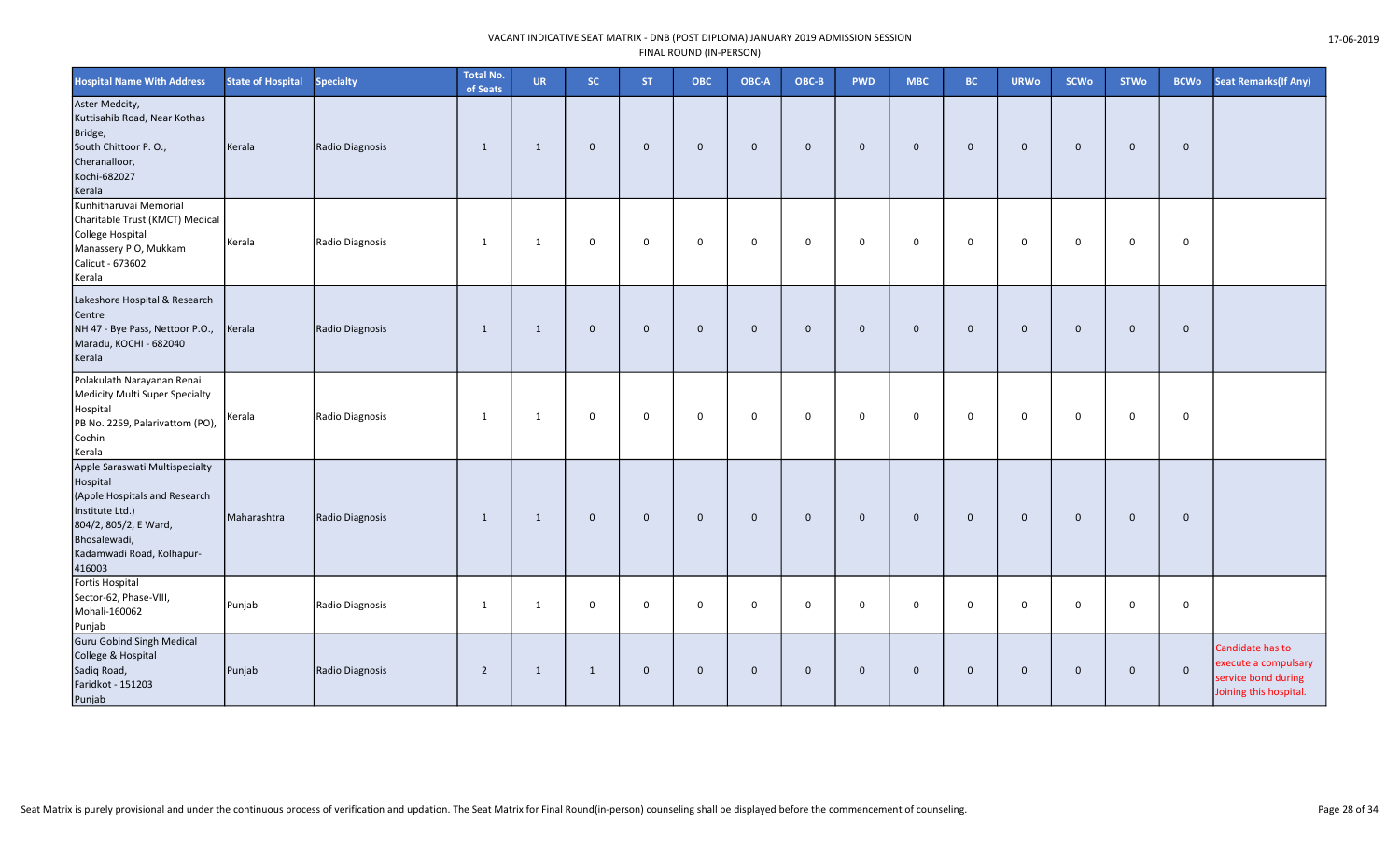| <b>Hospital Name With Address</b>                                                                                                                                       | <b>State of Hospital</b> | <b>Specialty</b> | <b>Total No.</b><br>of Seats | <b>UR</b>      | SC.          | <b>ST</b>    | ОВС          | OBC-A       | OBC-B        | <b>PWD</b>  | <b>MBC</b>  | <b>BC</b>    | <b>URWo</b> | <b>SCWo</b>  | <b>STWo</b>  | <b>BCWo</b>  | <b>Seat Remarks (If Any)</b> |
|-------------------------------------------------------------------------------------------------------------------------------------------------------------------------|--------------------------|------------------|------------------------------|----------------|--------------|--------------|--------------|-------------|--------------|-------------|-------------|--------------|-------------|--------------|--------------|--------------|------------------------------|
| Santokbha Durlabhji Memorial<br>Hospital<br>cum Medical Research Institute, Rajasthan<br>Bhawani Singh Marg,<br>JAIPUR, Rajasthan-302015                                |                          | Radio Diagnosis  | $\overline{2}$               | $\overline{2}$ | $\mathbf 0$  | $\mathbf 0$  | $\mathbf 0$  | $\mathbf 0$ | $\mathbf 0$  | $\mathbf 0$ | 0           | $\mathbf 0$  | 0           | 0            | $\mathbf 0$  | $\mathbf 0$  |                              |
| Apollo Specialty Hospital<br>Padma Complex,<br>320 Mount Road,<br>Chennai - 35<br><b>Tamil Nadu</b>                                                                     | Tamil Nadu               | Radio Diagnosis  | 1                            | 1              | $\mathbf 0$  | $\mathbf 0$  | $\mathbf{0}$ | $\mathbf 0$ | $\mathbf 0$  | $\mathbf 0$ | $\mathbf 0$ | $\mathbf 0$  | $\mathbf 0$ | $\mathbf 0$  | $\mathbf 0$  | $\mathbf 0$  |                              |
| <b>Billroth Hospitals</b><br>43, Laxmi Talkies Road,<br>Opp. Poonamallee Road,<br>Shenoy Nagar,<br>Chennai-30<br>Tamil Nadu                                             | Tamil Nadu               | Radio Diagnosis  | 1                            | 1              | $\mathsf{O}$ | $\mathbf 0$  | 0            | $\mathbf 0$ | $\mathbf 0$  | 0           | 0           | $\mathbf 0$  | $\mathbf 0$ | 0            | $\mathbf 0$  | 0            |                              |
| Dr. Kamakshi Memorial Hospital<br>(Dr. Kamakshi Institute of<br>Medical Sciences and Research)<br>No.1, Radial Road,<br>Pallikaranai,<br>Chennai - 600100<br>Tamil Nadu | Tamil Nadu               | Radio Diagnosis  | $\overline{2}$               | $\overline{2}$ | $\mathbf 0$  | $\mathbf{0}$ | $\mathbf 0$  | $\mathbf 0$ | $\mathbf 0$  | $\mathbf 0$ | $\mathbf 0$ | $\mathbf 0$  | $\mathbf 0$ | $\mathbf 0$  | $\mathbf{0}$ | $\mathbf 0$  |                              |
| S. K. S. Hospital<br>No. 23, SKS Hospital Road,<br>Alagapuram,<br>SALEM - 636004<br>Tamil Nadu                                                                          | Tamil Nadu               | Radio Diagnosis  | $\overline{2}$               | $\overline{2}$ | $\mathbf 0$  | $\mathbf 0$  | $\mathsf 0$  | $\mathbf 0$ | $\mathbf 0$  | $\mathbf 0$ | $\mathbf 0$ | $\mathbf 0$  | $\mathbf 0$ | $\mathbf 0$  | $\mathbf 0$  | $\mathbf 0$  |                              |
| Vadamalayan Hospital,<br>15, Jawahar Road,<br>Chokkikulam,<br>Madurai-625002<br><b>Tamil Nadu</b>                                                                       | Tamil Nadu               | Radio Diagnosis  | 1                            | 1              | $\mathbf 0$  | $\Omega$     | $\mathbf 0$  | $\mathbf 0$ | $\mathbf{0}$ | $\mathbf 0$ | $\mathbf 0$ | $\mathbf{0}$ | $\mathbf 0$ | $\mathbf{0}$ | $\mathbf{0}$ | $\mathbf{0}$ |                              |
| Vivekananda Polyclinic<br>Vivekananda puram,<br>Lucknow - 7<br><b>Uttar Pradesh</b>                                                                                     | Uttar Pradesh            | Radio Diagnosis  | 1                            | 1              | $\mathsf{O}$ | 0            | $\mathbf 0$  | $\mathbf 0$ | $\mathbf 0$  | $\mathbf 0$ | 0           | 0            | $\mathbf 0$ | 0            | $\mathbf 0$  | $\mathbf 0$  |                              |
| Apollo Gleneagles Hospitals<br>58, Canal Circular Road,<br>Kolkata-700054<br><b>West Bengal</b>                                                                         | <b>West Bengal</b>       | Radio Diagnosis  | $\overline{2}$               | $\overline{2}$ | $\mathbf 0$  | $\mathbf 0$  | $\mathbf 0$  | $\mathbf 0$ | $\mathbf 0$  | $\mathbf 0$ | $\mathbf 0$ | $\mathbf 0$  | $\mathbf 0$ | $\mathbf{0}$ | $\mathbf 0$  | $\mathbf 0$  |                              |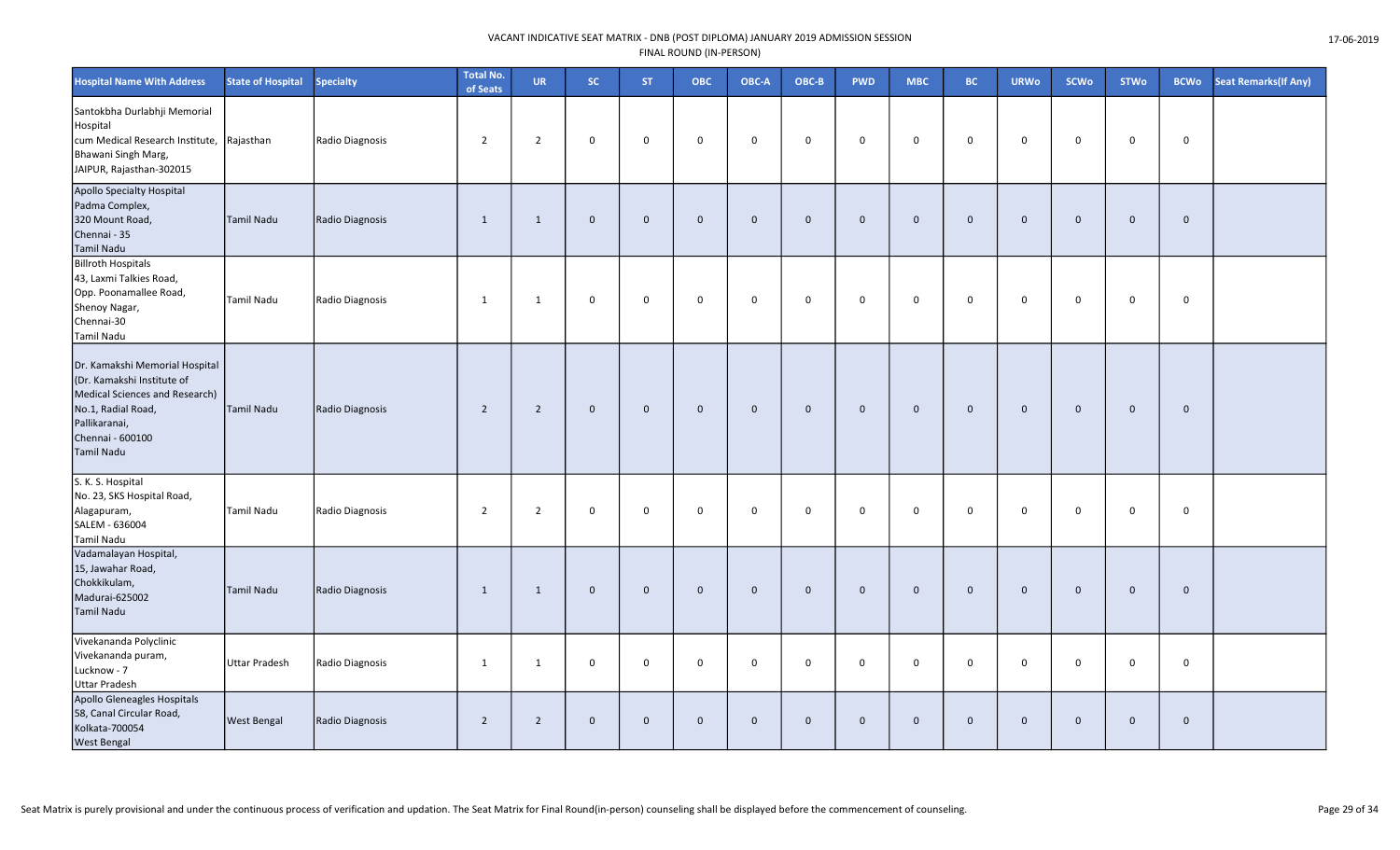| <b>Hospital Name With Address</b>                                                                                                            | <b>State of Hospital</b> | <b>Specialty</b> | <b>Total No.</b><br>of Seats | <b>UR</b>      | <b>SC</b>   | ST.          | <b>OBC</b>   | OBC-A          | OBC-B        | <b>PWD</b>  | <b>MBC</b>  | <b>BC</b>   | <b>URWo</b>    | <b>SCWo</b>  | <b>STWo</b>  | <b>BCWo</b> | Seat Remarks(If Any) |
|----------------------------------------------------------------------------------------------------------------------------------------------|--------------------------|------------------|------------------------------|----------------|-------------|--------------|--------------|----------------|--------------|-------------|-------------|-------------|----------------|--------------|--------------|-------------|----------------------|
| Mahatma Gandhi Cancer<br>Hospital and Research Institute<br>Plot No. 1, Sector - 7,<br>MVP Colony,<br>Visakhapatnam-530017<br>Andhra Pradesh | Andhra Pradesh           | Radio Therapy    | $\mathbf{1}$                 | 1              | 0           | $\mathbf 0$  | $\mathbf 0$  | $\mathbf 0$    | $\mathbf 0$  | $\mathbf 0$ | $\mathbf 0$ | $\mathbf 0$ | $\mathbf 0$    | $\mathbf 0$  | $\mathbf 0$  | $\mathbf 0$ |                      |
| Mahavir Cancer Sansthan<br>Phulwari Sharif,<br>PATNA-801505<br>Bihar                                                                         | <b>Bihar</b>             | Radio Therapy    | $\overline{4}$               | $\overline{4}$ | $\mathbf 0$ | $\mathbf{0}$ | $\mathbf{0}$ | $\mathbf{0}$   | $\mathbf{0}$ | $\mathbf 0$ | $\mathbf 0$ | $\Omega$    | $\overline{0}$ | $\Omega$     | $\mathbf{0}$ | $\mathbf 0$ |                      |
| <b>Action Cancer hospital</b><br>H-2/FC-34, A-4 Paschim Vihar<br>New Delhi- 110063                                                           | Delhi                    | Radio Therapy    | 1                            | $\mathbf{1}$   | 0           | $\mathbf 0$  | $\mathsf{o}$ | $\mathbf 0$    | $\mathbf 0$  | $\mathbf 0$ | $\mathsf 0$ | 0           | $\mathbf 0$    | 0            | $\mathbf 0$  | 0           |                      |
| Dharamshila Hospital and<br>Research Centre,<br>Dharamshila Marg, Vasundara<br>Enclave,<br>New Delhi-110096                                  | Delhi                    | Radio Therapy    | 1                            | $\mathbf{1}$   | $\mathbf 0$ | $\mathbf{0}$ | $\mathbf 0$  | $\overline{0}$ | $\mathbf{0}$ | $\mathbf 0$ | $\mathbf 0$ | $\mathbf 0$ | $\overline{0}$ | $\mathbf 0$  | $\mathbf{0}$ | $\mathbf 0$ |                      |
| Indraprastha Apollo Hospital<br>Delhi Mathura Road,<br>Sarita Vihar,<br>New Delhi - 110076                                                   | Delhi                    | Radio Therapy    | 1                            | $\mathbf{1}$   | 0           | $\mathbf 0$  | $\mathbf 0$  | $\mathbf 0$    | $\mathbf 0$  | $\mathbf 0$ | $\mathbf 0$ | 0           | $\overline{0}$ | 0            | $\mathbf 0$  | 0           |                      |
| Rajiv Gandhi Cancer Institute<br>and Research Centre<br>Sec-5, Rohini,<br>New Delhi-110085<br>Delhi                                          | Delhi                    | Radio Therapy    | $\mathbf{1}$                 | $\mathbf{1}$   | $\mathbf 0$ | $\mathbf{0}$ | $\mathbf{0}$ | $\mathbf 0$    | $\mathbf{0}$ | $\mathbf 0$ | $\mathbf 0$ | $\mathbf 0$ | $\overline{0}$ | $\mathbf{0}$ | $\mathbf 0$  | $\mathbf 0$ |                      |
| Apollo Hospital International<br>Plot No. 1A, GIDC Estate<br>Bhat, District - Gandhi Nagar -<br>382428<br>Gujarat                            | Gujarat                  | Radio Therapy    | $\overline{2}$               | $\overline{2}$ | 0           | $\mathbf 0$  | $\mathbf 0$  | $\mathbf 0$    | $\mathbf 0$  | $\mathbf 0$ | $\mathbf 0$ | $\mathbf 0$ | $\mathbf 0$    | $\mathbf 0$  | $\mathbf 0$  | $\mathbf 0$ |                      |
| <b>Bharat Cancer Hospital and</b><br>Research Institute<br>Surat - Bardoli Road,<br>Saroli, Surat-395010<br>Gujarat                          | Gujarat                  | Radio Therapy    | $\mathbf{1}$                 | $\mathbf{1}$   | $\mathbf 0$ | $\mathbf{0}$ | $\mathbf 0$  | $\overline{0}$ | $\mathbf{0}$ | $\mathbf 0$ | $\mathbf 0$ | $\mathbf 0$ | $\overline{0}$ | $\mathbf{0}$ | $\mathbf 0$  | $\mathbf 0$ |                      |
| <b>HCG Cancer Centre,</b><br>Sola Science City Road,<br>Nr. Sola Bridge,<br>S G Highway,<br>Ahmedabad - 380060<br>Gujarat                    | Gujarat                  | Radio Therapy    | $\overline{2}$               | $\overline{2}$ | 0           | $\mathbf 0$  | $\mathbf 0$  | $\mathbf 0$    | $\mathbf 0$  | $\mathbf 0$ | 0           | 0           | $\mathbf 0$    | $\mathbf 0$  | $\mathbf 0$  | $\mathbf 0$ |                      |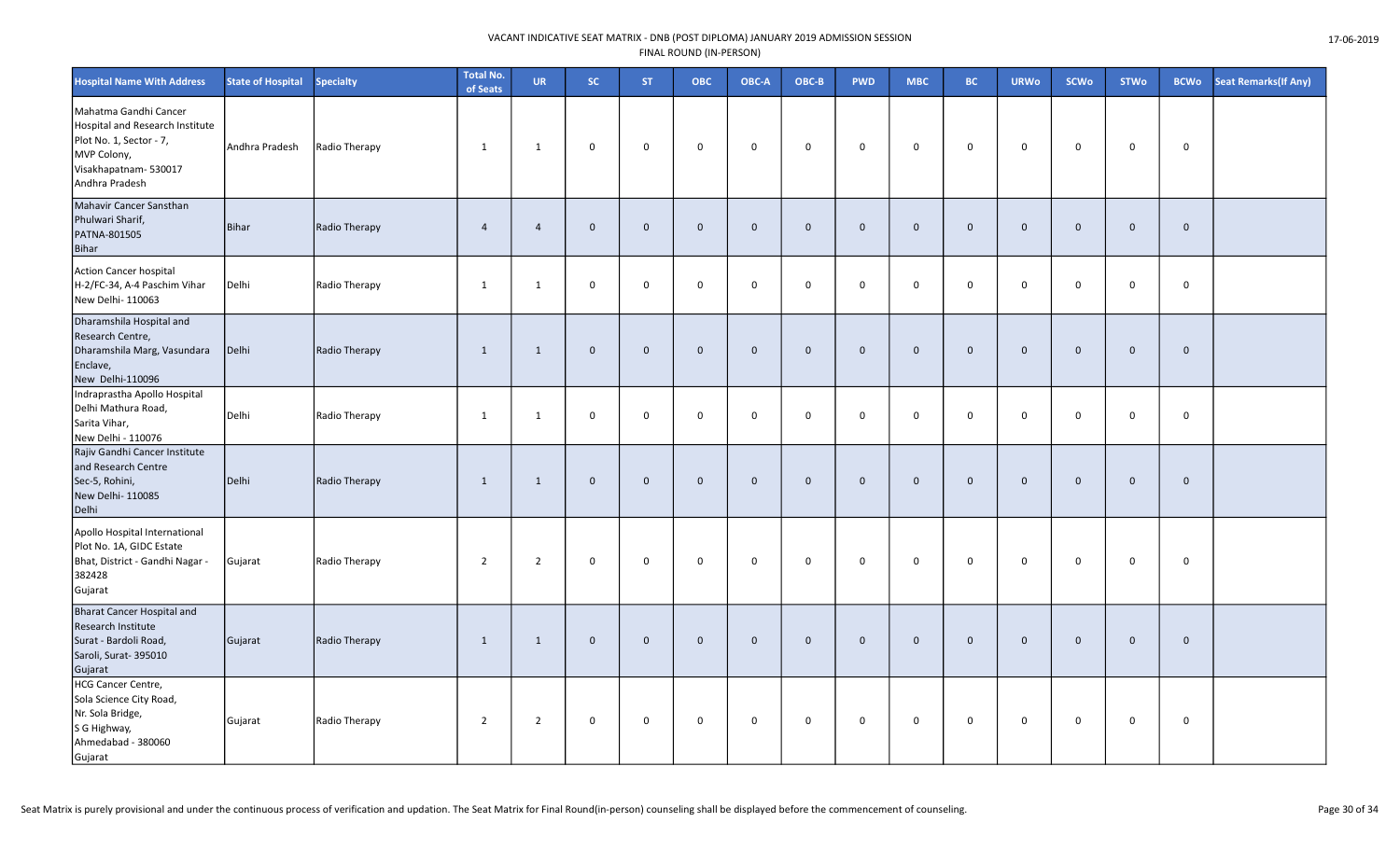| <b>Hospital Name With Address</b>                                                                                                                                                        | <b>State of Hospital</b> | Specialty     | <b>Total No.</b><br>of Seats | <b>UR</b>               | SC.          | <b>ST</b>      | <b>OBC</b>  | OBC-A        | OBC-B        | <b>PWD</b>   | <b>MBC</b>  | <b>BC</b>   | <b>URWo</b> | <b>SCWo</b> | <b>STWo</b>  | <b>BCWo</b>    | <b>Seat Remarks (If Any)</b> |
|------------------------------------------------------------------------------------------------------------------------------------------------------------------------------------------|--------------------------|---------------|------------------------------|-------------------------|--------------|----------------|-------------|--------------|--------------|--------------|-------------|-------------|-------------|-------------|--------------|----------------|------------------------------|
| <b>HealthCare Global Specialty</b><br>Hospital,<br>(Formerly Bangalore Institute of<br>Oncology)<br>44-45/2, 2nd Cross,<br>Raja Rammohan Roy Extension,<br>Bangalore-560027<br>Karnataka | Karnataka                | Radio Therapy | $\overline{4}$               | $\overline{4}$          | $\mathbf{0}$ | $\mathbf 0$    | $\mathbf 0$ | $\mathbf 0$  | $\mathbf 0$  | $\mathbf{0}$ | $\mathbf 0$ | $\mathbf 0$ | $\mathbf 0$ | $\mathbf 0$ | $\mathbf 0$  | $\mathbf 0$    |                              |
| Inlaks and Budhrani Hospital,<br>7-9, Koregaon Park,<br>Pune, Maharashtra-411001                                                                                                         | Maharashtra              | Radio Therapy | $\overline{2}$               | $\overline{2}$          | $\mathbf 0$  | $\mathbf 0$    | $\mathbf 0$ | $\mathsf 0$  | $\mathbf 0$  | 0            | $\mathbf 0$ | $\mathbf 0$ | $\mathbf 0$ | $\mathbf 0$ | $\mathbf 0$  | $\mathbf 0$    |                              |
| Jaslok Hospital & Res. Centre<br>15, Deshmukh Marg,<br>Mumbai-26<br>Maharashtra                                                                                                          | Maharashtra              | Radio Therapy | $\mathbf{1}$                 | $\mathbf{1}$            | $\mathbf 0$  | $\mathbf 0$    | $\mathbf 0$ | $\mathbf 0$  | $\mathbf{0}$ | $\mathbf{0}$ | $\mathbf 0$ | $\mathbf 0$ | $\mathbf 0$ | $\mathbf 0$ | $\mathbf{0}$ | $\mathbf 0$    |                              |
| Jupiter Hospital<br>Eastern Express Highway,<br>Thane-400601<br>Maharashtra                                                                                                              | Maharashtra              | Radio Therapy | 1                            | $\mathbf{1}$            | 0            | $\overline{0}$ | $\mathbf 0$ | $\mathsf{O}$ | $\mathbf 0$  | 0            | $\mathbf 0$ | $\mathbf 0$ | $\mathbf 0$ | $\mathbf 0$ | $\mathbf 0$  | $\mathbf 0$    |                              |
| Ruby Hall Clinic<br>(Grant Medical Foundation)<br>40 Sassoon Road<br>Pune -411001<br>Maharashtra                                                                                         | Maharashtra              | Radio Therapy | $\mathbf{1}$                 | $\overline{1}$          | $\mathbf 0$  | $\overline{0}$ | $\mathbf 0$ | $\mathbf 0$  | $\mathbf 0$  | $\mathbf{0}$ | $\mathbf 0$ | $\mathbf 0$ | $\mathbf 0$ | $\mathbf 0$ | $\mathbf 0$  | $\overline{0}$ |                              |
| Grecian Super Speciality Hospital<br>(A unit of R.G.S Healthcare Pvt.<br>Ltd),<br>Sector-69, Opp. Village Kumbra,<br>S.A.S Nagar, Mohali - 60062                                         | Punjab                   | Radio Therapy | $\mathbf{1}$                 | $\mathbf{1}$            | $\mathbf 0$  | $\mathbf 0$    | $\mathbf 0$ | 0            | $\mathbf 0$  | 0            | $\mathsf 0$ | $\mathbf 0$ | $\mathbf 0$ | $\mathbf 0$ | 0            | $\mathsf 0$    |                              |
| Bhagwan Mahavir Cancer<br>Hospital & Research Centre<br>Jawahar Lal Nehru Marg,<br>Jaipur-302017<br>Rajasthan                                                                            | Rajasthan                | Radio Therapy | $\overline{3}$               | $\overline{\mathbf{3}}$ | $\mathbf 0$  | $\mathbf 0$    | $\mathbf 0$ | $\mathbf 0$  | $\mathbf 0$  | $\mathbf{0}$ | $\mathbf 0$ | $\mathbf 0$ | $\mathbf 0$ | $\mathbf 0$ | $\mathbf{0}$ | $\mathbf 0$    |                              |
| G Kuppuswamy Naidu Memorial<br>Hospital,<br>Post Box No. 6327, Nethaji Road, Tamil Nadu<br>Pappanaickenpalayam,<br>Coimbatore, Tamil Nadu-641037                                         |                          | Radio Therapy | 1                            | 1                       | $\mathbf 0$  | $\mathbf 0$    | $\mathbf 0$ | $\mathsf{O}$ | $\mathbf 0$  | 0            | $\mathbf 0$ | $\mathbf 0$ | 0           | 0           | 0            | $\mathbf 0$    |                              |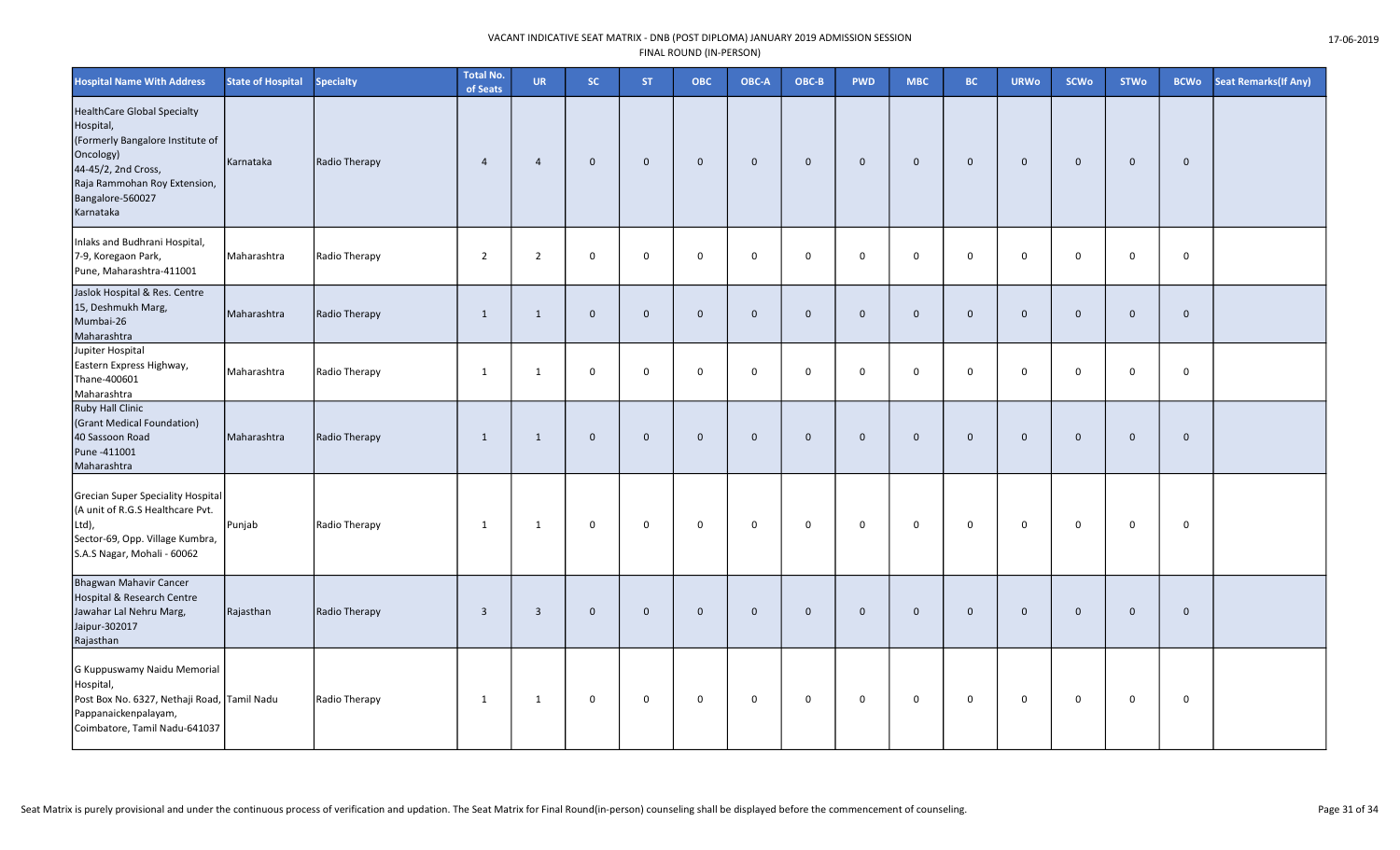| <b>Hospital Name With Address</b>                                                                                    | <b>State of Hospital</b> | <b>Specialty</b> | <b>Total No.</b><br>of Seats | <b>UR</b>      | <b>SC</b>    | <b>ST</b>   | <b>OBC</b>   | OBC-A          | OBC-B        | <b>PWD</b>   | <b>MBC</b>   | <b>BC</b>    | <b>URWo</b>    | <b>SCWo</b>  | <b>STWo</b>  | <b>BCWo</b>  | Seat Remarks(If Any) |
|----------------------------------------------------------------------------------------------------------------------|--------------------------|------------------|------------------------------|----------------|--------------|-------------|--------------|----------------|--------------|--------------|--------------|--------------|----------------|--------------|--------------|--------------|----------------------|
| Shanmuga Hospital & Salem<br>Cancer Institute,<br>24, Saradha College Road,<br>Salem-636007<br><b>Tamil Nadu</b>     | Tamil Nadu               | Radio Therapy    | $\overline{2}$               | $\overline{2}$ | $\mathbf{0}$ | $\mathbf 0$ | $\mathbf{0}$ | $\overline{0}$ | $\mathbf{0}$ | $\mathbf 0$  | $\mathbf 0$  | $\mathbf{0}$ | $\overline{0}$ | $\mathbf{0}$ | $\mathbf 0$  | $\mathbf 0$  |                      |
| Indo-American Cancer<br>Institute & Research Centre<br>Road No.14, Banjara Hills,<br>Hyderabad-500034                | Telangana                | Radio Therapy    | $\overline{3}$               | $\overline{3}$ | $\mathbf{0}$ | $\Omega$    | $\mathbf 0$  | $\mathbf 0$    | $\Omega$     | $\mathbf 0$  | $\mathbf 0$  | $\mathbf 0$  | $\mathbf 0$    | $\Omega$     | $\Omega$     | $\mathbf 0$  |                      |
| Krishna Institute of Medical<br><b>Sciences</b><br>1-8-31/1, Minister Road,<br>Secunderabad - 500003<br>Telangana    | Telangana                | Radio Therapy    | 1                            | 1              | $\mathbf 0$  | $\Omega$    | $\mathbf{0}$ | $\mathbf{0}$   | $\Omega$     | $\mathbf{0}$ | $\mathbf{0}$ | $\mathbf{0}$ | $\overline{0}$ | $\Omega$     | $\mathbf{0}$ | $\mathbf{0}$ |                      |
| Omega Hospitals,<br>Road No. 12, Banjara Hills,<br>Hyderabad-500034,<br>Telangana                                    | Telangana                | Radio Therapy    | $\overline{2}$               | $\overline{2}$ | $\mathsf{O}$ | $\mathbf 0$ | $\mathbf 0$  | $\overline{0}$ | $\mathbf 0$  | $\mathsf{O}$ | 0            | 0            | $\mathbf 0$    | $\mathbf 0$  | $\mathbf 0$  | 0            |                      |
| Kamla Nehru Memorial Hospital<br>1, Hasgimpur Road,<br>ALLAHABAD - 2<br><b>Uttar Pradesh</b>                         | Uttar Pradesh            | Radio Therapy    | 2                            | 2              | $\mathbf 0$  | $\mathbf 0$ | $\mathbf{0}$ | $\mathbf 0$    | $\mathbf{0}$ | $\mathbf 0$  | $\mathbf{0}$ | $\mathbf{0}$ | $\overline{0}$ | $\mathbf{0}$ | $\mathbf{0}$ | $\mathbf 0$  |                      |
| Apollo Gleneagles Hospitals<br>58, Canal Circular Road,<br>Kolkata-700054<br><b>West Bengal</b>                      | <b>West Bengal</b>       | Radio Therapy    | 2                            | 2              | $\mathbf 0$  | $\Omega$    | $\mathbf 0$  | $\Omega$       | $\Omega$     | $\mathbf 0$  | 0            | 0            | $\mathbf 0$    | $\Omega$     | $\Omega$     | 0            |                      |
| Chittaranjan National Cancer<br>Institute,<br>37- S.P. Mukherjee Road,<br>KOLKATA - 26<br><b>West Bengal</b>         | <b>West Bengal</b>       | Radio Therapy    | 1                            | $\mathbf{0}$   | $\mathbf 0$  | $\Omega$    | $\mathbf{1}$ | $\mathbf{0}$   | $\Omega$     | $\mathbf{0}$ | $\Omega$     | $\Omega$     | $\overline{0}$ | $\Omega$     | $\mathbf{0}$ | $\mathbf{0}$ |                      |
| Narayana Superspecialty<br>Hospital<br>(A Unit of MMHRL)<br>120/1 Andul Road,<br>Howrah-711103<br><b>West Bengal</b> | <b>West Bengal</b>       | Radio Therapy    | 2                            | 2              | $\mathbf 0$  | $\mathbf 0$ | $\mathbf 0$  | $\overline{0}$ | $\Omega$     | $\mathbf 0$  | $\mathbf 0$  | $\mathbf 0$  | $\overline{0}$ | $\mathbf 0$  | $\Omega$     | $\mathbf 0$  |                      |
| Ruby General Hospital<br>Kasba, Golpark,<br>E M Byapass,<br>Kolkata - 700107<br><b>West Bengal</b>                   | <b>West Bengal</b>       | Radio Therapy    | $\overline{2}$               | 2              | $\mathbf{0}$ | $\Omega$    | $\mathbf{0}$ | $\overline{0}$ | $\mathbf{0}$ | $\mathbf{0}$ | $\mathbf{0}$ | $\Omega$     | $\overline{0}$ | $\mathbf{0}$ | $\mathbf{0}$ | $\mathbf{0}$ |                      |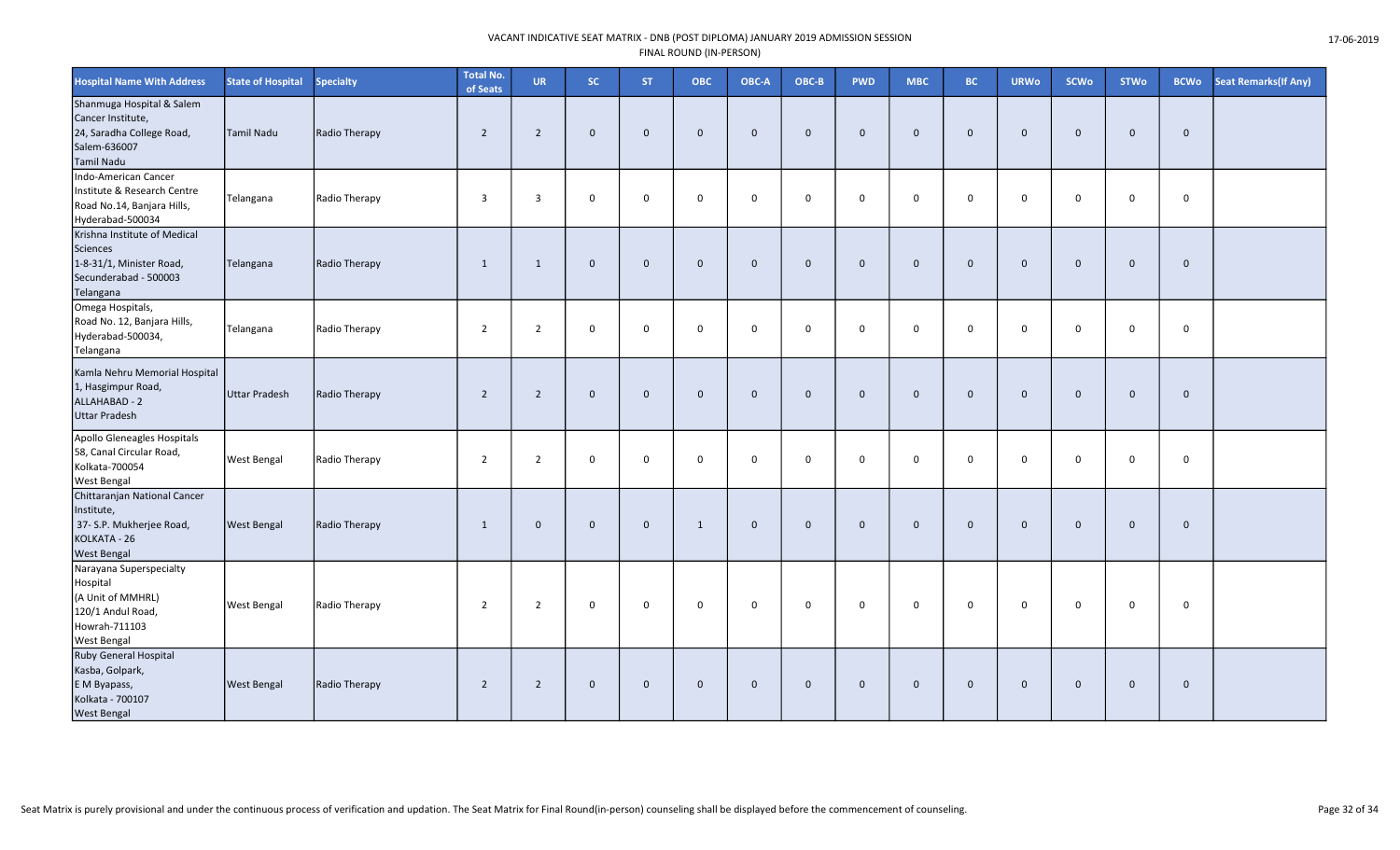| <b>Hospital Name With Address</b>                                                                                                                                                     | <b>State of Hospital</b> | <b>Specialty</b>            | <b>Total No.</b><br>of Seats | <b>UR</b>      | <b>SC</b>    | <b>ST</b>    | <b>OBC</b>     | OBC-A          | OBC-B        | <b>PWD</b>   | <b>MBC</b>  | <b>BC</b>    | <b>URWo</b>    | <b>SCWo</b>  | <b>STWo</b>  | <b>BCWo</b>  | Seat Remarks(If Any) |
|---------------------------------------------------------------------------------------------------------------------------------------------------------------------------------------|--------------------------|-----------------------------|------------------------------|----------------|--------------|--------------|----------------|----------------|--------------|--------------|-------------|--------------|----------------|--------------|--------------|--------------|----------------------|
| Saroj Gupta Cancer Centre<br>Welfare<br>Home & Res. Institute<br>M.G.Road, Thakurpurkar,<br>KOLKATA-63<br><b>West Bengal</b>                                                          | West Bengal              | Radio Therapy               | 1                            | $\mathbf{1}$   | $\mathbf 0$  | $\mathbf 0$  | $\mathbf 0$    | $\mathbf 0$    | $\mathbf 0$  | $\mathsf{O}$ | 0           | $\mathbf 0$  | $\mathbf 0$    | $\mathbf 0$  | $\mathbf 0$  | 0            |                      |
| J.L.N. Main Hosp. & Res. Centre<br>Bhilai Steel Plant,<br>BHILAI-01<br>Chhatisgarh                                                                                                    | Chhattisgarh             | <b>Respiratory Diseases</b> | $\overline{2}$               | $\overline{2}$ | $\mathbf 0$  | $\Omega$     | $\mathbf{0}$   | $\mathbf 0$    | $\mathbf{0}$ | $\mathbf 0$  | $\mathbf 0$ | $\mathbf{0}$ | $\mathbf{0}$   | $\Omega$     | $\mathbf{0}$ | $\mathbf{0}$ |                      |
| Ramkrishna Care Hospital<br>Aurobindo Enclave, Pachpedhi<br>Naka,<br>Dhamtari Road, N. H. 43,<br>Raipur-492001<br>Chhattisgarh                                                        | Chhattisgarh             | <b>Respiratory Diseases</b> | 1                            | 1              | $\mathbf 0$  | $\mathbf 0$  | 0              | $\mathbf 0$    | $\mathbf 0$  | $\mathbf 0$  | 0           | 0            | $\mathbf 0$    | 0            | $\mathbf 0$  | $\mathbf 0$  |                      |
| Fortis Hospital<br>Sector B, Pocket-1,<br>Aruna Asaf Ali Road, Vasant<br>Kunj,<br>New Delhi-110070                                                                                    | Delhi                    | <b>Respiratory Diseases</b> | $\overline{2}$               | $\overline{2}$ | $\mathbf 0$  | $\mathbf{0}$ | $\mathbf 0$    | $\overline{0}$ | $\mathbf{0}$ | $\mathbf 0$  | $\mathbf 0$ | $\mathbf 0$  | $\overline{0}$ | $\mathbf{0}$ | $\mathbf 0$  | $\mathbf 0$  |                      |
| Indraprastha Apollo Hospital<br>Delhi Mathura Road,<br>Sarita Vihar,<br>New Delhi - 110076                                                                                            | Delhi                    | <b>Respiratory Diseases</b> | $\overline{4}$               | $\overline{4}$ | 0            | $\mathbf 0$  | 0              | $\overline{0}$ | $\mathbf 0$  | $\mathsf{O}$ | 0           | $\mathbf 0$  | $\mathbf 0$    | $\mathbf 0$  | $\mathbf 0$  | 0            |                      |
| National Institute of<br><b>Tuberculosis and Respiratory</b><br><b>Diseases</b><br>(Formerly Known as L.R.S. Instt.<br>of T.B. & Allied Scs)<br>Sri Aurobindo Marg,<br>New Delhi - 30 | Delhi                    | <b>Respiratory Diseases</b> | $\overline{3}$               | $\mathbf{0}$   | $\mathbf 0$  | 1            | $\overline{2}$ | $\mathbf 0$    | $\mathbf{0}$ | $\mathbf 0$  | $\mathbf 0$ | $\mathbf{0}$ | $\overline{0}$ | $\mathbf 0$  | $\mathbf 0$  | $\mathbf 0$  |                      |
| Rajan Babu Institute of<br>Pulmonary<br>Medicine and Tuberculosis<br>GTB Nagar, Kingsway Camp,<br>Delhi-9                                                                             | Delhi                    | <b>Respiratory Diseases</b> | $\mathbf{1}$                 | $\mathbf 0$    | $\mathsf{O}$ | $\mathbf 0$  | 0              | $\mathbf 0$    | $\mathbf 0$  | $\mathbf{1}$ | 0           | 0            | $\mathbf 0$    | $\mathbf 0$  | $\mathbf 0$  | 0            |                      |
| <b>Government Medical College</b><br>Karan- Nagar, Srinagar,<br>Kashmir-190010                                                                                                        | Jammu and<br>Kashmir     | <b>Respiratory Diseases</b> | 1                            | 1              | $\mathbf 0$  | $\mathbf 0$  | $\mathbf{0}$   | $\overline{0}$ | $\mathbf{0}$ | $\mathbf 0$  | $\mathbf 0$ | $\mathbf{0}$ | $\overline{0}$ | $\mathbf 0$  | $\mathbf 0$  | $\mathbf 0$  |                      |
| Aster Aadhar Hospital<br>R.S. No. 628 B Ward near shastri<br>nagar<br>Kolhapur - 416012                                                                                               | Maharashtra              | <b>Respiratory Diseases</b> | 1                            | 1              | $\mathsf{O}$ | $\mathbf 0$  | 0              | $\mathbf 0$    | $\mathbf 0$  | $\mathsf{O}$ | 0           | 0            | $\mathbf 0$    | $\mathbf 0$  | $\mathbf 0$  | $\mathsf{O}$ |                      |